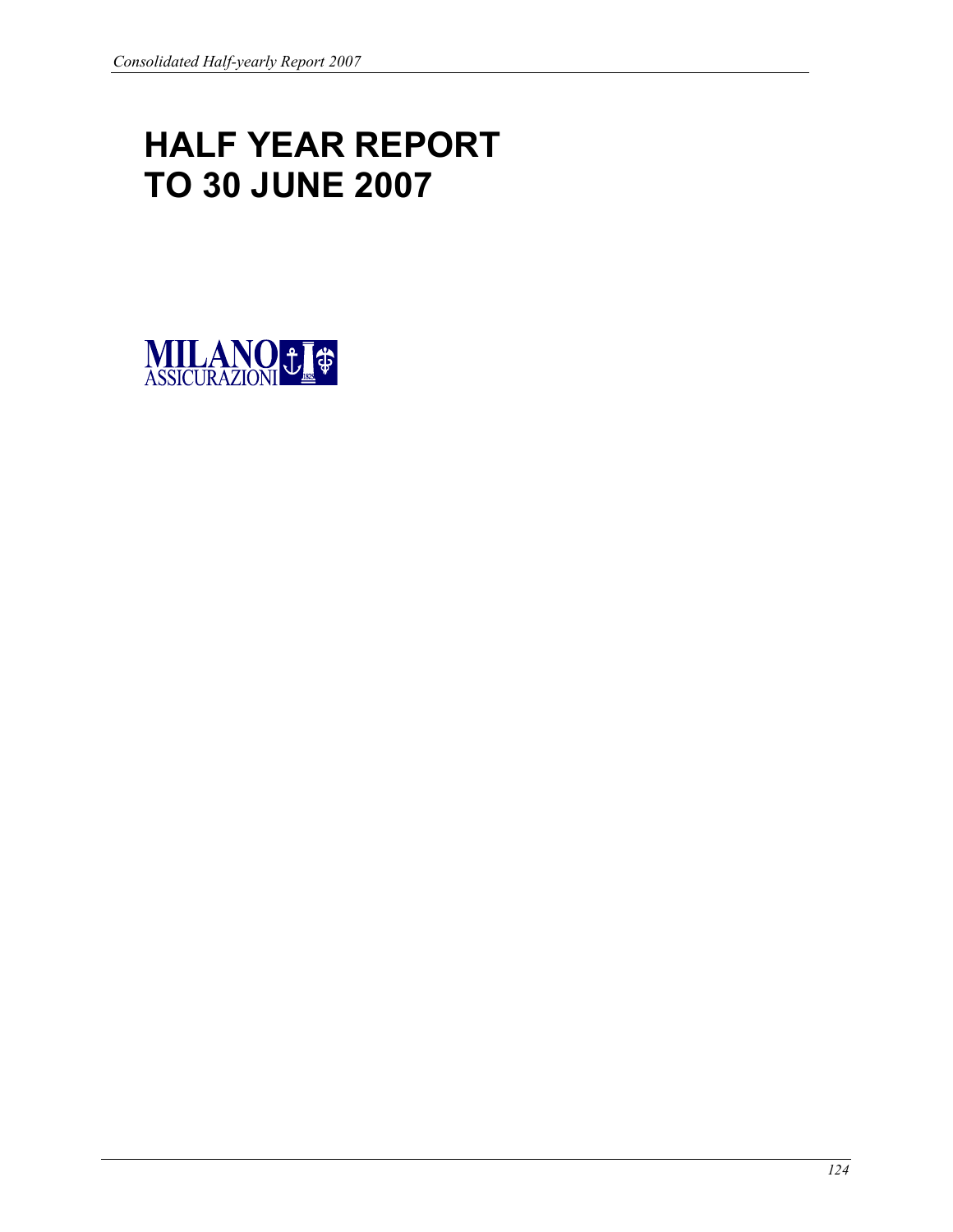Part A - Management Report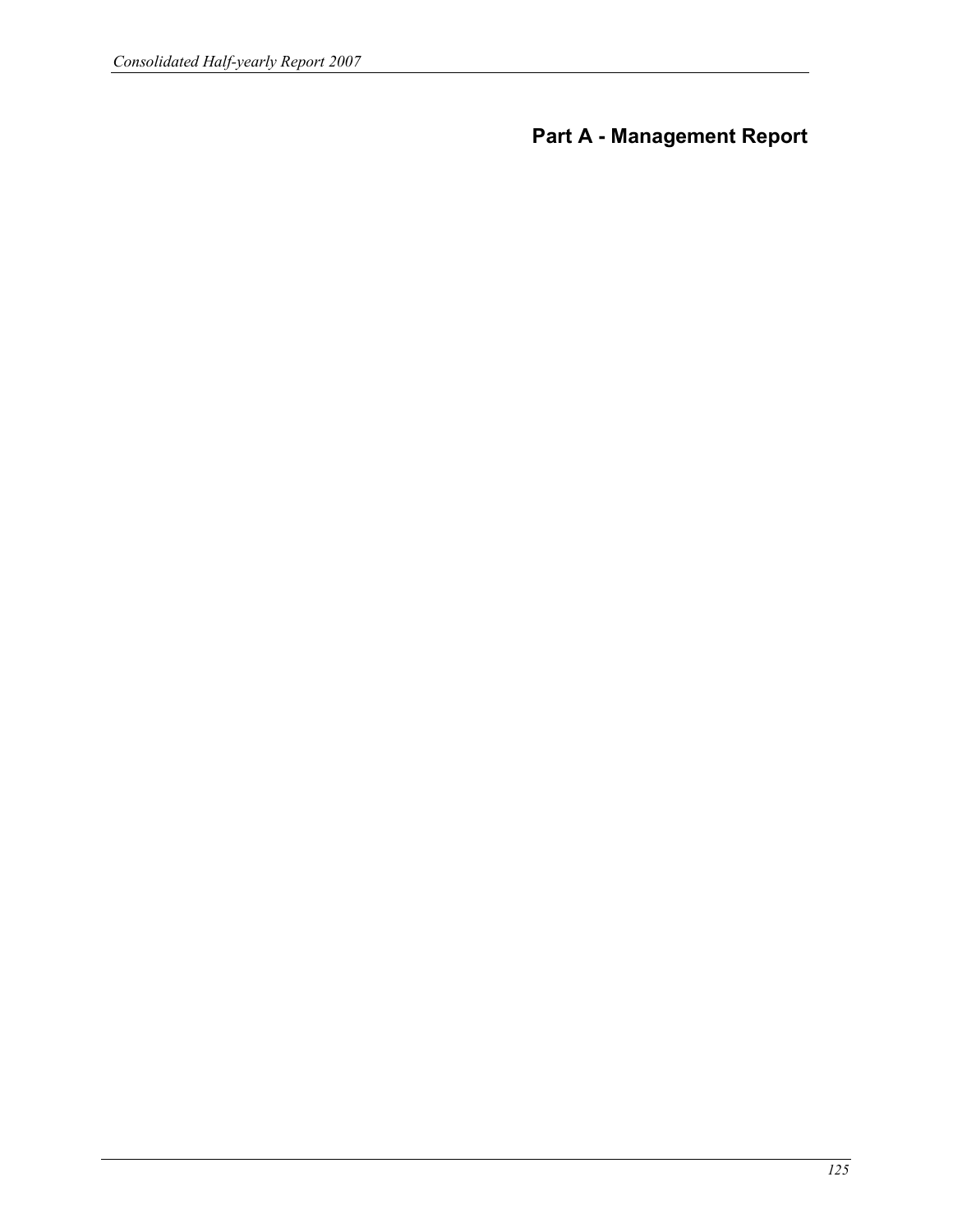The first half of the 2007 financial year closed with a net profit of  $\epsilon$  140,973K, a significant increase compared with the  $\epsilon$  89,253K (+ 57.9%) reported in the corresponding period of the previous financial year.

The elements which determined that positive performance can be summarised as follows:

- The total technical balance in the non-Life business, net of outward reinsurance, reported a profit of € 64,987K (+6.2% compared with the result in the first half of 2006 of € 61,204K). The improvement was derived principally from the Motor TPL class, also following the commercial interventions in the geographical areas and tariff sectors which showed unsatisfactory technical performance and, in particular, the reorganisation of the fleet portfolio. There was a significant innovation, moreover, in the half year in question in the Motor TPL class: on 1 February, the new direct settlement system started whereby, in the event of a road accident, the injured parties not liable, or only partly liable, are compensated directly by their own insurer. The Fondiaria-SAI Group's investments in the adaptation of the computer systems and the training of the resources involved enabled the transition process towards the new compensation method to be managed with a good level of efficiency. The short period of time since the start of the new compensation procedure and the scope of the innovations introduced, in any event, suggest that we need to wait longer before producing a precise picture of profitability levels and the trend in the economic and management indicators, which are not all homogeneous compared with the same period in the previous financial year.
- The technical balance in the Life business closed with a profit of  $\epsilon$  19,032K, compared with €15,981K in the first half of 2006. The result, although lower than in the first half of 2006, continues to be conditional on the trend of the rise in interest rates, which penalises the prices of fixed rate bond securities already in the portfolio, determining adjustments to bring the book value into line with the market prices. Adjustments made in the half year in question on the securities portfolio in the Life business, net of write-ups, totalled  $\epsilon$  31,494K ( $\epsilon$  39,044K in the first half of 2006) and, as is well-known, these all affect the technical balance even if they relate essentially to hedge securities in the technical provisions in the Life business, due to the effect of the regulations in force which stipulate that the share borne by policyholders is recorded only if and when those value adjustments have to be converted into actual losses due to the effect of the trading of the securities. The impact of the value adjustments was moreover attenuated by the trading activities in the half year, which enabled a net profit of  $\epsilon$  15,955K ( $\epsilon$  30,002K in the first half of 2006) to be achieved.

Asset and financial management achieved net income of  $\epsilon$  198,550K, compared with € 178,137K in the first half of 2006. The net profit from trading, realised by seizing market opportunities with careful trading activity, totalled  $\in$  23,855K ( $\in$  28,137K as at 30 June 2006).

The value adjustments, net of the relative write-ups, have a negative impact on the profit and loss account of € 24,826K, compared with € 71,353K recorded in the first half of 2006. It is important to state in relation to this that the amount in the half year is net of a write-up on the Capitalia shares in the portfolio, made in accordance with art. 16, paragraph 3, of Legislative Decree 173 of 1997.

We report in fact that, in past financial years, value adjustments were recorded on the Capitalia shares following the reduction of the relevant fair value. In particular, the unit book value was reduced from the original amount of € 5.66 to € 4.36 in the accounts for the 2002 financial year and from  $\epsilon$  4.36 to  $\epsilon$  3.5 in the accounts for the 2003 financial year.

The adjustments were necessary due to the effect of the losses reported by Capitalia in the year, which determined a significant reduction of the net equity and the consequent negative performance in the stock exchange price.

The operation to combine Capitalia and Unicredito, recently approved by the respective general meetings, determines the creation of the largest Italian and the second largest banking group in Europe and the brilliant recovery of profitability achieved by Capitalia's management in recent years, underlined, moreover, by the extraordinary performance of the security's stock exchange price make it compulsory to write off value adjustments made in the past, reinstating the original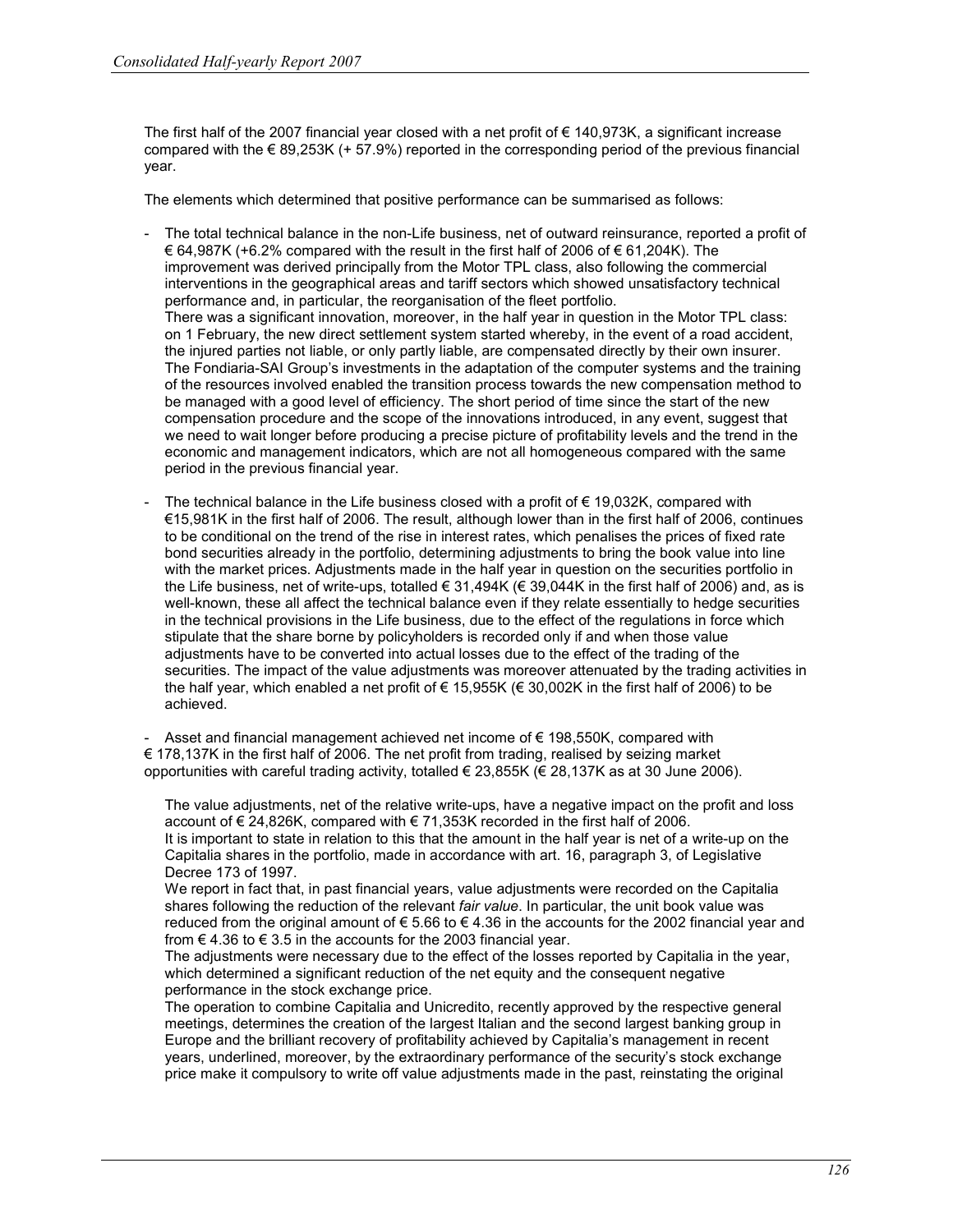book value. The write-up, made taking account of the transactions on the security in the mean time, had a positive impact on the profit and loss account for the year of € 25,507K.

Finally, it is reported that the result for the period was not influenced by any non-recurrent significant or outside events or transactions.

The table below shows the summary of the profit and loss account for the first half of 2007, compared with that for the corresponding period in the previous financial year.

|                                                                                |            | (in $\notin K$ ) |
|--------------------------------------------------------------------------------|------------|------------------|
|                                                                                | 30/06/2007 | 30/06/2006       |
| Result of the Life business technical account                                  | 19,032     | 15,981           |
| Non-life business technical balance                                            | 64,987     | 61,204           |
| Share of profit transferred to the Non-life business technical                 |            |                  |
| account                                                                        | 86,921     | 39,511           |
| Result of the non-life business technical account                              | 151,908    | 100,715          |
| Overall result of core business                                                | 170,940    | 116,696          |
| Net income from investments                                                    | 198,550    | 178,137          |
| Value adjustments on investments net of write-ups                              | $-24,826$  | $-71,353$        |
| Net gains on the realisation of investments                                    | 15,124     | 14,000           |
| Net income relating to investments where the risk is borne by<br>policyholders | 5,949      | 2,484            |
| Less: income allocated to the technical accounts                               | $-166,744$ | $-112,212$       |
| Amount of goodwill amortised                                                   | $-11,996$  | $-11,996$        |
| Other income, net of other expenditure                                         | $-841$     | $-2,683$         |
| <b>Result for ordinary business</b>                                            | 186,156    | 113,073          |
| Net profits from trading long-term investments                                 | 8,731      | 14,137           |
| Other extraordinary income and expenditure                                     | $-2,150$   | 913              |
| Pre-tax profit                                                                 | 192,737    | 128,123          |
| Taxes                                                                          | - 51,764   | - 38,870         |
| <b>NET PROFIT</b>                                                              | 140.973    | 89,253           |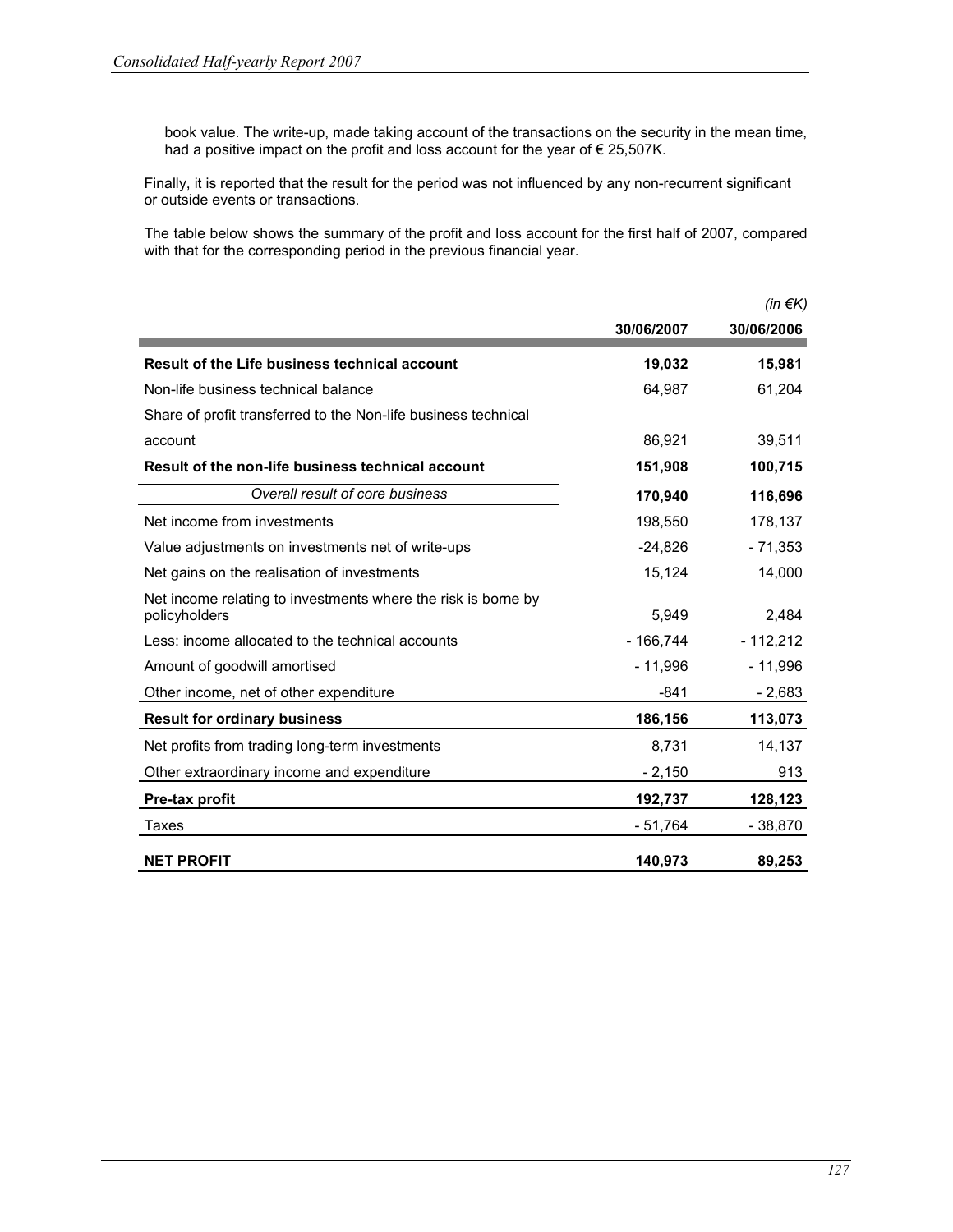# Insurance Business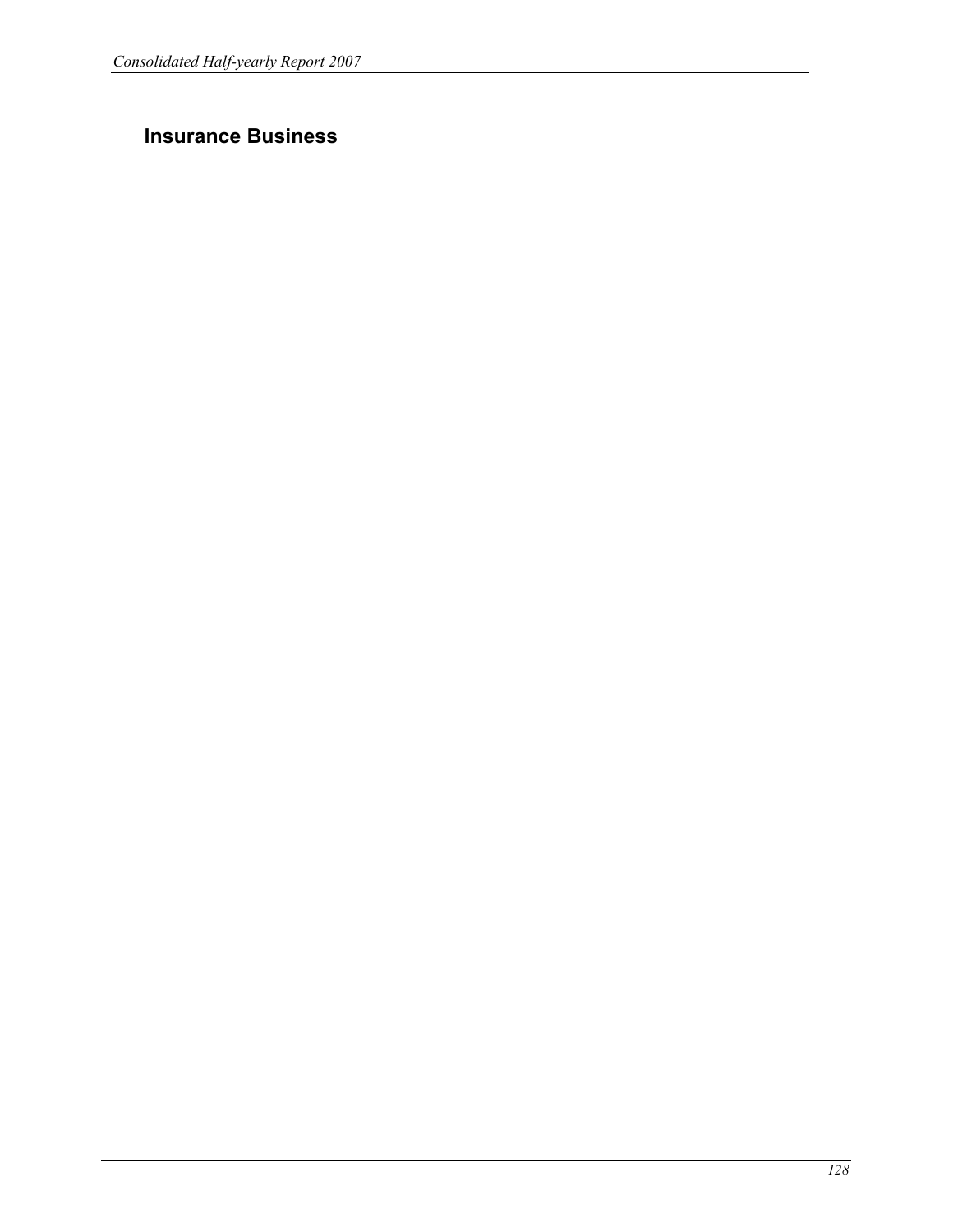# Premium and additional income

In the first half of 2007, premium income totalled € 1,662,766K, including € 1,655,955K relating to the direct business, where a fluctuation of 2.90% was recorded compared with the first half of 2006, and  $\epsilon$ 6,811K relating to the indirect business (- 47.52%).

Within the scope of the direct business, the non-life business recorded a fluctuation of 3.15%, with premiums written of € 1,369,089K, including € 997,935K relating to the motor classes (- 4.59% compared with the corresponding period in the previous financial year) and  $\epsilon$  371,154K relating to other non-life business (+ 0.95%).

The trend in premiums in motor classes is in line with the planned commercial actions targeted at a gradual improvement of the combined ratio by reorganising the fleet portfolio, already mainly implemented and restructuring actions in geographical areas and tariff sectors showing unsatisfactory technical performance

In the other non-Life classes, an underwriting policy continued which proposes combining development and profitability, safeguarding the quality level of the portfolio acquired. In particular, compared with the boost given to the retail sector which offers satisfactory income margins in the corporate sector, the continuation of extremely competitive market conditions makes it difficult to achieve a significant development in turnover, taking account of the fact that, in some specific areas, such as the Third Party Liability sector, criteria were strengthened aimed at maintaining a risk underwriting policy based on compliance with strict technical parameters.

In particular, the segment of Public Institutions closed the half year with falling premiums, compared moreover with a significant contraction of the cost of current year claims.

In the sector of public contracts for insurance services, information on premiums based on tendering are increasingly contained and, in the Third Party Liability class, there is increasing use of the deductible tool, which involves a reduction of the average premium.

In the area of health, hospitals are continuing their attempt to make use even more often of forms of insurance agreements on a territorial basis, a phenomenon which involves a reduction of the number of policies and the total amounts of the premiums written. In that sector, the performance of third party liability cover continues to represent a critical area. For that reason, the appropriate Group's Public Institutions structure is operating with action on the reform or cancellation of structurally negative policies.

In Life business, premium income totalled  $\epsilon$  286,866K (-1.71% compared with the first half of 2006, which reported premium income of €291,871K). The fluctuation is principally attributable to lower production through the banking channel (which penalised premiums for traditional type products, a fall of 11.25%) and to lower pure capitalisation premiums administered at management level. However, the total number of premiums written by the agency network is increasing.

The reduction of pure capitalisation premiums (- 12.88%) follows increasing difficulties with the penetration of the segment of customers at which the product is aimed (institutional policyholders with vast amounts of liquidity), where, also compared with the current developments on the financial markets, the distribution of policies tends to involve decreasing profitability margins. Underwriting was therefore limited to transactions which guaranteed an adequate level of return, on the basis of the stipulations of the guidelines in the operating plan.

Significant numbers of index- and unit-linked policies were written recording premiums of € 32,280K (€ 2,732K as at 30 June 2006).

In particular, two new products were brought onto the market in the half year in question:

- Match Race index-linked, characterised by an optional innovative mechanism which allows two share indices to be compared, one European, constructed on a selection of high income securities and a "generalist" index representing the whole of the USA share market;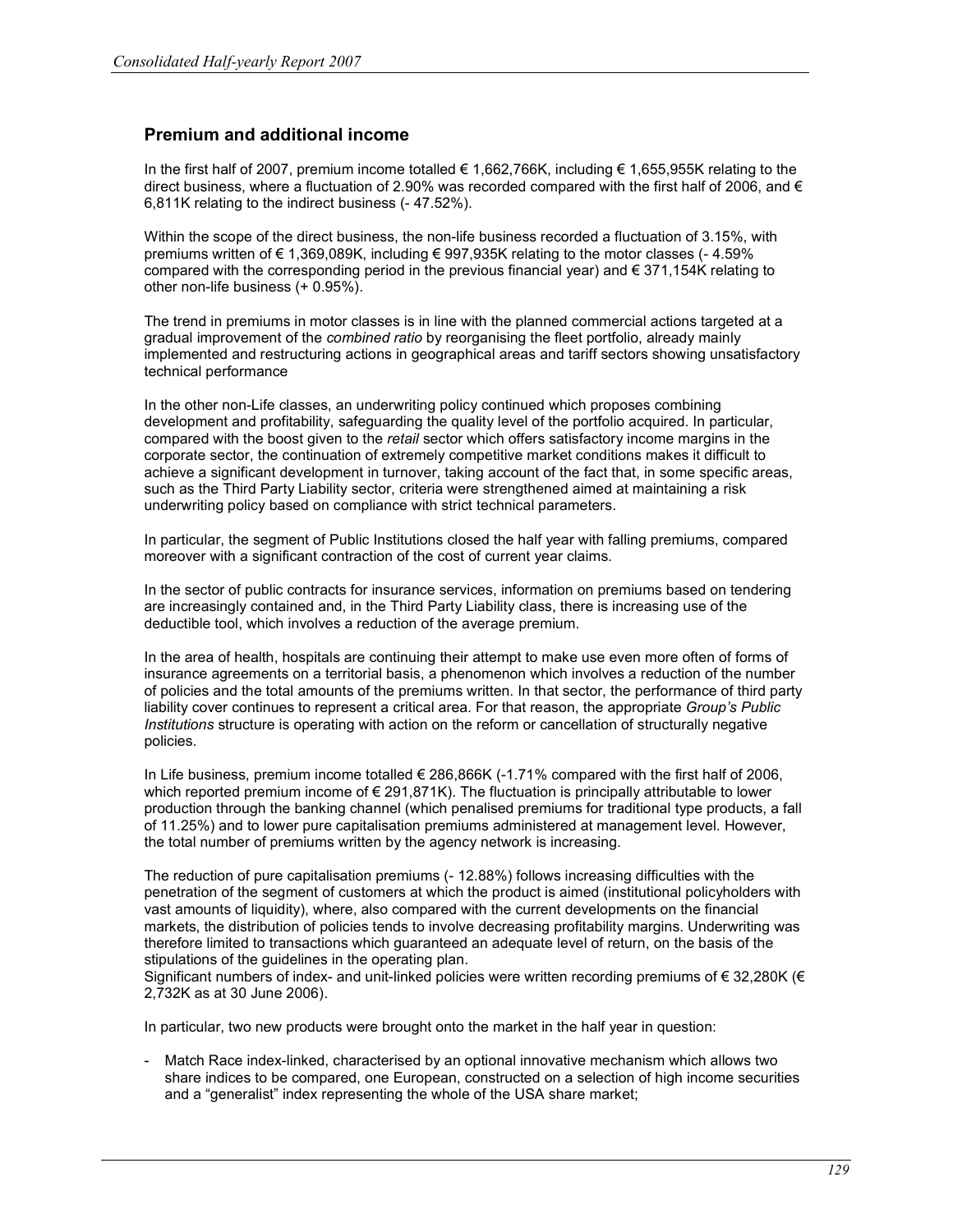- Global Race index-linked, characterised by the comparison, in the 3 main financial areas, of the performance of a share index constructed on a selection of high dividend (Select Dividend) securities and the corresponding generic index, representative of the whole market, and which thereby allow the potential of the securities with the highest returns compared with the whole of the reference market to be targeted.

The indirect business continues to have a marginal weight due to the decision, already taken in the past, to stop underwriting on the inward reinsurance market with companies which are not part of the Fondiaria-SAI Group. The further reduction compared with the first half of 2006 is derived from the lower contribution of the proportional treaty with the affiliated company Siat, affecting the non-life business excluding the transport classes.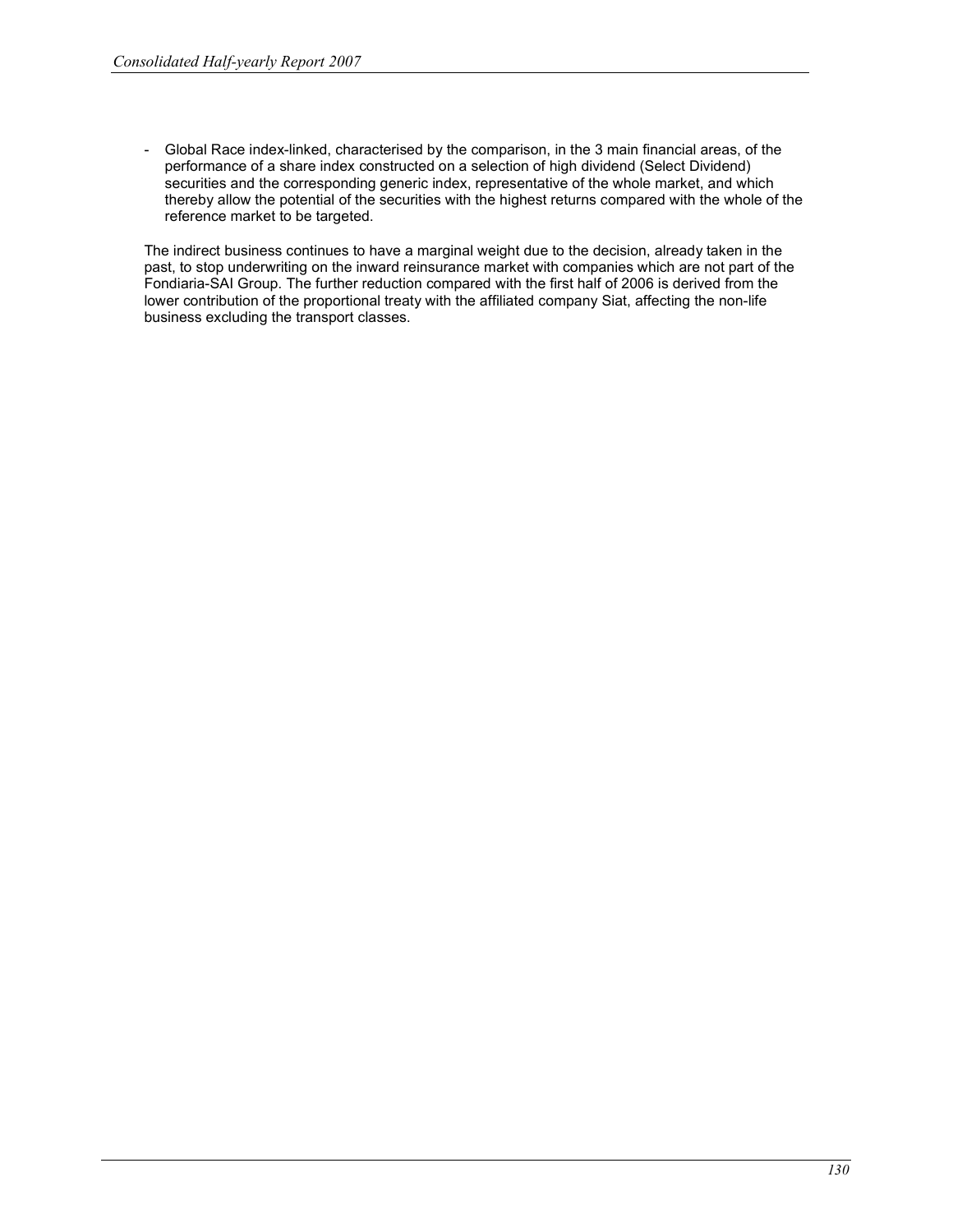The table below shows the detail of the premiums written, the percentage composition of the portfolio and the variations compared with the first half of 2006.

| 30.6.2007<br>30.6.2006<br><b>Variation</b>                                         | Distribution % |
|------------------------------------------------------------------------------------|----------------|
| $\%$<br>2007<br>(in $\notin K$ )                                                   | 2006           |
| <b>ITALIAN DIRECT BUSINESS</b>                                                     |                |
| <b>NON-LIFE BUSINESS</b>                                                           |                |
| 88,307<br>1.78<br>5.31<br>Accident<br>86,764                                       | 5.05           |
| $-0.54$<br>1.66<br>Health<br>27,559<br>27,710                                      | 1.61           |
| 0.00<br>Railway rolling stock<br>0<br>0                                            | 0.00           |
| Aircraft hull<br>44<br>746<br>$-94.10$<br>0.00                                     | 0.04           |
| 1,715<br>Marine, lake and rivercraft hull<br>14.40<br>0.12<br>1,962                | 0.10           |
| 2,898<br>3,191<br>0.17<br>Goods in transit<br>$-9.18$                              | 0.19           |
| 71,036<br>70,990<br>0.06<br>4.27<br>Fire and other natural forces                  | 4.13           |
| 4.32<br>Other damage to property<br>59,757<br>57,280<br>3.59                       | 3.33           |
| Aircraft TPL<br>93<br>112<br>$-16.96$<br>0.01                                      | 0.01           |
| Marine, lake and rivercraft TPL<br>1,792<br>1.647<br>8.80<br>0.11                  | 0.10           |
| 91,153<br><b>General TPL</b><br>92,848<br>$-1.83$<br>5.48                          | 5.40           |
| 0.00<br>Credit<br>3<br>0                                                           | 0.00           |
| 12,943<br>12,029<br>7.60<br>0.78<br><b>Bonds</b>                                   | 0.70           |
| 17.46<br>3,983<br>3,391<br>0.24<br>Miscellaneous pecuniary losses                  | 0.20           |
| 3,006<br>2,936<br>2.38<br>0.18<br>Legal protection                                 | 0.17           |
| Assistance<br>6,618<br>6,288<br>5.25<br>0.40                                       | 0.37           |
| <b>Total non-life business excluding</b>                                           |                |
| motor classes<br>0.95<br>22.32<br>371,154<br>367,647                               | 21.39          |
| Land vehicles - own damage or loss<br>135,788<br>140,944<br>$-3.66$<br>8.17        | 8.20           |
| Land vehicle TPL<br>904,973<br>$-4.73$<br>51.85<br>862,147                         | 52.66          |
| <b>Total Motor classes</b><br>997,935<br>1,045,917<br>$-4.59$<br>60.02             | 60.87          |
| <b>Total Non-life business</b><br>1,369,089<br>1,413,564<br>$-3.15$<br>82.34       | 82.26          |
| <b>LIFE BUSINESS</b>                                                               |                |
| Life Insurance<br>142,470<br>160,537<br>$-11.25$<br>8.57                           | 9.34           |
| Insurance linked to investment funds and                                           |                |
| 32,280<br>1081.55<br>1,94<br>market indices<br>2,732                               | 0.16           |
| 32<br>Health insurance<br>35<br>$-8.57$<br>0,00                                    | 0.00           |
| 112,011<br>128,567<br>Capitalisation operations<br>$-1.88$<br>6,74                 | 7.48           |
| Pension fund management operations<br>73<br>0<br>0.00                              | 0.00           |
| <b>Total Life business</b><br>286,866<br>291,871<br>$-1.71$<br>17.25               | 16.98          |
| 1,705,435<br>$-2.90$<br><b>Total Italian Direct business</b><br>1,655,955<br>99.59 | 99.24          |
| <b>INDIRECT BUSINESS</b>                                                           |                |
| Non-Life business<br>6,764<br>12,915<br>$-47.63$<br>0.41                           | 0.75           |
| Life business<br>47<br>64<br>$-26.56$<br>0.00                                      | 0.00           |
| 6,811<br>12,979<br><b>Total indirect business</b><br>$-47.52$<br>0.41              | 0.76           |
|                                                                                    |                |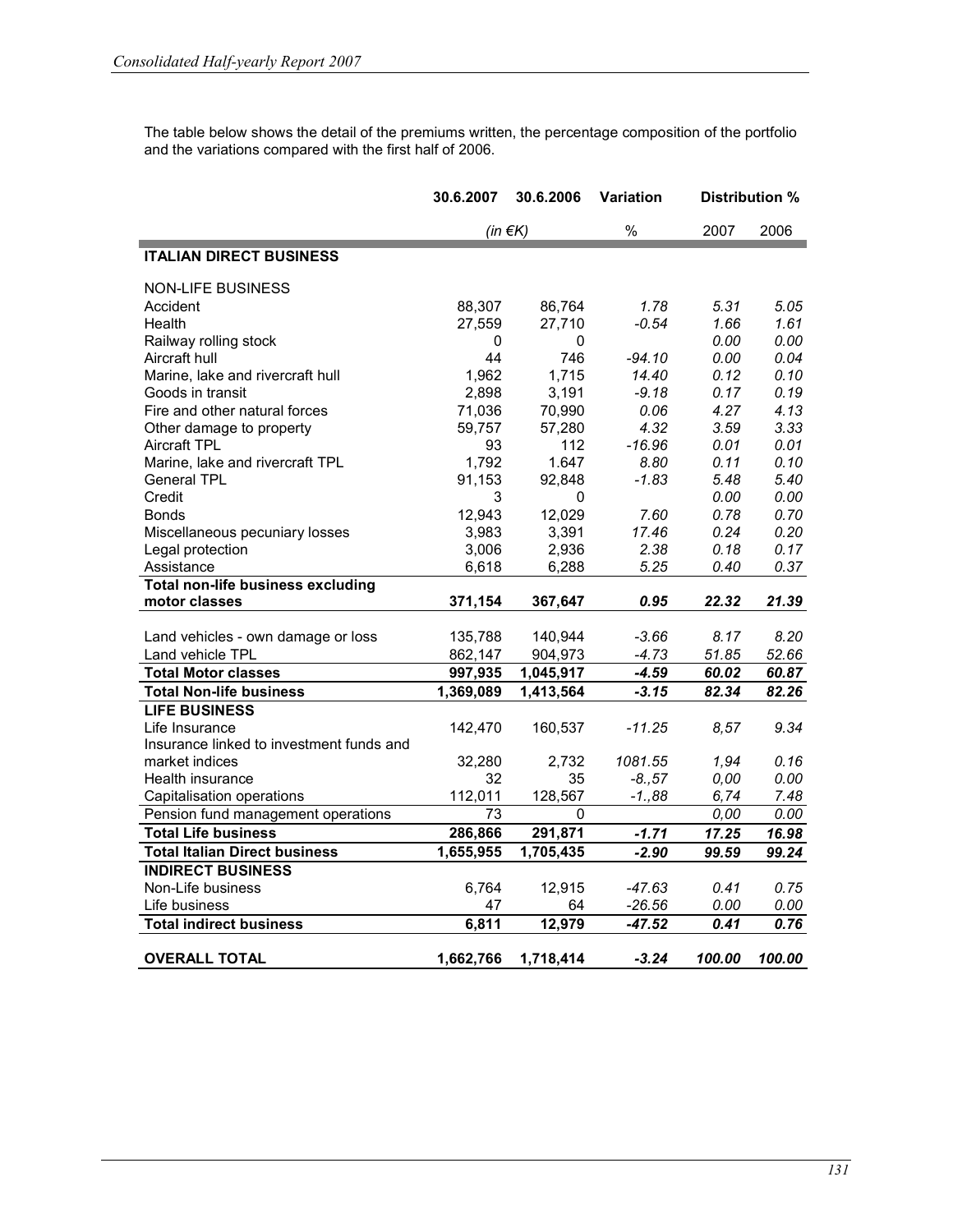# Claims paid and reported

The table below shows the amount of compensation paid and the number of Italian direct business claims reported, compared with equivalent data reported at the close of the corresponding period of the previous financial year.

|                             |                  | <b>Compensation paid</b><br>(amounts in €K) |                |                  | <b>Claims reported</b><br>(number) |                |  |  |  |  |
|-----------------------------|------------------|---------------------------------------------|----------------|------------------|------------------------------------|----------------|--|--|--|--|
|                             | 1st half<br>2007 | 1st half<br>2006                            | Variation<br>% | 1st half<br>2007 | 1st half<br>2006                   | Variation<br>% |  |  |  |  |
| Accident                    | 39,274           | 40.287                                      | $-2.52$        | 19,018           | 20.615                             | $-7.75$        |  |  |  |  |
| Health                      | 15,955           | 15,003                                      | 6.35           | 18,760           | 17,018                             | 10.24          |  |  |  |  |
| Aircraft hull               | 44               | 17                                          | 162.20         | 1                |                                    |                |  |  |  |  |
| Marine, lake and            |                  |                                             |                |                  |                                    |                |  |  |  |  |
| rivercraft hull             | 583              | 1,620                                       | $-64.01$       | 66               | 88                                 | $-25.00$       |  |  |  |  |
| Goods in transit            | 1,092            | 812                                         | 34.36          | 221              | 212                                | 4.25           |  |  |  |  |
| Fire and other natural      |                  |                                             |                |                  |                                    |                |  |  |  |  |
| forces                      | 43,241           | 38,508                                      | 12.29          | 12.083           | 14,687                             | $-17.73$       |  |  |  |  |
| Other damage to             | 38,047           | 34,922                                      | 8.95           | 22,944           | 22,808                             | 0.60           |  |  |  |  |
| property                    |                  |                                             |                |                  |                                    |                |  |  |  |  |
| <b>Aircraft TPL</b>         |                  |                                             |                | 4                |                                    |                |  |  |  |  |
| Marine, lake and            |                  |                                             |                |                  |                                    |                |  |  |  |  |
| rivercraft TPL              | 1,298            | 316                                         | 311.27         | 83               | 71                                 | 16.90          |  |  |  |  |
| <b>General TPL</b>          | 63,655           | 62,973                                      | 1.08           | 20,834           | 22,267                             | $-6.44$        |  |  |  |  |
| Credit                      | 25               | 75                                          | $-66.41$       |                  |                                    |                |  |  |  |  |
| <b>Bonds</b>                | 10.044           | 12.368                                      | $-18.79$       | 293              | 302                                | $-2.98$        |  |  |  |  |
| Pecuniary losses            | 704              | 594                                         | 18.55          | 186              | 177                                | 5.08           |  |  |  |  |
| Legal protection            | 248              | 247                                         | 0.39           | 259              | 250                                | 3.60           |  |  |  |  |
| Assistance                  | 3.330            | 2.943                                       | 13.17          | 17.632           | 17.474                             | 0.90           |  |  |  |  |
| <b>Total non-motor</b>      | 217.540          | 210.684                                     | 3.25           | 112.384          | 115.969                            | $-3.09$        |  |  |  |  |
| business                    |                  |                                             |                |                  |                                    |                |  |  |  |  |
| Land vehicles - own         | 59.905           | 61.608                                      | $-2.76$        | 48.984           | 47.598                             | 2.91           |  |  |  |  |
| damage or loss              |                  |                                             |                |                  |                                    |                |  |  |  |  |
| Land vehicle TPL            | 686.711          | 702.945                                     | $-2.31$        | 210.023          | 223.179                            | $-5.89$        |  |  |  |  |
| <b>Total motor business</b> | 746.616          | 764,553                                     | $-2.35$        | 259,007          | 270,777                            | $-4.35$        |  |  |  |  |
| <b>TOTAL NON-LIFE</b>       |                  |                                             |                |                  |                                    |                |  |  |  |  |
| <b>BUSINESS</b>             | 964,156          | 975,238                                     | $-1.14$        | 371,391          | 386,746                            | $-3.97$        |  |  |  |  |

Brief comments on the core business and claims trends follow.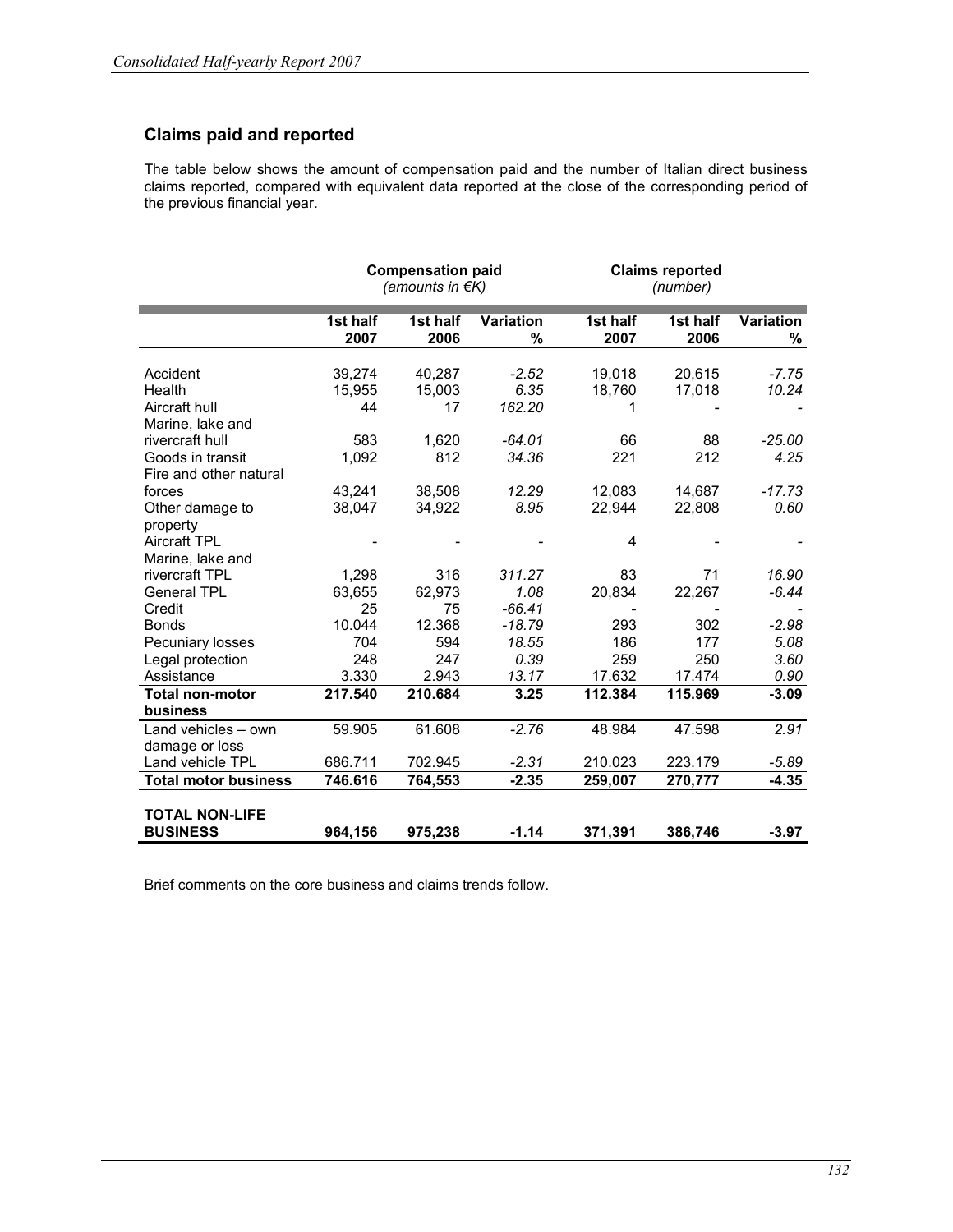#### Accident

Premium income € 88,307K (+ 1.78%) Claims reported 19,018 (- 7.75 %)

The favourable trend in claims reported determined a further improvement in the loss ratio in the current year, which gives wide profitability margins. The technical balance in the class is very positive and a significant improvement compared with the first half of 2006, also due to the effect of a better development in the claims in previous years, already recorded in the reserves. The speed of settlement, net of claims eliminated not followed up was 22.5% for claims in the current year (23.7% as at 30 June 2006) and 39.4% for claims in previous years (40.6% as at 30 June 2006). In February, new standards were issued on the underwriting of Corporate Accident risks for schools, with the relevant tariffs made available by the agency network, which incorporate the adaptation of the terms of insurance cover to the requirements of the sector.

#### Health

Premium income € 27,559K (-0.54%) Claims reported 18,760 ( + 10.24%)

The reinsurance policy is still based on selective criteria, with the objective of safeguarding the quality level of the portfolio. Premiums written remain substantially stable compared with the first half of 2006, which benefited from specific sales campaigns. For the current financial year, similar commercial initiatives were planned for the second half of the year, considering that the trend in premiums is tending towards a gradual strengthening during the year both in absolute values and in terms of the increase compared with the previous financial year.

Although the trend in claims reported remains substantially favourable, it is showing a modest deterioration compared with the first half of 2006 (loss ratio in the current year 56.6% compared with 54.7%). The total technical balance was furthermore influenced by a negative development in claims from previous years, also following an extremely prudential reserves policy. The speed of settlement of claims in the current year was 55.5%, compared with 65% in the first half of 2006, whereas in previous years it was 59.7% compared with 60.8%.

#### Land vehicles - own damage or loss

Premium income € 135,788K (- 3.66%) Claims reported 48,984 (+ 2.91%)

The trend in premiums reflects the planned commercial actions which, through the reorganisation of the fleet portfolio and restructuring in geographical areas with a negative technical performance, are planning a gradual improvement in profitability in terms of the combined ratio. The development is furthermore conditional on increasing pressure on prices on the market, in a sector which, for several years already, is guaranteeing a high level of profitability.

The technical performance is maintained at extremely satisfactory levels, with a loss ratio in the current year of approximately 44%. The speed of settlement of claims in the current year is 60.3% (75.3% as at 30 June 2006).

#### Marine, lake and rivercraft TPL

Premium income € 1,962K (+ 14.40%) Claims reported 66 (- 25.00%)

In line with what happened in recent years, underwriting was directed essentially towards sports craft risks, a sector which is showing an adequate level of profitability and is maintaining attractive growth levels. Only the contribution of premiums in other classes of business (fishing vessels, construction risks, port craft) remained marginal.

Premiums are purchased principally through the agency network, following the decision to withdraw gradually from the business through brokers, within the scope of the reorganisation of the Fondiaria-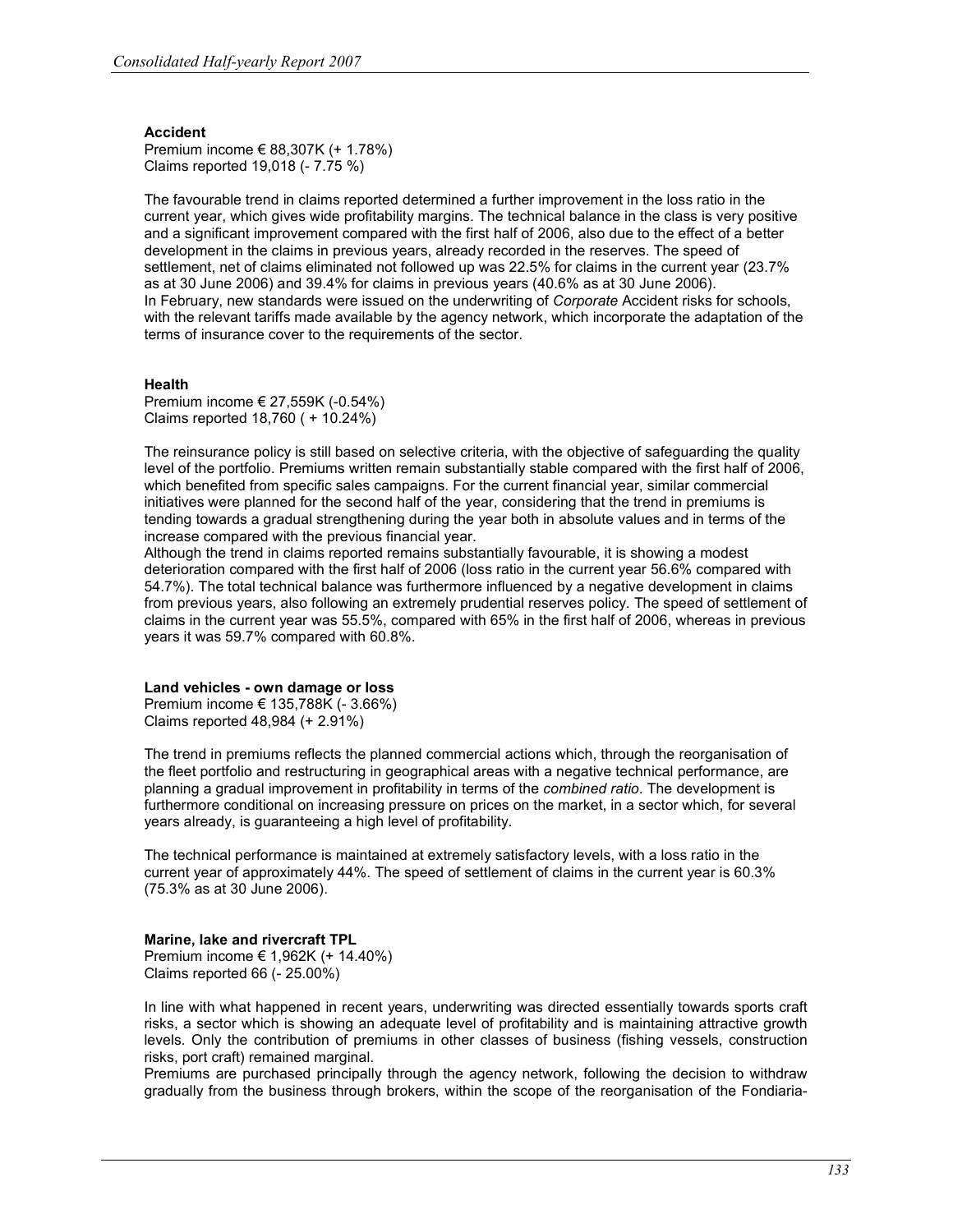#### SAI Group.

The technical balance in the half year is positive and improving compared with the first half of 2006 following the favourable trend in claims reported.

#### Goods in transit

Premium income € 2,898K (- 9.18%) Claims reported 221 (+ 4.25%)

The reference market is showing signs of a recovery in terms of demand. The reduction in the number of premiums written is derived from the change in the accounting method which, with effect from the 2007 financial year, in line with the main directions on the market, is used only for overdue premium instalments rather than according to the criterion of the so-called "instalments due" used up to the 2006 financial year. In homogeneous terms, premiums written are showing an increase of 12% and are essentially collected by the agency network following the gradual withdrawal from the transport business brokered through brokers, realised within the scope of the reorganisation of the Fondiaria-SAI Group.

The technical balance is substantially balanced, as the increase in the number of claims reported corresponds to a fall in the average cost of the claims followed up.

#### Fire and other natural forces

Premium income € 71,036K (+ 0.06%) Claims reported 12,083 (- 17.73%)

There was favourable performance in the total number of claims reported confirmed by some largescale claims covered by reinsurance, which determined a rise in the loss ratio in the current year in the gross direct business. The technical balance was maintained at very positive levels in line with those recorded in the first half of 2006, also due to the effect of better performance on claims from previous years, already recorded in the reserves.

The speed of settlement of claims was 49.5% for claims in the current year and 56.5% for claims in previous years (57.9% as at 30 June 2006 for claims in the current year and those already recorded in the reserves).

#### Other damage to property

Premium income € 59,757K (+ 4.32%) Claims reported 22,944 (+ 0.60%)

There was virtually a stationary trend in claims reported, associated with an increase in the average cost of claims followed up, which determined a rise in the loss ratio in the current year. The technical balance is positive, even if it is positioned at lower levels than those in the corresponding period of the previous financial year.

With regard to hail risks, there was a reduction in the average rates on the market, as a consequence of the good performance in previous years. However, the establishment of multi-risk and pluri-risk cover has provided a partial recovery of that negative factor and it can be forecast that the 2007 financial year will close with approximately a 5% increase in premiums. Substantial damage occurred in the first ten days of July, however, the result does not appear to be compromised. Risk exposure remains significant up to September.

The speed of settlement is 47.9% for current year claims and 49.6% for claims from previous years (respectively 50.9% and 50.4% as at 30 June 2006).

#### Land vehicle TPL

Premium income € 862,147K (- 4.73%) Claims reported 210,023 (- 5.89%)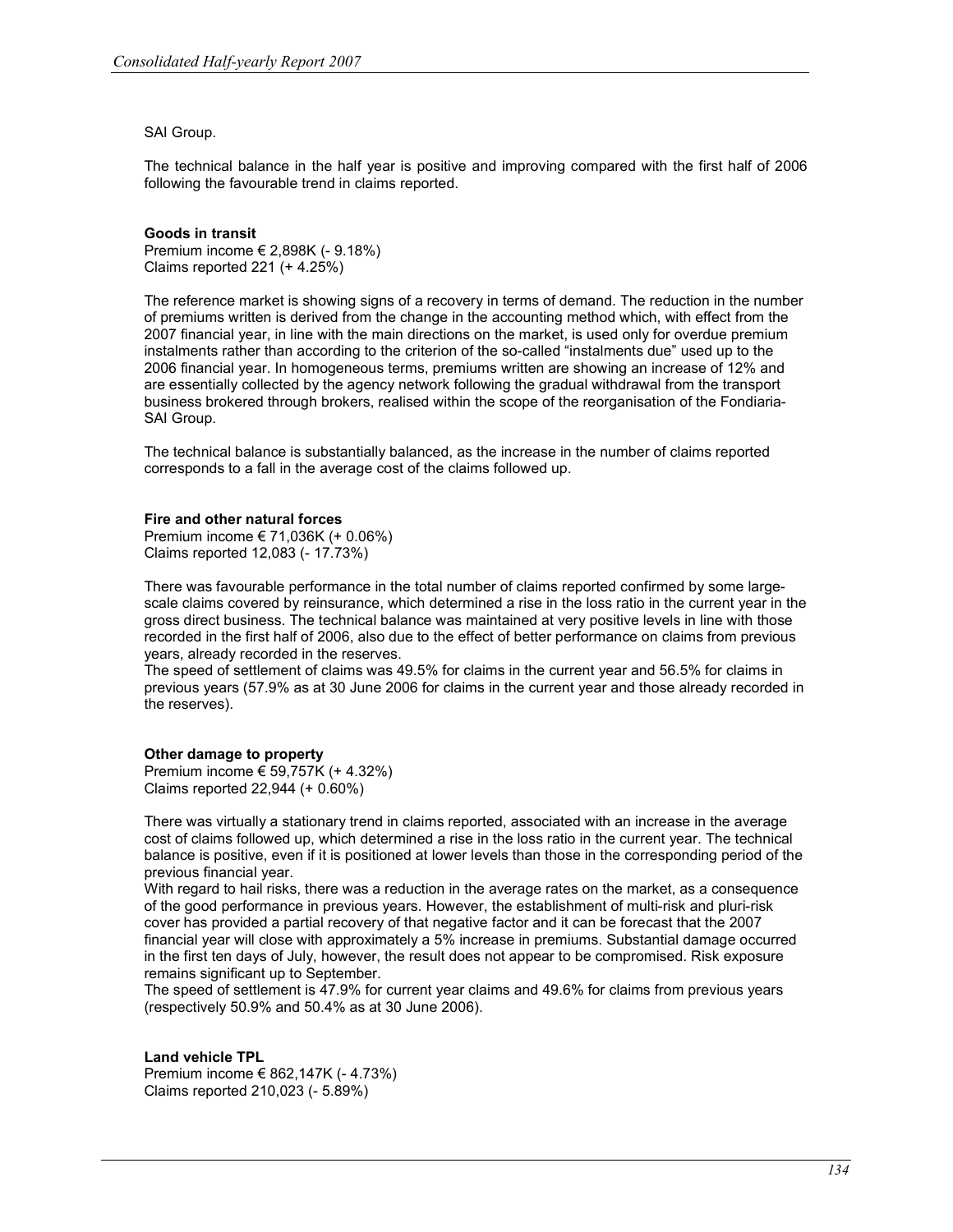The trend in premiums reflects the planned commercial actions proposed to achieve a gradual improvement in the combined ratio by reorganising the fleet portfolio, which has already been implemented, and reorganisation in the geographical areas and tariff sectors with unsatisfactory technical performance. It is therefore necessary to recall that the "Bersani Decree" came into force which makes it compulsory to assign to insurance policies for further vehicles purchased by a customer or a member of his family the same category assigned to the first vehicle, rather than the entry category given by the company. That translates into a reduction of the premiums for new purchases, which are recording a contraction in the average policy premium.

The action taken is reporting the expected positive effects on claims reported, which recorded a fall of 5.89%.

On 1 February 2007, the new direct settlement system which, in the case of a road accident, enables the injured parties not liable or only partly liable to be compensated directly by their own insurer. The short period of time between the start of the new compensation methods does not allow us to give a complete and definitive assessment of the relevant economic and financial impacts. Moreover, investments by the Fondiaria-SAI Group in the adaptation of the computer systems and the training of the resources involved have enabled the transition process to the new compensation methods to be managed with a good level of efficiency.

As at 30 June, there were 75,636 claims reported followed up from our policyholders within the scope of the new settlement system (CARD management), including 40,830 which have already been paid in full. Claims reported and followed up received from the clearing house set up for that purpose at CONSAP, for claims in which our policyholders are fully or partly liable (the so-called CARD debtor) of which there were 87,395, including 43,533 which gave rise to full payment of the compensation and 43,862 were recorded in the reserves.

From the financial point of view, as at 30 June 47,371 debits with a total value of € 92,018K were received from the clearing house.  $45,221$  credits were received with a value of  $\epsilon$  88,278K.

With regard to claims made in January, therefore, before the new direct settlement system came into force and those which were made subsequently, but not under that system (mainly because they related to more than two vehicles involved or persons affected by permanent loss of health due to the after-effects of injuries greater than 9%), the speed of settlement in the first half of 2007 was 45.02%. For the so-called CARD management claims reported by our policyholders who were involved in road accidents for which they were not liable or only partly liable, the speed of settlement was 54%. Claims from previous years were settled with a speed of 48.9%, compared with 51.2% reported as at 30 June of the previous financial year.

Overall, the technical performance in the class is moderately positive, even if the new system introduced suggests we should waiting longer before producing a more precise picture of profitability levels and the trend in the economic and management indicators, which are not completely homogeneous compared with the same period in the previous financial year.

#### General TPL

Premium income € 91,153K (- 1.83%) Claims reported 20,834 (- 6.44%)

The trend in premiums and in claims reported principally reflects the interventions, which started in the previous financial year, on policies in the company sector with negative performance, with the aim of making significant reforms in terms of profitability or of carrying out cancellations where the situations are no longer recoverable. Those interventions have had a positive impact in terms of claims reported and an improvement of the loss ratio in the current year, even if critical areas remain, in particular in the hospitals sector.

The unfavourable development of claims from previous years, already recorded in the reserves, however, had a negative effect on the technical balance, which is continuing to make a loss, even if it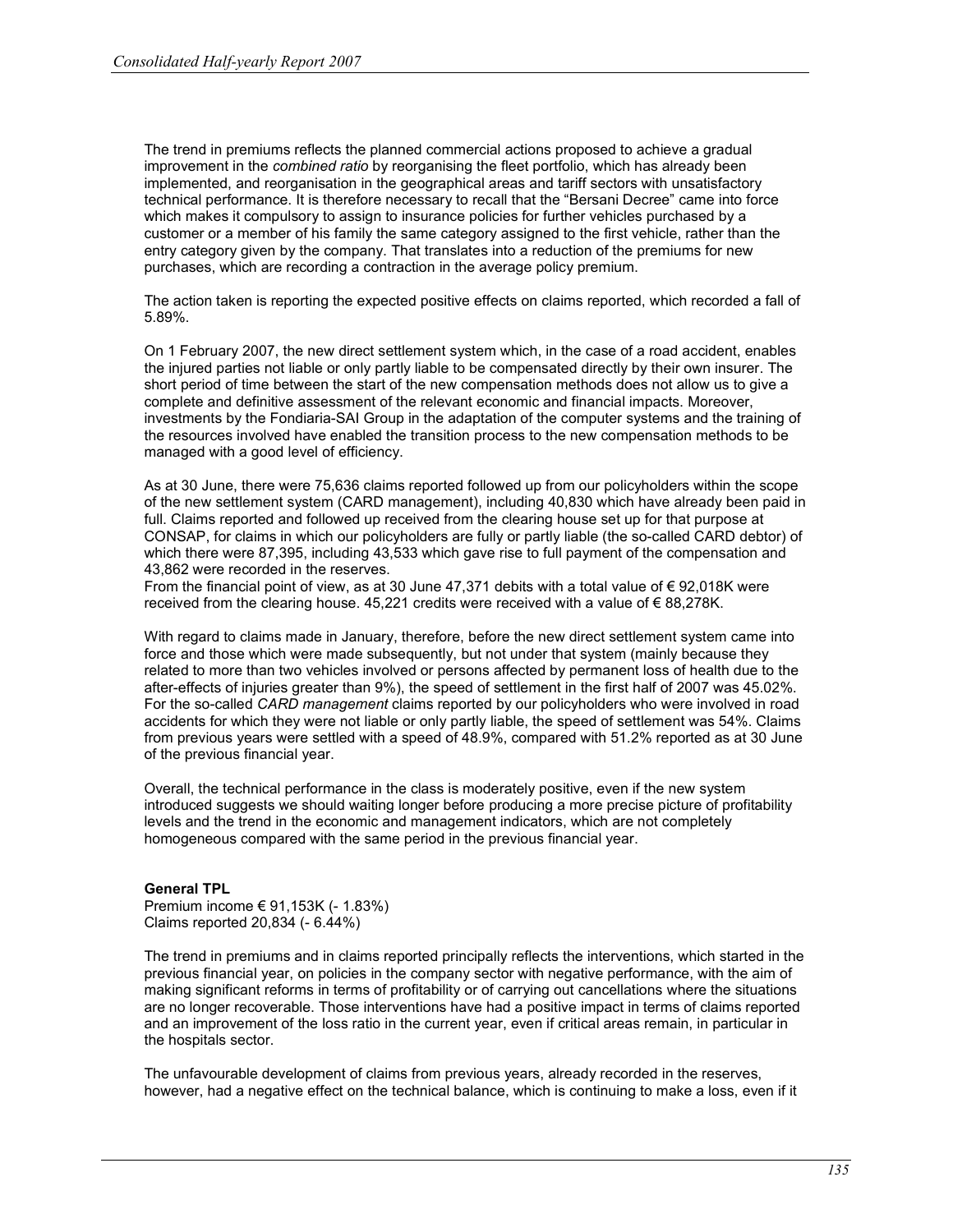is showing a trend towards improvement compared with what was recorded in the last part of the previous financial year.

The speed of settlement of claims is 35.7% for current year claims (39.4% as at 30 June 2006) and 26.2% for claims from previous years, substantially unchanged compared with the first half of 2006.

In February, new rules were issued on underwriting Corporate Accident risks for schools, with the relevant tariffs made available by the agency network, which incorporate the adaptation of the terms of the insurance cover to the requirements of the sector.

#### Bonds

Premium income € 12,943K (+ 7.60%) Claims reported 293 (- 2.98%)

Premium income is showing a significant increase, mainly attributable to business through the broker channel. Of the types of risk required most by customers, we would highlight cover for payment in instalments on statements of taxes due, the result of a massive action to prevent tax evasion being carried out by the Italian Financial Authorities.

Furthermore, also through the involvement of the technical staff operating in the territory, operations within the scope of the issue of cover under Law 210/04 to cover advance payments by purchasers of property not yet built were defined.

With regard to the technical performance, the presence of some significant claims at the start of the year is reported, which had a negative effect on the loss ratio in the current year which, nevertheless, was an improvement compared with the first half of 2006.

The settlement of claims from previous years, already recorded in the reserves, shows a positive economic impact, in line with what happened in the first half of the previous financial year and in the whole of the 2006 financial year. The technical balance is moderately positive.

#### **Assistance**

Premium income € 6.618K  $(+ 5.25%)$ Claims reported 17,632 (+ 0.90%)

Premiums written refer mainly to cover for policies in the motor, health, accident, fire and other damage to property classes, capable of providing full insurance cover and of particular interest for customers.

The loss ratio in the current year is increasing compared with 30 June 2006, even if it continues to show profit margins. The technical performance is penalised by a negative economic impact of claims in previous years.

#### Life business

Premiums written totalled € 286,866K, compared with € 291,871K written as at 30 June 2006 (-1.71%). The fluctuation is mainly attributable to lower production by the bank channel (which penalised premiums for traditional type products, a fall of 11.25%) and lower pure capitalisation premiums (- 12.88%), a sector in which underwriting was restricted to transactions which guaranteed sufficient levels of profitability. On the other hand, the total number of premiums written by the agency network increased, also taking account of the index-linked campaigns launched in the half year, which produced premiums in excess of € 30m.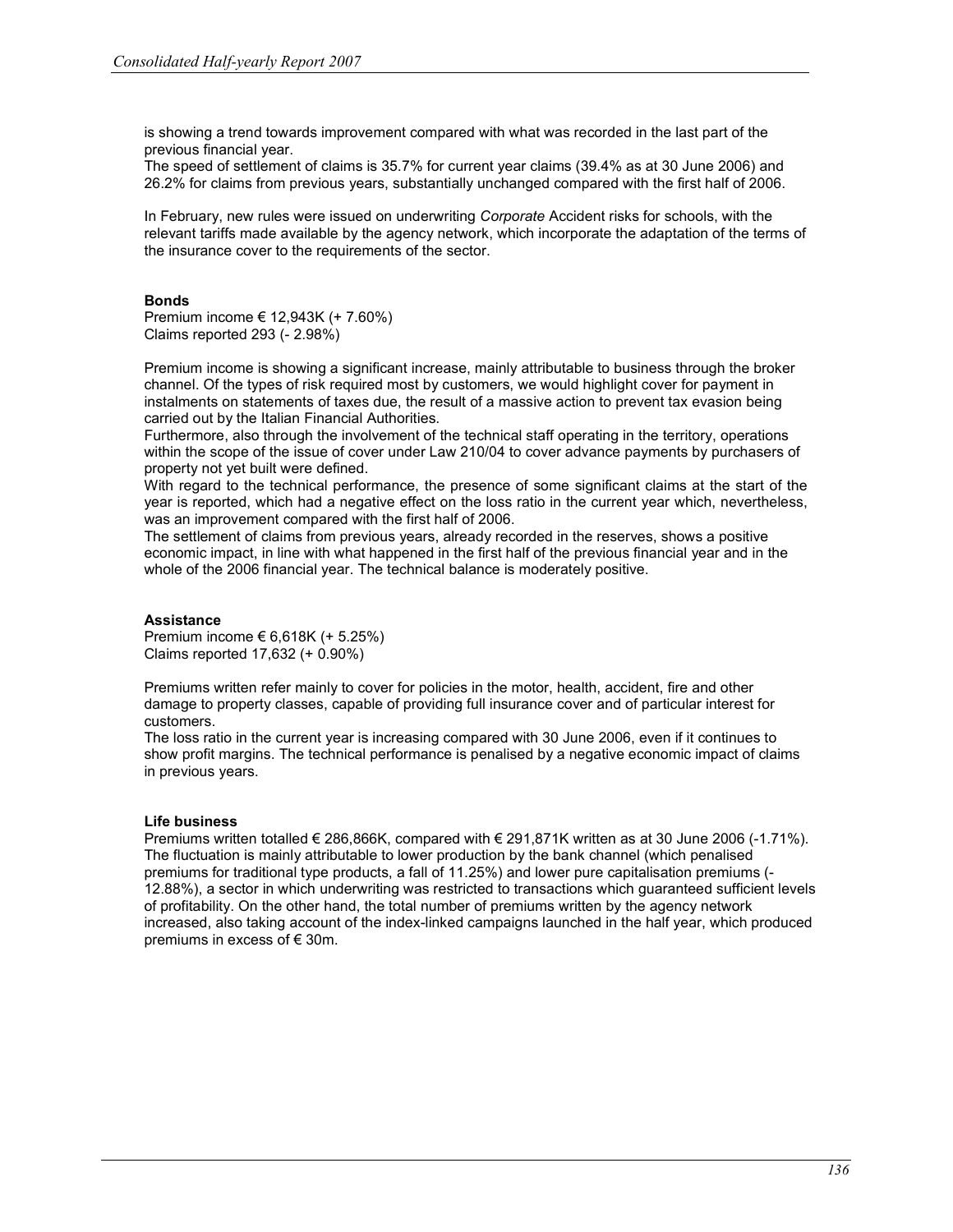# Individual Insurance

In the individual sector, products linked to separate businesses continued to be offered, which fulfil the characteristics of security and good profitability.

During the month of January, a new product was made available with income which can be immediately assessed on a single premium, called RENDITA ASSICURATA (Policyholder's income) which provides, in addition to the usual payment of an annuity to the policyholder during their lifetime, decreasing counter-insurance which guarantees the named beneficiaries payment of a capital sum on death or if they suffer a "critical illness" or in the event of the policyholder's incapacity. Compared with these features, the product can represent a further tool for the protection of capital on maturity, in particular for middle-aged customers.

During the month of February, a new index-linked product (INDEX LINKED MATCH RACE) was launched, characterised by an innovative optional mechanism which allows two share indices to be compared, one European constructed on a selection of high income securities and a "generalist" index, representing the whole of the USA share market.

With effect from the second half of March, the company introduced a new system of technical and management assistance for agencies, which can be used by accessing the company website. At the end of May, the company launched a further index-linked policy called GLOBAL RACE. The product is characterised by the comparison, in the 3 main financial areas of the world, the performance of a share index constructed on a selection of high dividend (Select Dividend) securities and the corresponding generic index representing the whole market, and thereby enables the potential return on the securities with the highest return compared with the whole of the reference market to be targeted.

During the month of April, at the same time as the annual up-dating stipulated by ISVAP Circular 551/D, a new product, OPEN FREE, was launched linked to a separate business. This is meeting increasing demand on the market, the new product does not have any loading charges applied to the premium, subject to a fixed amount, but exclusively an annual management commission, modulated according to the amount invested and the term of the policy.

At the same time as the launch of the new product, and with a view to maintaining complete consistency in the range offered, some products on the list were slightly restyled.

With reference to supplementary pensions, during the month of May 2007, COVIP resolved to approve the regulation of the PIP "Più Pensione" product with its consequent registration on the Pension Funds Register. Since the last weeks of the month of May, the agency network has, therefore, been able to start collecting contributions from self-employed workers and members of the liberal professions. On the basis of the legislative provisions in force, the collection of contributions from self-employed workers will however be operational only with effect from the start of the second half of 2007.

### Collective Insurance

During the first half of 2007, activity in the corporate sector was concentrated on the protection of the "Pre-existing Pension Funds" segment, for which 30 June represented the deadline for individual employees to choose the destination of their TFR (employee severance indemnities). In particular it is reported that all of the customers in the portfolio were in fact contacted, in order to create the best conditions for encouraging the contribution of the TFR accruing to the Pension Funds.

In consideration of the obligations imposed by the regulations in force, which allows for contributions only with effect from the month of July, the effects of the activity carried out will emerge only with effect from the third quarter of the current financial year. We can henceforth report the considerable interest this initiative has aroused in customers.

With regard to the sector of capitalisation policies, also compared with the current development of the financial markets, the increasing difficulty of penetration into the customer segment at which the product is aimed (institutional policyholders with vast amounts of liquidity), which basically involves the distribution of policies with decreasing profitability margins.

We therefore implemented the stipulations of the guidelines of the operating plan for the current year, consequently, recording a contraction of the number of premiums written but maintaining appropriate profitability margins.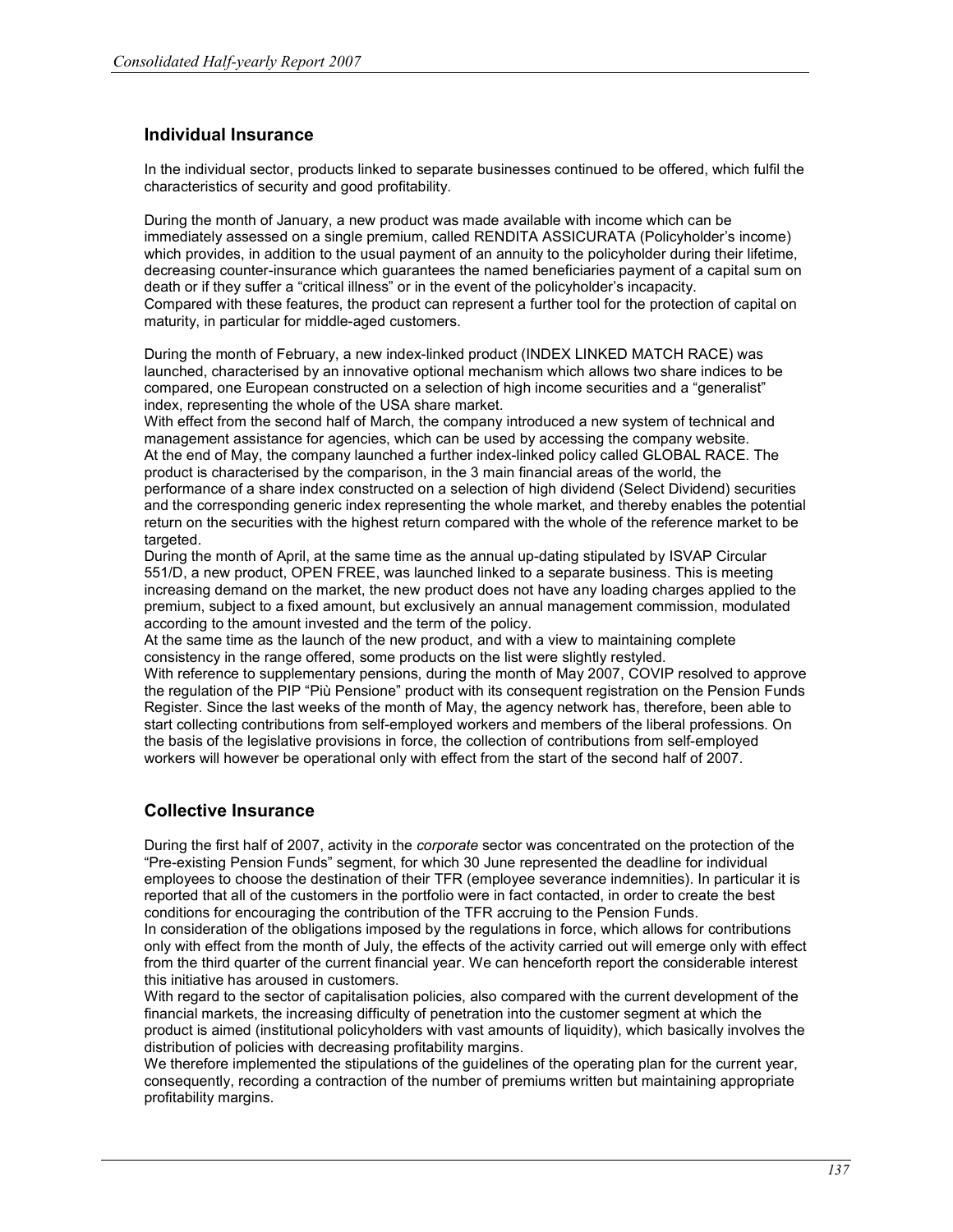With regard to the distribution of the products VALORE TFM and VALORE TFR, there was a contraction in the number of new customers acquired, expected in the presence of the action on supplementary pensions referred to above - which implies a trend towards the transfer of the share of TFR accruing in complementary forms of pensions and not to this type of policies. Notwithstanding that, we managed to maintain a considerable distribution, to be linked also with the intense advice to company customers on the contents of the reform of the Complementary Forms of Pensions and, in particular, to stress the destination of the previous TFR.

Finally, in the segment of products in the event of death, we are producing a new product for combined life and non-life cover, in relation to loans granted on a salary-offset basis. The launch of the new product is scheduled for the end of the current financial year.

## Milano Assicurazioni Open Pension Fund

Operations started during the month of June. Premiums written totalled  $\epsilon$  73K on 60 members joining. As at 30 June a further 1,200 memberships were completed, which will give rise to premiums issued in the second half of the financial year.

The Fund has 5 different investment sectors, capable of meeting varied customer requirements in terms of profitability and attitude to risk and enabled the company's range of products to be completed in the segment of supplementary pensions, from which attractive development opportunities are expected in the years ahead,

#### Sums paid

The table below shows the sums paid relating to the direct business, compared with those paid in the corresponding period of the previous financial year.

|                        |                  |                  | (in $\notin K$ ) |
|------------------------|------------------|------------------|------------------|
|                        | 1st half<br>2007 | 1st half<br>2006 | Variation<br>℅   |
| Maturities and returns | 173,941          | 202,072          | $-13.93$         |
| Claims                 | 5,912            | 5,932            | $-0.34$          |
| Redemptions            | 125,891          | 71.825           | 75.28            |
| <b>TOTAL SUMS PAID</b> | 305,744          | 279,829          | 9.26             |

### Insurance business abroad

In the half year in question, insurance business transacted under the freedom to provide services produced premiums of € 327K. The Company does not have offices abroad and does not, therefore, carry out business through an established system.

### Reinsurance Policy

Premiums ceded in the non-Life business totalled  $\epsilon$  45,116K, substantially in line with the first half of 2006 (€ 43,808K).

The reinsurance policy has not changed compared with the previous financial year. Risks ceded in the non-Life business were placed with leading international operators with a high rating (S&P A/AA/AAA) the affiliated company The Lawrence Re Ireland Ltd.

The treaties signed give preference to non-proportional cessions for the Fire, Theft, Accident, General TPL, Land vehicles TPL and Land vehicles - own damage or loss classes.

Proportional cession treaties were maintained with a non-proportional structure to protect the retention in the Bonds, Credit and Aeronautical Risks classes.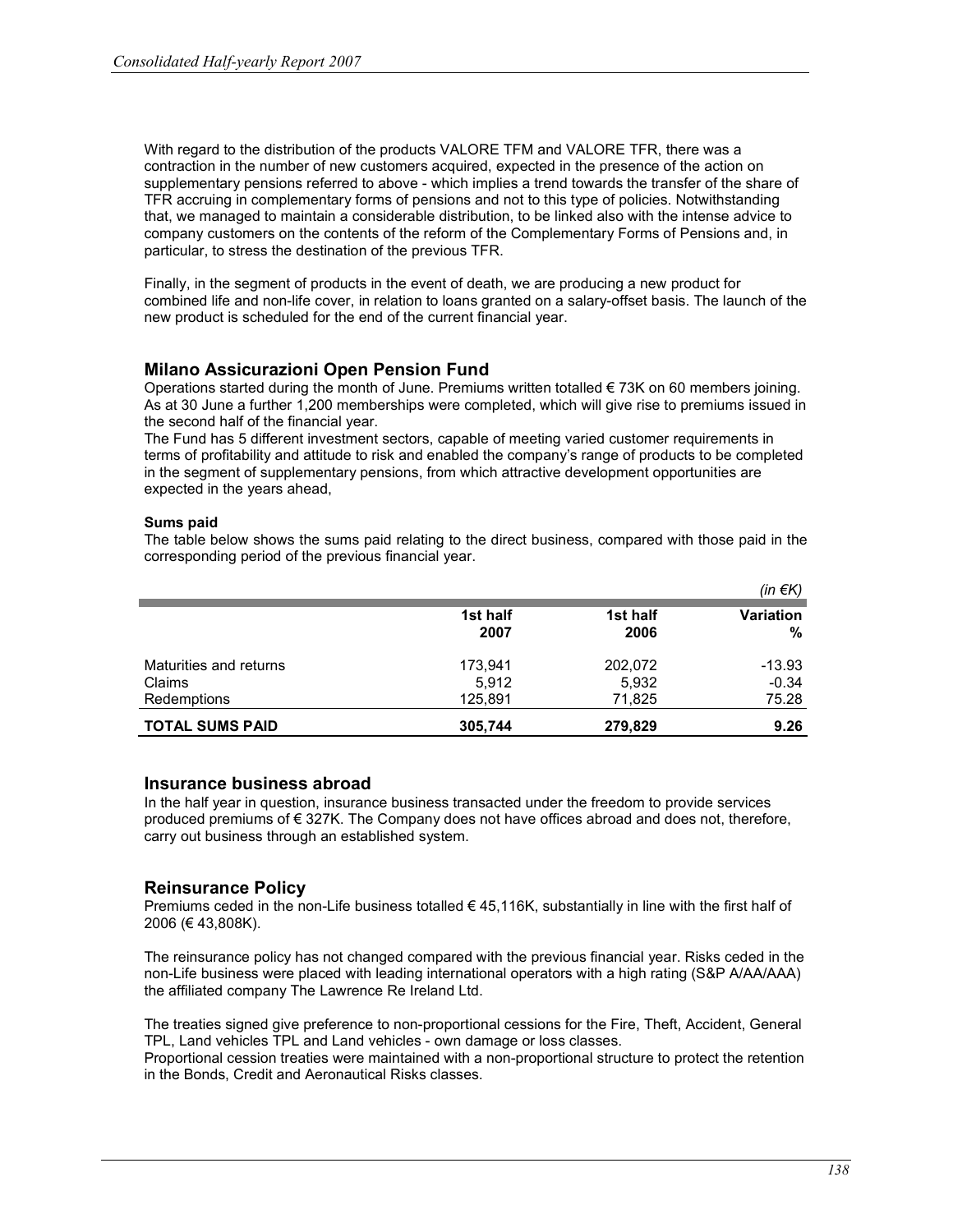For Technological Risks, the quota and excess reinsurance structure was confirmed, with nonproportional cover combined with the Fire and Land vehicles - own damage or loss classes. The Assistance class is reinsured on a quota with Pronto Assistance and risks in the hail class are covered by a stop-loss treaty.

In the Transport, Goods and Marine Hull classes, proportional cover with the affiliated company SIAT was implemented from this financial year.

In the Life business, premiums ceded totalled  $\in$  4,804K, compared with  $\in$  5,441K reported in the first half of 2006. Also in this case, the reinsurance structure was unchanged compared with the previous financial year, with proportional excess cover and excess of loss disaster cover.

## Indirect business

Premiums in the indirect business for the half year in question totalled  $\epsilon$  6,811K, compared with  $\epsilon$ 12,979K reported as at 30 June in the previous financial year. The reduction is derived from the lower contribution of the proportional treaty with the affiliated company Siat, for the non-life business excluding the transport classes. The indirect business continues to have a marginal weight due to the decision, already taken in the past, to stop underwriting on the inward reinsurance market with companies which are not part of the Fondiaria-SAI Group, as a result of which pools and market agreements remain virtually exclusively active today.

### New products brought onto the market

In the corporate sector, the new Group product "RC Aziende Industriali" (Industrial Companies TPL) was launched onto the market, which incorporates the up-dating of regulatory and tariff conditions in the light of changes in the rules governing employment relationships.

The new Group Collective Accident policy is being published, which standardises the underwriting methods of the different commercial divisions, introducing innovations at the level of cover and tariffs. It is planned to align the regulations with the definitions in the Insurance Code in terms of transparency.

In order to complete the list of Group products, in 2007, a Third Party Liability policy will be put on sale, which has the objective of standardising the response of insurance to the requirements of specific categories of customers which operate in the world of schools, sport and leisure time and tourism.

Also for the segment of risks linked to commercial activities, a new Group product is being designed which, in addition to incorporating the new insurance requirements of this market, proposes rationalising and standardising the type of cover offered by the different sales networks.

# External Organisation

As at 30 June 2007, there were 1,382 agencies under contract and their territorial distribution is set out in the table below. These are in addition to the agencies in Milan, Rome, Turin, Pescara and Padua.

|                     | 30.6.2007 | 31.12.2006 |
|---------------------|-----------|------------|
| Number of Agencies: |           |            |
|                     | 683       | 688        |
| North               |           |            |
| Centre              | 351       | 359        |
| South               | 348       | 352        |
|                     |           |            |
| <b>TOTAL</b>        | 1,382     | 1,399      |

During the half year, 2 new agencies were set up and 19 were closed, with the aim of optimising the network's territorial cover. 25 agencies were reorganised, which are expected to give a greater boost to production.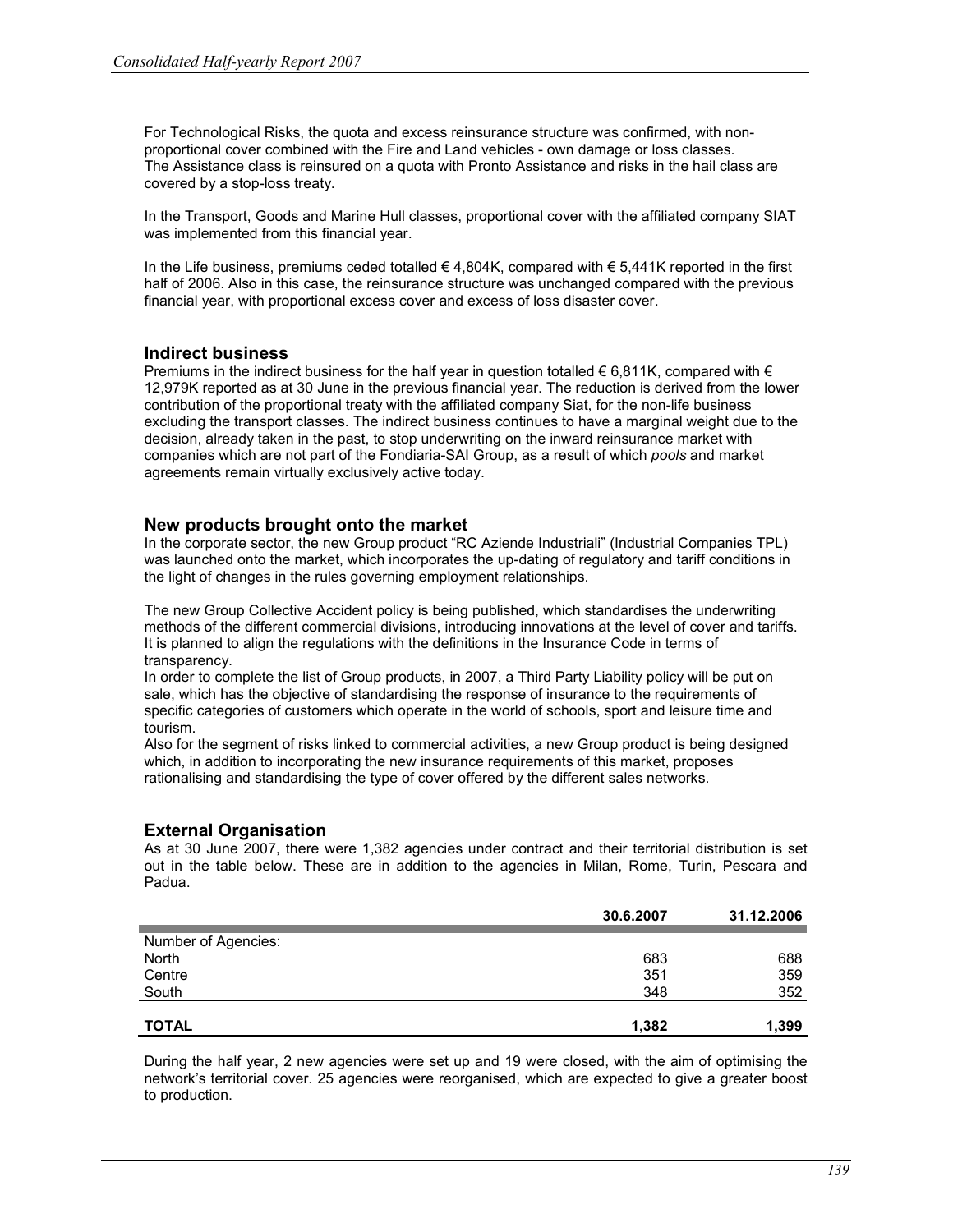# Operating expenses

Acquisition costs in the direct and indirect business, net of commission and profit shares received from reinsurers, totalled € 209,601K, compared with € 208,739K recorded in the corresponding period in the previous financial year. With regard to the gross direct business, acquisition costs totalled € 217,907K and are showing an incidence on premiums written of 13.1%, compared with 12.7% in the first half of 2006.

Collecting commission, entered in the accounts under the item "administration costs", totalled  $\epsilon$ 22,320K, equal to 1.3% of the premiums written, also in this case, unchanged compared with 30 June 2006.

Other administration costs totalled € 36,227K (€ 35,051K as at 30 June 2006), including € 13,450K for employment costs, € 392K for the share of depreciation of capital goods and € 22,385 K other structural costs.

The incidence on premiums written in the direct and indirect business was 2.2%, compared with 2% reported in the first half of 2006 and 2.1% for the whole of the 2006 financial year.

## Staff-related news and data

The table below shows the staff situation as at 30 June, the average recorded in the half year and, for comparison, the situations as at 31 December 2006 and as at 30 June 2006.

| Category                 | <b>Average for</b><br>the half year | As at<br>30.6.2007 | As at<br>31.12.2006 | As at<br>30.6.2006 |
|--------------------------|-------------------------------------|--------------------|---------------------|--------------------|
| Managers                 | 25                                  | 24                 | 25                  | 25                 |
| Employees                | 1,532                               | 1,531              | 1,556               | 1.600              |
| Caretakers of properties | 4                                   |                    | 4                   | 4                  |
| <b>TOTAL</b>             | 1.561                               | 1,559              | 1.585               | 1,629              |

Employee costs totalled  $\epsilon$  52,090K, compared with  $\epsilon$  51,230K in the first half of 2006 (+ 1.68%) and this is recording an incidence on the premiums written of 3.1% (3% as at 30 June 2006). The increase can be attributed principally to incentives agreed with employees who have stopped working.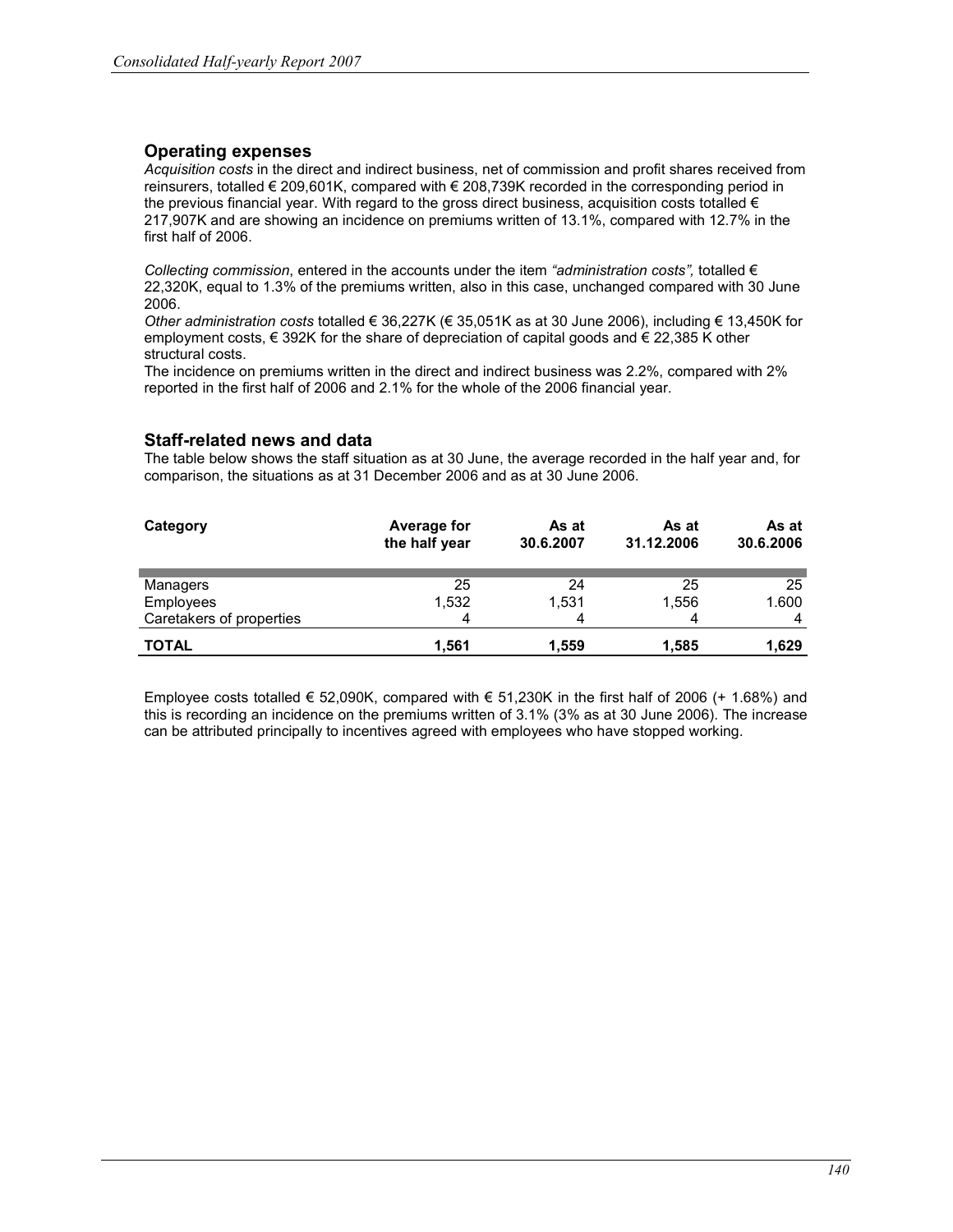# Asset and financial management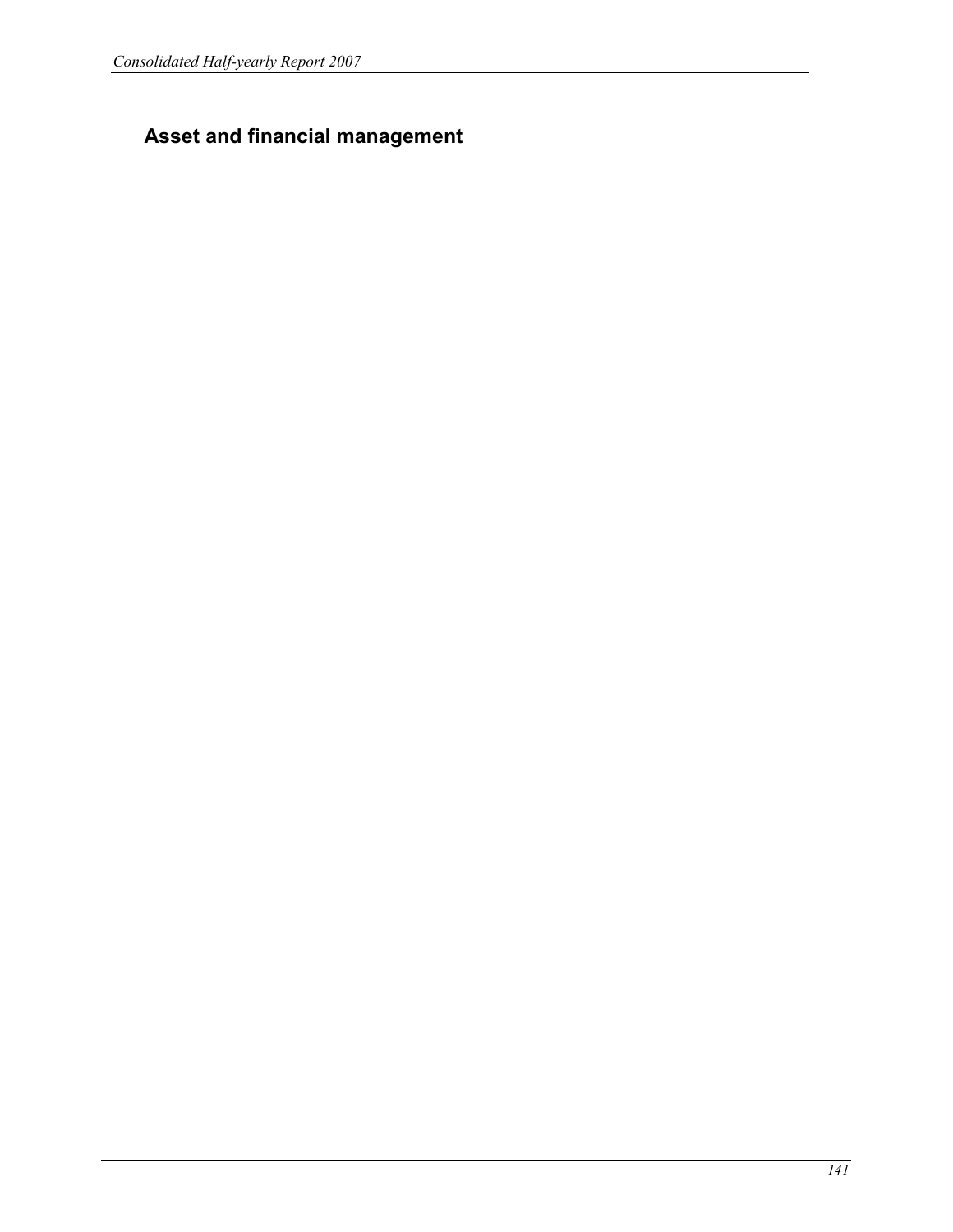In the first half of 2007, the performance of the world economy benefited from continued growth in the countries in the "B.R.I.C." area (Brazil, Russia, India, and China) and from the good performance recorded overall by the European economies.

For the majority of the year, these growth generators offset the slower development in the United States, hit by a profound economic slowdown in the manufacturing sector which, only in the last few weeks, has been showing some sign of recovery, especially in the property sector. The substantial capacity of the employment market in the United States nevertheless maintained satisfactory performance in consumption, thereby limiting the negative consequences for the economic system as a whole.

Continuous growth in the Far East has allowed the economy in Europe to develop at sustained rates (3.1% in the first quarter), also as a result of an increase in domestic consumption, encouraged by the fall in the European unemployment rate and by greater optimism amongst consumers, mainly German consumers.

The continuous increase in the price of raw materials and pressures on salaries linked to production capacity virtually at the limit led the European Central Bank to continue along the road of standardising reference rates, currently at 4%, a level which may not even then represent the highest level in this restrictive cycle.

In the United States, however, in the first half of the year, the Fed kept monetary policy "on hold" at 5.25%, and overall the American economy was probably unable to allow rate cuts which, on the one hand, would have helped the recovery of the property sector, but, on the other hand, would have allowed too much room for dangerous increases in inflation.

In August, however, following the turbulence on the financial markets triggered by the so-called subprime loans crisis, the Fed cut the Official Bank Rate by 0.50%, with the intention of providing cheaper loans from the credit institutions at a time of a shortage of liquidity, at the same time giving signs of confidence to the market.

The bond market, going through a process of monetary restriction co-ordinated by the principal central banks, with the exception, as already stated, of the USA and, at least for now, Japan, which could do nothing other than come into line with the new rates. Overall, there was better performance in American than European government bonds, following worries about the strength of the American economy and, viceversa, the widespread consensus on Europe's capacity to continue to grow at sustained rates with the consequent continuation of the process of monetary restriction by the European Central Bank.

The *corporate* market experienced quite a positive half year, especially with regard to the *investment* grade sector on the basis of the fact that companies are continuing to produce profits with substantially healthy accounts and a level of indebtedness which generally is not too high. Moreover, the American property crisis has produced tensions at the level of particular financial engineering structures such as CDO and CLO, the effects of which are reflected in a general revaluation of the corporate risk, varying in intensity in relation to International Agencies' rating. In the half year in question, the Euro performed very well compared with the Dollar and the Yen, thanks to the different monetary strategies of the Central Banks and the state of the actual economy. If, on the one hand, the continued strength of the currency (new historic highs have been reached against the Japanese and American currency) is helping to reduce the cost of the energy bill and the importance of inflation, on the other, it is starting to make the international competition of many European, French and Italian companies in particular more difficult.

The stock market reported a positive half year, with increases in the main share indices of between 6% and 10%. Economic growth worldwide, extremely strong and balanced from the geographical point of view, with rates still reasonable, levels of company debt still under control and attractive dividend yields have in fact again reassured operators looking for an investment which is efficient in terms of its risk/return.

In the last quarter, some perplexity and fears on the part of investors which were expressed at first by an increase of volatility and, in August, in a significant correction of the share indices of all of the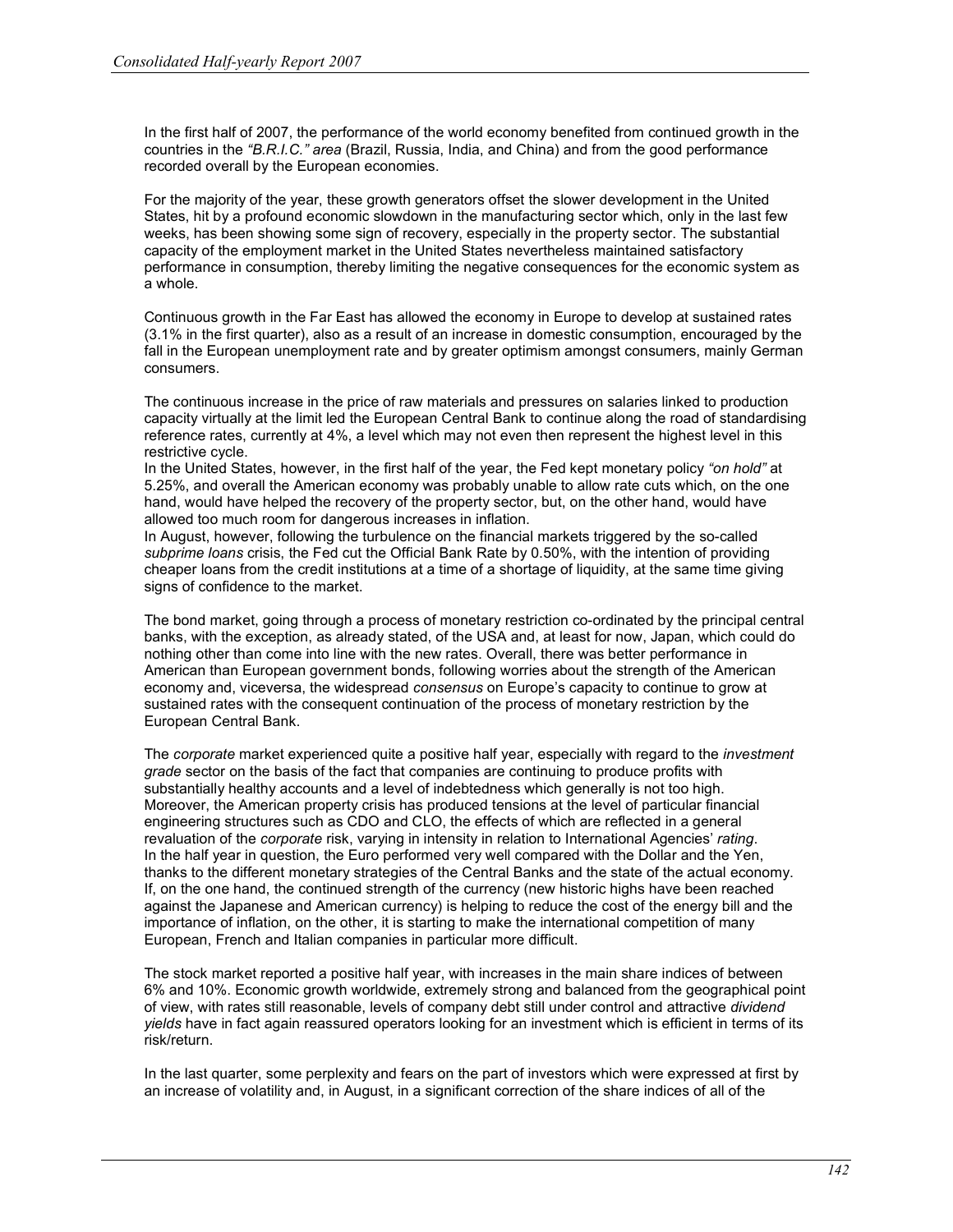world's main stock exchanges. This may be the prelude to a phase of maturity in the economic cycle, which is now no longer seeing in two figure increases in company profits. In this scenario, it becomes even more important to select securities and have the ability to use trading to make the most of the increased volatility.

From the sectorial point of view, those most affected by the background context were financial securities, which suffered the impact of the scenario of rates and worries about developments in the property market and about the future performance of liabilities (subprime in particular). However, there was brilliant performance in *Industrials and Primary Goods*, due to their direct connection with strong growth in the countries in the B.R.I.C. area.

In the half year in question, the operations of the shareholders' desk seized attractive trading opportunities, realising capital gains on Financial, Utility and Oil securities, reducing their weight and redirecting the portfolio towards non-cyclical sectors (Healthcare and TMT). In the non-Life business, between the end of May and the beginning of June, we reduced the working capital component, previously increased during the half year.

At the level of Fixed Income, the financial activity carried out in the first half of 2007, saw a slight increase in the duration of the non-life sector, achieved for the purpose of benefiting from higher ordinary profitability. Trading was also carried out, taking advantage of the opportunities on the market.

The government variable rate component fell slightly, having already benefited from a higher return in terms of coupons on which the market concentrated slowly at the end of the Central Banks' policy to increase rates.

The Life sector continued to give preference to investments with good ordinary profitability and contained risk, seeking to monitor and at the most appropriate times to fill the Duration Gaps in the different separate businesses.

The Corporate component is positioned at 17/18%, and gives priority to high rating issues, diversifying into sectors less sensitive to rate rises. The vast majority of Corporate securities belong to the "investment grade" category.

The non-life business consists approximately 81% of fixed rate government and supranational bonds, 18% of variable rate securities and the remainder are investments in repurchase agreements. The total duration of the portfolio is 1.97 and profitability on the portfolio is 4.05%.

In the Life business, government and supranational bonds represent approximately 87%. The total duration of the portfolio is 5.60, an increase compared with the end of 2006, and profitability is also increasing, at 4.56%.

#### Investment breakdown

A breakdown of investments as at 30 June 2007, compared with the breakdown at the close of the previous financial year, is shown in the table below: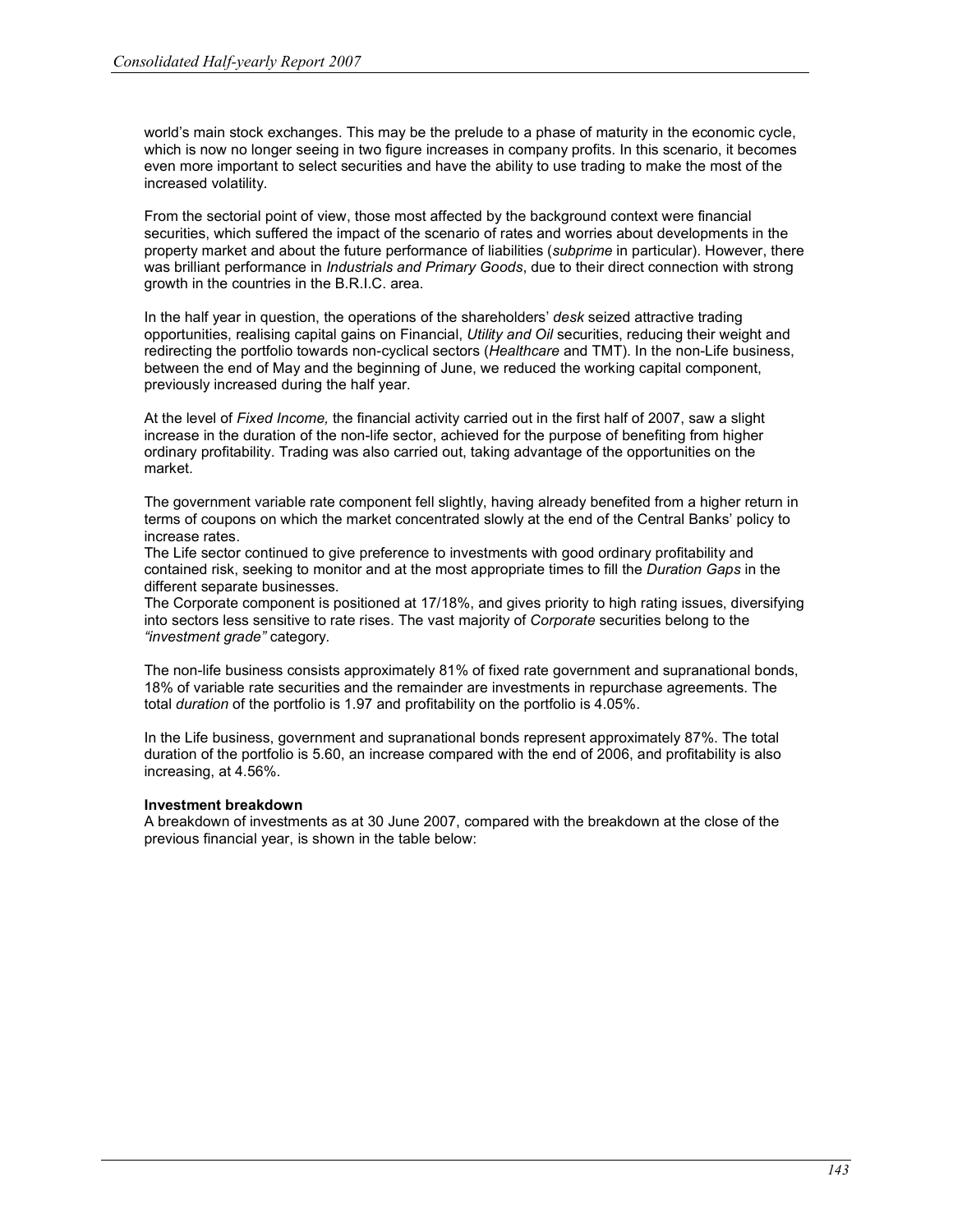|                                           | Half year 2007<br>(thousand Euro) | %                | 2006 results<br>(thousand Euro) | ℅                |
|-------------------------------------------|-----------------------------------|------------------|---------------------------------|------------------|
|                                           |                                   |                  |                                 |                  |
| Land and buildings                        | 477,341                           | 5.2              | 457,670                         | 5.0              |
| Bonds issued by Group companies           | 3,987                             |                  | 3,989                           |                  |
| Bonds and other fixed income securities   | 6,435,877                         | 69.6             | 6,567,219                       | 71.6             |
| Shares in Group companies                 | 585,006                           | 6.3              | 557.269                         | 6.1              |
| Investments in minority shares            | 969,036                           | 10.5             | 859,388                         | 9.4              |
| Corporate financing to Group companies    | 26,685                            | 0.3              | 29,440                          | 0.3              |
| Loans to policyholders and loans to third | 27,680                            | 0.3              | 27,056                          | 0.3              |
| parties                                   |                                   |                  |                                 |                  |
| Unit trusts                               | 365,975                           | 4.0              | 318,802                         | 3.5              |
| Deposits with credit institutions         |                                   |                  |                                 |                  |
| Sundry financial investments              | 22,004                            | 0.2 <sub>0</sub> | 20,468                          | 0.2 <sub>0</sub> |
| Deposits with ceding companies            | 3,260                             |                  | 3,336                           |                  |
| <b>TOTAL</b>                              | 8,916,851                         | 96.5             | 8,844,637                       | 96.4             |
| Investments where the risk is borne by    |                                   |                  |                                 |                  |
| policyholders                             | 326,620                           | 3.5              | 331,280                         | $3.6\,$          |
| <b>TOTAL</b>                              | 9,243,471                         | 100.0            | 9,175,917                       | 100.0            |

Net returns realised during the half year, compared with those relating to the first half of the previous financial year, are shown in the table below. In calculating returns on shares, bonds and unit trusts, account has been taken of the net gains from the realisation of investments recorded under operating capital and excluding net value adjustments.

|                                                                | <b>Half year</b><br>2007<br>% | Half year<br>2006<br>% |
|----------------------------------------------------------------|-------------------------------|------------------------|
|                                                                |                               |                        |
| Land and buildings<br>Bonds, other fixed income securities and | 2,4                           | 1,8                    |
| unit trusts                                                    | 4,2                           | 4,0                    |
| Shares                                                         | 9,1                           | 6,3                    |
|                                                                |                               |                        |
| <b>TOTAL</b>                                                   | 5,0                           | 4,3                    |

We comment below on the main transactions in the half year.

## Plan for an alliance and co-operation with Banca Popolare di Milano in the Bancassurance sector

On 29 June 2007, Milano Assicurazioni acquired a further 1% of the share capital of Bipiemme Vita S.p.A., consequently increasing its total stake to 51% of the company's capital, thereby acquiring overall control.

We recall that, on 14 June 2006, Banca Popolare di Milano (BPM) and Milano Assicurazioni drew up the agreement for the joint and exclusive development of the bancassurance business of the BPM Group in the life business, signed on 21 December 2005.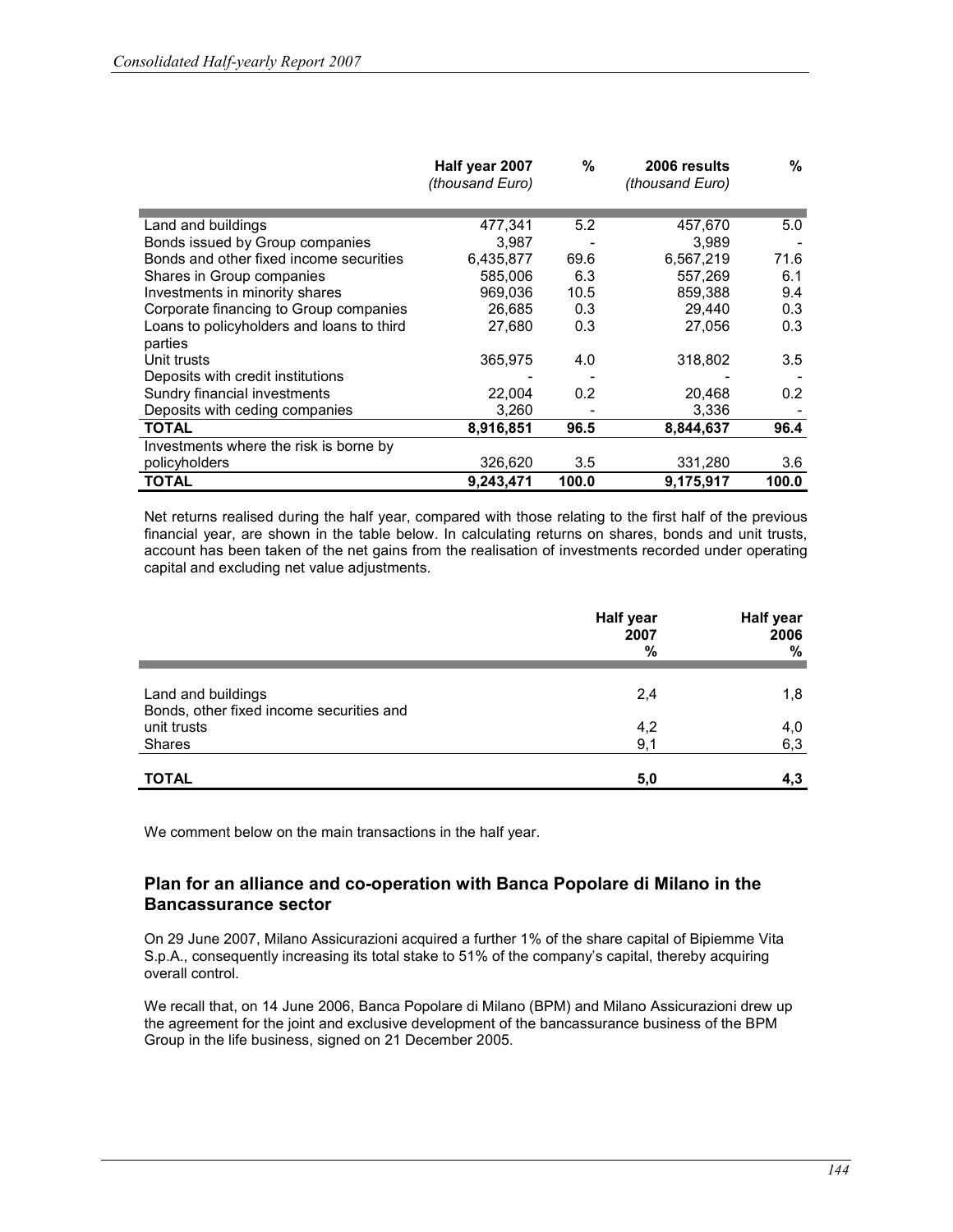That agreement provides for the implementation of a wider industrial alliance and co-operation with BPM in the bancassurance sector, not only in the life business, but also in the non-Life business and in banking and financial services.

In accordance with the agreement, Milano initially purchased from BPM and the subsidiary Banca di Legnano a stake equal to 46% of the share capital of Bipiemme Vita S.p.A. with the possibility of the change of control of the latter from the BPM Group to Milano, through the purchase and sale of a further two stakes, respectively of 4% and 1%, in two successive transactions, respectively by 31 December 2006 and by 30 June 2007, exercising put and call options, in two tranches, which the parties granted each other on specific conditions.

BPM and Milano furthermore signed a shareholders' agreement containing the Corporate Governance rules of Bipiemme Vita, and the industrial aspects of the partnership, stipulating that Bipiemme Vita continues to have access to the distribution networks of the BPM Group for a period of 5 years with effect from the closing, with the possibility of renewal at maturity, by mutual agreement between the parties, for a further 5 years.

The purchase price for 46% of Bipiemme Vita, initially agreed at € 94.3m, was reduced - in accordance with the stipulations of the contract for the purchase and sale – to  $\in$  90.5m, mainly according to the changes in the equity (distribution of dividends and capital increase) since the date on which agreement was entered into (December 2005).

The initially agreed price of  $\epsilon$  94.3m was in fact understood to be the provisional price, determined on the basis of an "appraisal value" approach, considering in the analysis all the value components relating to the Life business (e.g. embedded value as at 30 June 2005 and goodwill related to new production expected with effect from 1 July 2005), to the non-life business (e.g., TCM and Accident and Health classes), and the overhead costs of Bipiemme Vita.

The transaction received the authorisation of the Autorità Garante per la Concorrenza ed il Mercato (Italian Competition and Market Authority) and was authorised by ISVAP in April 2006. On 18 October 2006, Milano Assicurazioni exercised the first tranche of the above-mentioned call option, acquiring 4% of Bipiemme Vita, thereby increasing its share to 50%. In accordance with the stipulations of the contract, the purchase price was fixed at  $\epsilon$  7.9m.

Finally, as has been stated, on 29 June 2007, Milano Assicurazioni exercised the second and last tranche of the call option thereby increasing its share to 51% and acquiring exclusive control of the company, with the consequent possibility of proceeding with the full consolidation of Bipiemme Vita. In accordance with the stipulations of the contract, the purchase price was fixed at  $\epsilon$  2.2m, as stipulated in the agreement (as for the purchase of the share of 4%) corresponding to the definitive price paid for 46%, revalued up to the settlement date from the exercise of the options at the reference rate, net of any dividends distributed and increased by any capital increases paid up – both pro-quota – from the date of the closing on the settlement date of the price of the option.

The exercise of the second tranche of the Milano call option obtained the prior positive opinion of a joint committee consisting of four members (two per party) called on to assess from time to time the performance and results of the agreement, and the authorisation of ISVAP.

Bipiemme Vita operates through approximately 700 branches of the Banca Popolare di Milano Group. The accounts as at 31 December 2006 (produced on Italian principles) show premium income of  $\epsilon$ 761.5m and a net profit of € 15.2m; net equity amounted to € 71.5m whereas the technical provisions totalled  $\in$  3,500.3m.

In the current market context, characterised by refocusing customers towards traditional insurance products, the partnership allows Bipiemme Vita to benefit from the technical and commercial knowhow of a leading insurance operator, favouring the development of new products and improving the penetration of BPM customers and allowing Milano Assicurazioni to benefit from the expertise of the BPM Group in commercial banking.

For the BPM Group, the agreement provides wider technical and management support for the insurance services necessary for pursuing significant growth targets on volumes of production through a range of products which best meet the customers' requirements.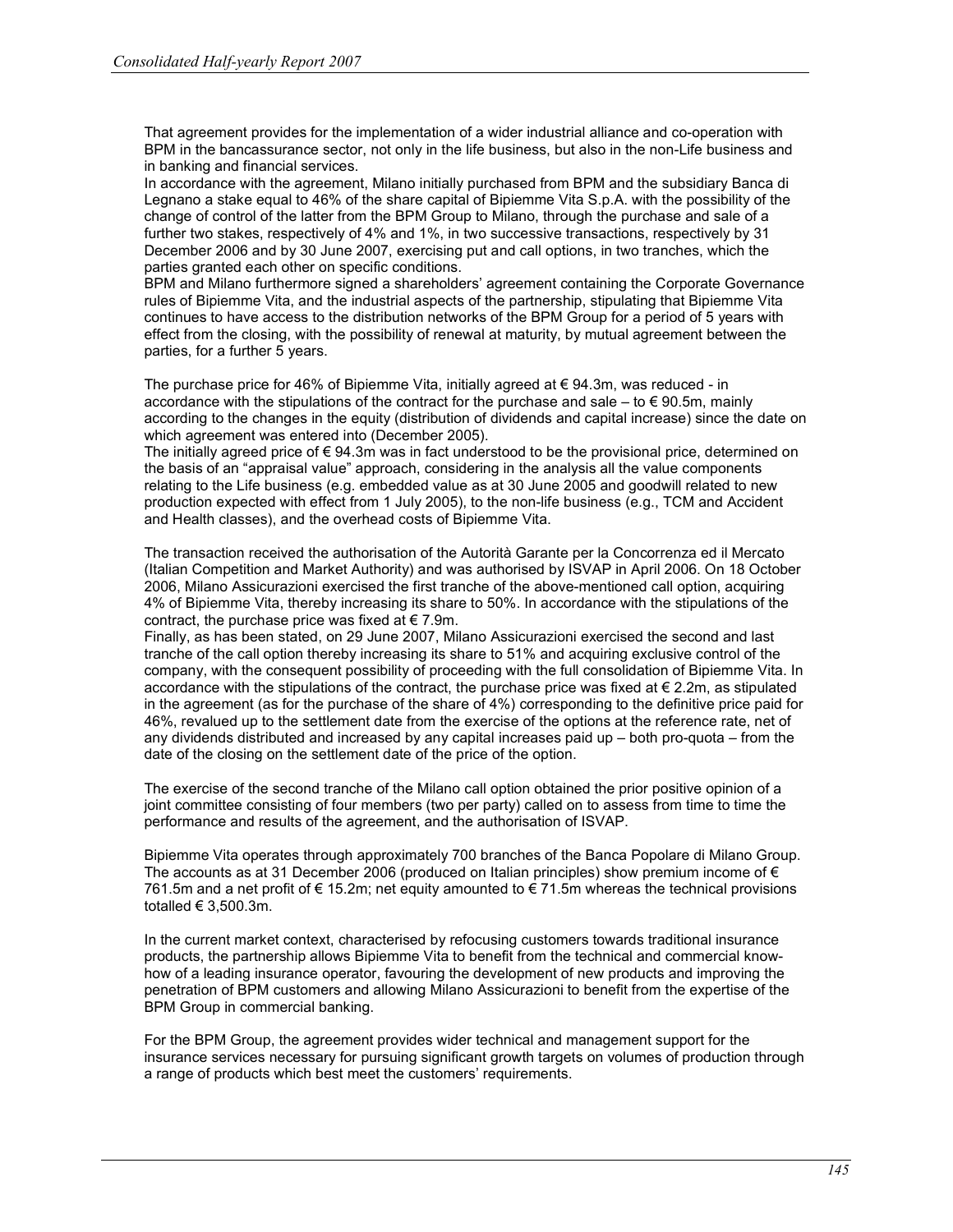Also with reference to the role the banks and insurance companies can play for families and small and medium-sized enterprises in forecasting the future development of supplementary pensions.

The agreement represents a further opportunity for the company and for the Fondiaria-SAI Group to develop in the Life sector. From the industrial point of view, the transaction fits in perfectly with the company's and the Fondiaria-SAI Group's current bancassurance agreements, which will continue to be strategic within the scope of the company's and the Group's growth policies

## Own shares

As at 30 June 2007 Milano Assicurazioni S.p.A. held 2,080,460 own shares, with a nominal value of Euro 0.52 each, corresponding to 0.44% of the total share capital; these shares have a book value of  $€$  5.77 each for a value of  $€$  12,010K and are showing a capital gain, compared with the stock exchange values at the end of June, of  $\epsilon$  745K; during the half year in question, the stake increased by 605,000 shares, purchased on the market with the procedures established by the meeting resolutions on the subject. None of these shares has voting rights in accordance with the law.

# Parent company shares

As at 30 June 2007, Milano Assicurazioni S.p.A. held 6,958,723 ordinary shares in the parent company Fondiaria-Sai S.p.A., of a nominal value of Euro 1 each, corresponding to 4.13% of the total share capital; those shares have a book value of € 23.27 each for a total value of € 161,930K and show a capital gain compared with the stock exchange values at the end of June of  $\epsilon$  87,610K; compared with 31 December 2006, the stake increased by 156,166 shares, acquired on the market with the procedures laid down in the resolutions of the general meeting on the subject.

As at 30 June the Company held 9,157,710 shares in the indirect parent company Premafin Financial, corresponding to 2.23% of the share capital, with a book value of  $\epsilon$  1.33 each, for a total value of  $\epsilon$ 12,196K and with a capital gain of € 10,524K compared with the stock exchange prices at the end of June.

None of these shares has voting rights in accordance with the law.

# Incorporation of the subsidiary Maa Financial

Within the scope of the process of the reorganisation of the company structure of the Fondiaria-SAI Group, the opportunity arose to proceed with the merger by incorporation into Milano Assicurazioni S.p.A. of the company Maa Financial S.p.A., 100% controlled by Milano.

Maa Financial, originally active in the sector of financial leasing of capital goods and financing, today is a company in run-off which is restricted to managing some financing policies already in the portfolio. The accounts for the 2006 financial year closed with a loss of  $\epsilon$  15K.

Taking account of the fact that, as has been stated, Milano Assicurazioni owns 100% of Maa Financial, the merger will take place in simplified form, without any share swap and was furthermore decided by the Board of Directors of Milano Assicurazioni.

It is planned to enter into the merger deed this year, once the legal period for opposition by creditors has passed.

# CONSOB Communication no. 7079556 dated 30 August 2007

With regard to the CONSOB requirements on the crisis in the so-called "subprime" loans sector, we would state that neither Milano Assicurazioni nor companies in the group have any exposure as distributors of the so-called "subprime" loans, neither investors at their own risk or managers of financial products underlying those loans.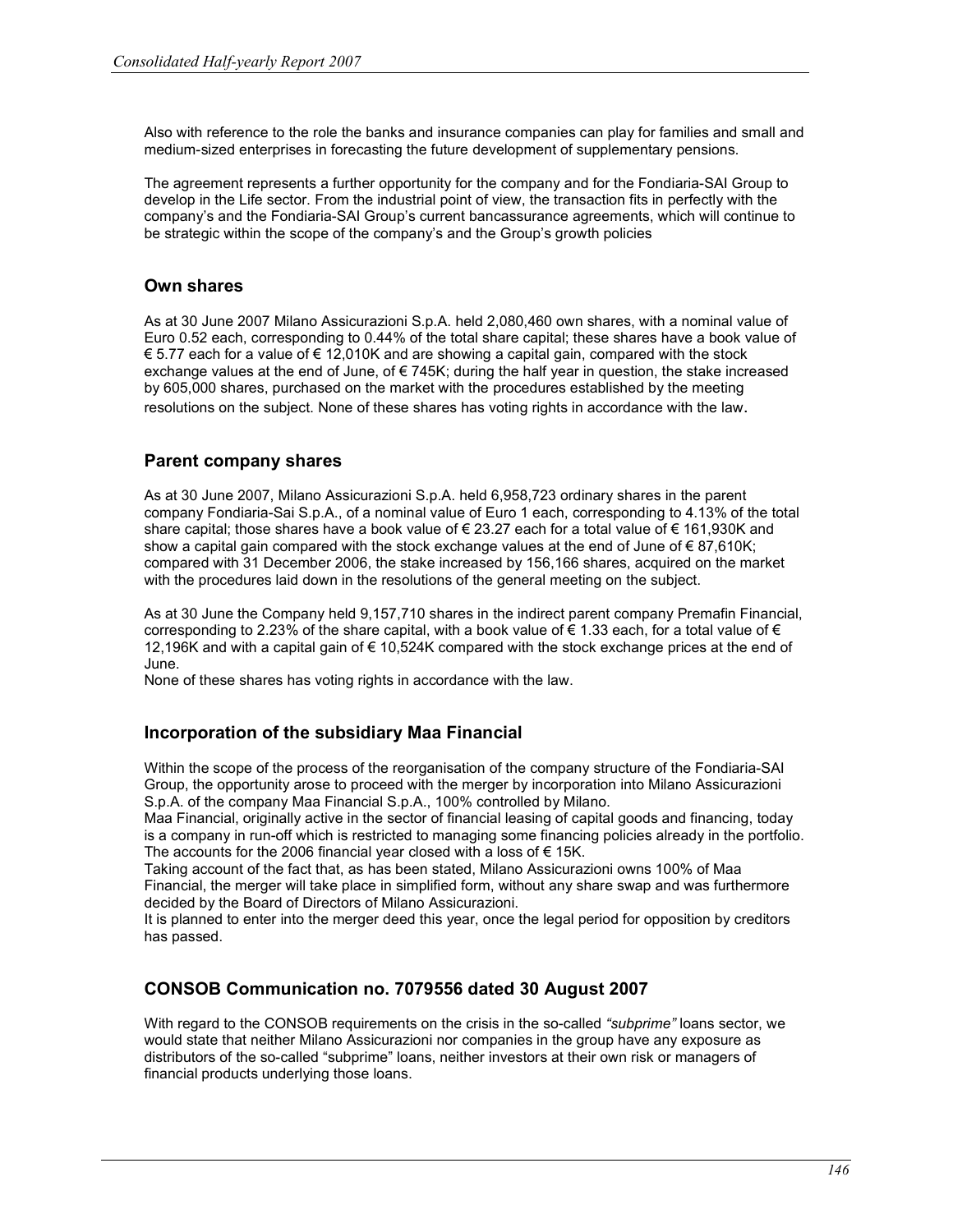# Other information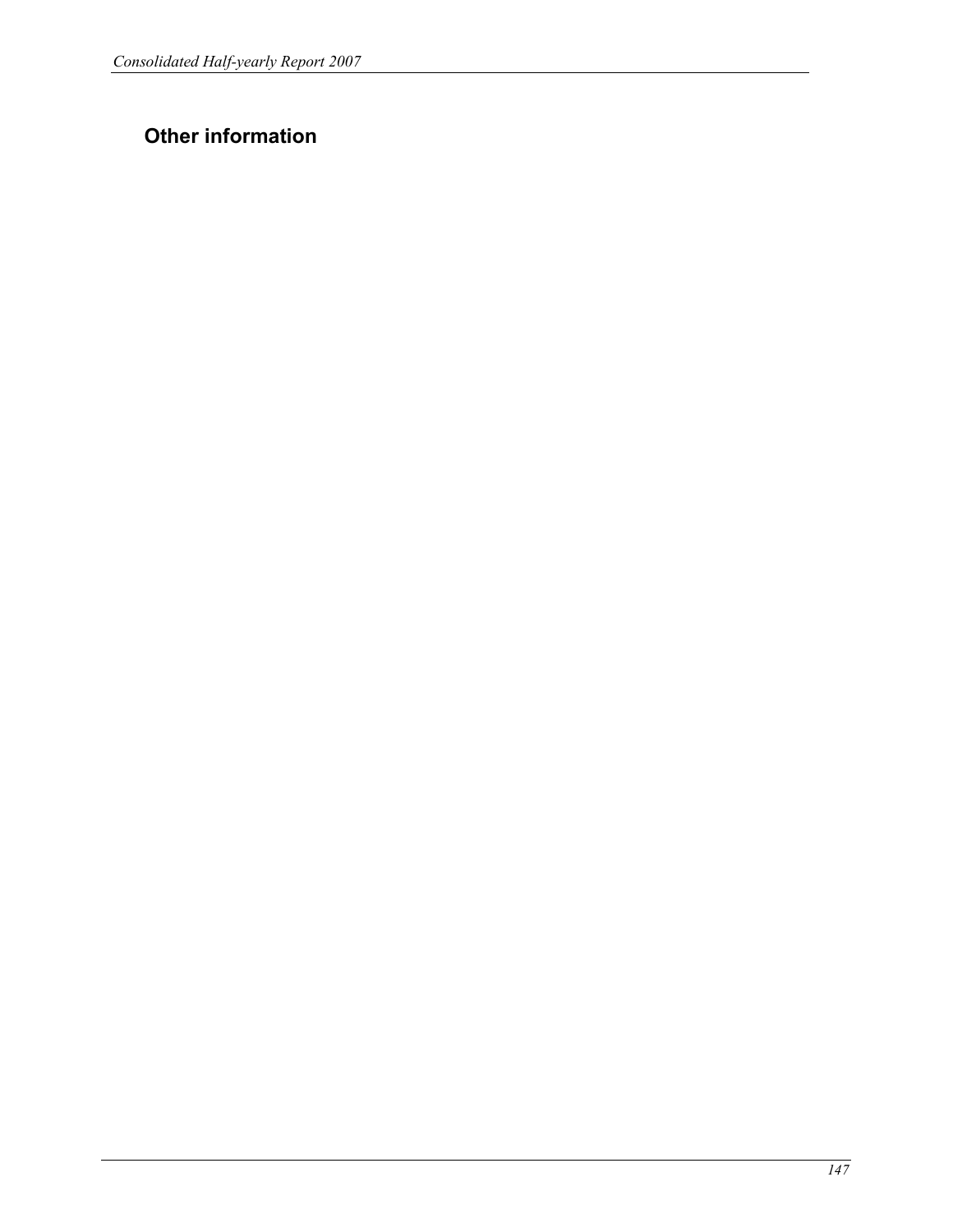# Management and co-ordination

The company is managed and co-ordinated by Fondiaria-Sai in accordance with articles 2497 ff of the Civil Code.

The company has received rules of conduct sent by the parent company Fondiaria-Sai to its subsidiaries, in order to ensure the tasks of control and co-ordination of the Group companies and to guarantee compliance with the obligations on transparency and reporting to the public by which listed issuers are bound by the regulations in force. These rules of conduct stipulate, amongst other matters, the appropriate resolutions of the Board of Directors or the Executive Committee of Fondiaria-Sai on some transactions concerning the company which are considered significant on the basis of the nature or amount of the transaction.

#### Manager responsible for producing the company's accounting documents

On 20 June 2007, the Board of Directors appointed Dottor Pier Giorgio Bedogni manager responsible for producing the company's accounting documents, in accordance with art. 154-bis of Legislative Decree no. 58/98.

## Transactions with related parties

Annex no. 1 to this report contains the list of participating interests stating the share capital of each one, the book value and stake held.

In accordance with art. 126 of CONSOB resolution no. 11971 dated 14 May 1999, the annex also contains the list of companies with unlisted shares and of "Società a responsabilità limitata" (limited liability companies) in which the company held as at 30 June 2007, directly and/or indirectly a stake greater than 10% of the capital, or in relation to which shares are awarded to the company with voting rights higher than that percentage.

We set out below details of significant transactions with related parties, as defined by International Accounting Principle no. 24, (Reporting in the accounts on transactions with related parties) with reference to letter h) of art. 2 of Consob Resolution 11971 dated 14 May 1999, introduced by Consob Resolution no. 14990 dated 14 April 2005.

The "land and buildings" item under the assets in the balance sheet includes:

advance payments of €74,452K to the company "Avvenimenti e Sviluppo Alberghiero S.r.l." in relation to the performance of property contracts for the construction zone in Rome, Via Fiorentini.

We would recall that this transaction, in the 2003 financial year, included the sale to the company "Avvenimenti e Sviluppo Alberghiero S.r.l." of the construction zone and its purchase of the property complex which is currently being built in the area in question, at the price of € 96,200K;

- advance payments of € 30,097K to the company "IM.CO. S.p.A." in relation to the property project in the construction zone in Milan, Via Lancetti. That transaction, also in the 2003 financial year, provided for the sale to the company "IM.CO. S.p.A." of the construction zone and the purchase by "IM.CO. S.p.A." of the property complex which is currently being built in the area in question, at the price of  $\in$  36,400K;
- advance payments of  $\epsilon$  29,906K to the company "IM.CO. S.p.A." in relation to the property transaction on land situated in Milan Via Gonfalonieri - Via De Castillia (Lunetta dell'Isola). The project involved the sale of that land, in the 2005 financial year, to the company "IM.CO. S.p.A." and provides for the purchase by "IM.CO. S.p.A.", at the price of  $\epsilon$  93,700K, of a property for tertiary use which will be built on the land sold.

We would recall that these transactions are transactions with related parties with regard to the share composition of the company which controls companies purchasing construction areas. In relation to those transactions, fairness and legal opinions were acquired from independent experts. The fairness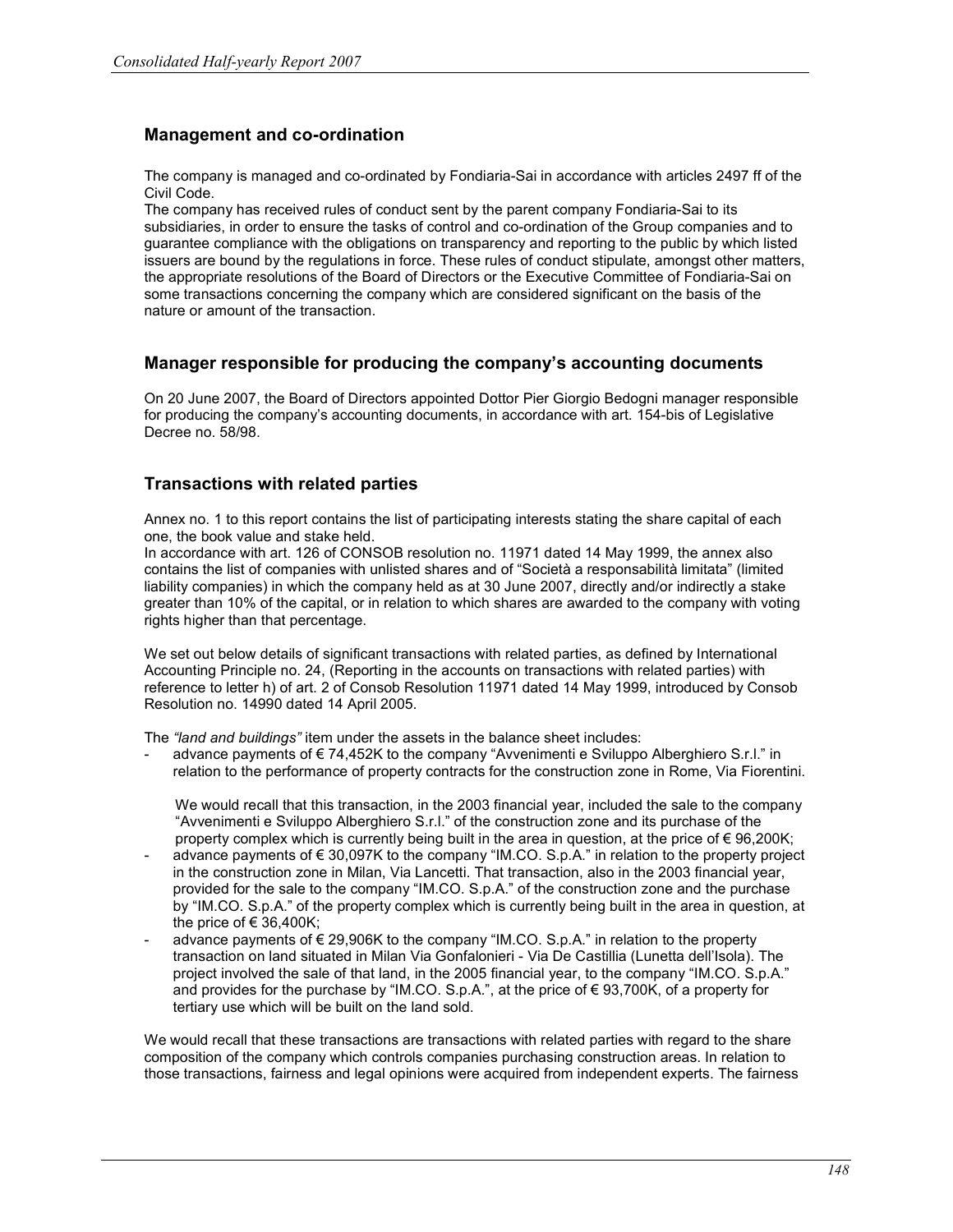opinions confirmed the appropriateness of the sale prices for the area and the purchase prices of the properties being built.

\* \* \*

The tables below set out in summary the assets and liabilities and income and expenditure relating to Group companies and other participating interests. These are principally:

- relations linked to reinsurance business, all at market prices;
- expenditure, income and consequent credit/debt ratios relating to the distribution amongst the companies in the Fondiaria-SAI Group of the cost of standardised services at group level;
- credit/debt ratios deriving from Milano Assicurazione's participation in the tax consolidation of the Fondiaria-SAI Group.

We would state, furthermore that, in the memorandum accounts, item II – guarantees received – includes € 152,764K relating to guarantee policies from the parent company Fondiaria-Sai, issued to guarantee undertakings given by the company's agency network.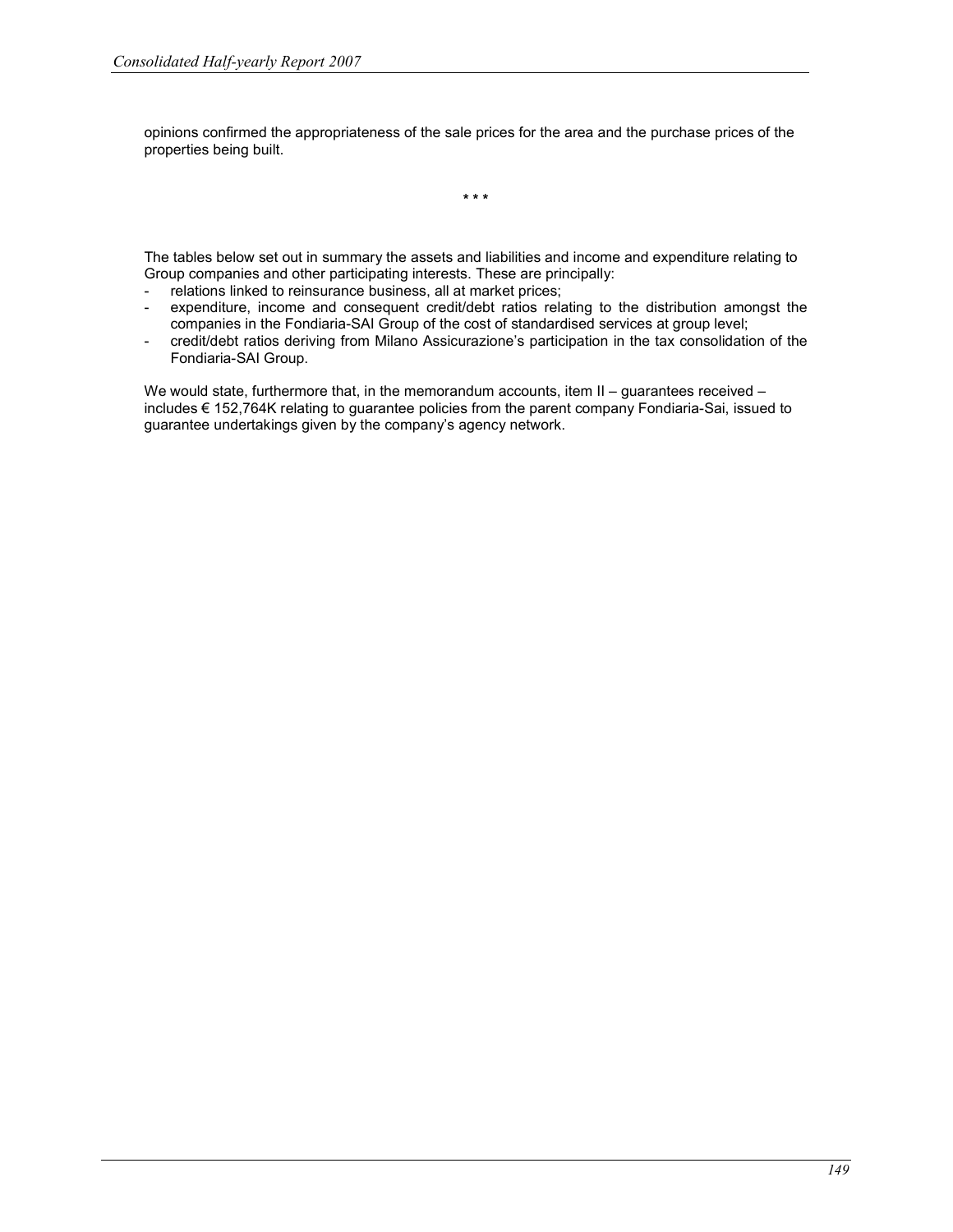# MILANO ASSICURAZIONI S.p.A.

# Assets and liabilities relating to group undertakings and other participating interests

I: Assets

|                                                                    | Parent<br>companies | Subsidiaries | Affiliated<br>companies | Associated<br>companies | Others | Total  |
|--------------------------------------------------------------------|---------------------|--------------|-------------------------|-------------------------|--------|--------|
|                                                                    |                     |              |                         |                         |        |        |
| Stocks and shares                                                  | 174125              | 338149       | 71746                   | 512                     | 474    | 585006 |
| Bonds                                                              |                     |              |                         |                         | 3987   | 3987   |
| Loans                                                              |                     |              |                         | 26685                   |        | 26685  |
| Investments for the benefit of life policyholders                  |                     |              |                         |                         |        |        |
| who bear the risk thereof and arising from pension fund management |                     |              |                         |                         |        |        |
| Receivables arising from direct insurance                          | 1277                | 182          | 687                     |                         |        | 2146   |
| Receivables arising from reinsurance                               | 18466               |              |                         |                         |        | 18466  |
| Other payables                                                     | 55730               | 1598         | 24219                   | 1080                    | 560    | 83187  |
| Other assets                                                       |                     |              | 25486                   |                         | 138    | 25624  |
| Total                                                              | 249598              | 339929       | 122138                  | 28277                   | 5159   | 745101 |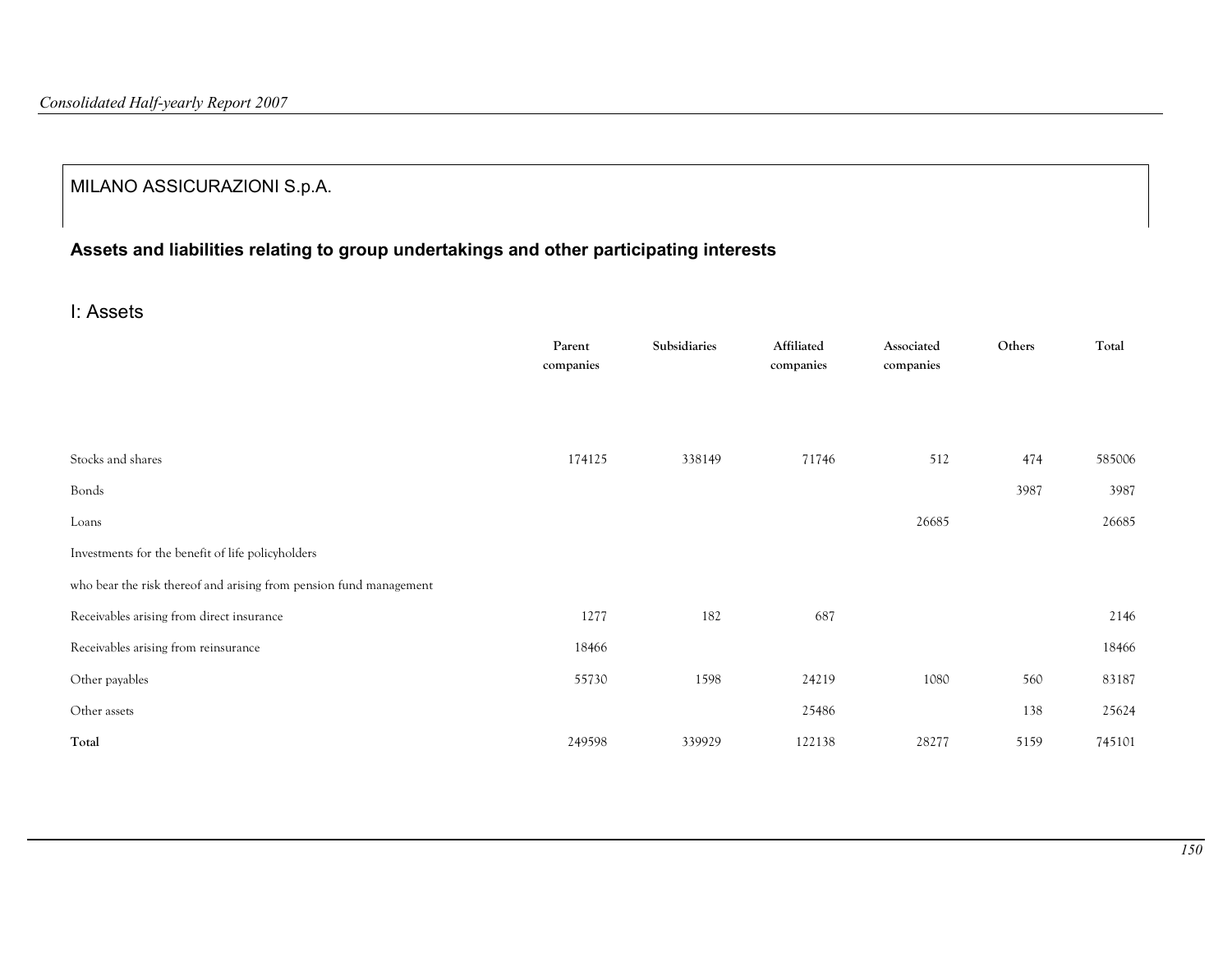# II: Liabilities

|                                                   | Parent<br>companies | Subsidiaries | Affiliated<br>companies | Associated<br>companies | Others | Total  |
|---------------------------------------------------|---------------------|--------------|-------------------------|-------------------------|--------|--------|
|                                                   |                     |              |                         |                         |        |        |
|                                                   |                     |              |                         |                         |        |        |
| Deposits received from reinsurers                 | 33623               |              | 15100                   |                         |        | 48723  |
| Payables arising from direct insurance            | 275                 |              | 210                     |                         |        | 485    |
| Payables arising from reinsurance                 |                     |              |                         |                         |        |        |
| Loans from banks and other financial institutions |                     |              |                         |                         |        |        |
| Sundry payables and loans                         | 75470               | 19           | 16678                   |                         |        | 92167  |
| Other liabilities                                 |                     |              |                         |                         |        |        |
| Total                                             | 109998              | 19           | 33405                   |                         |        | 143422 |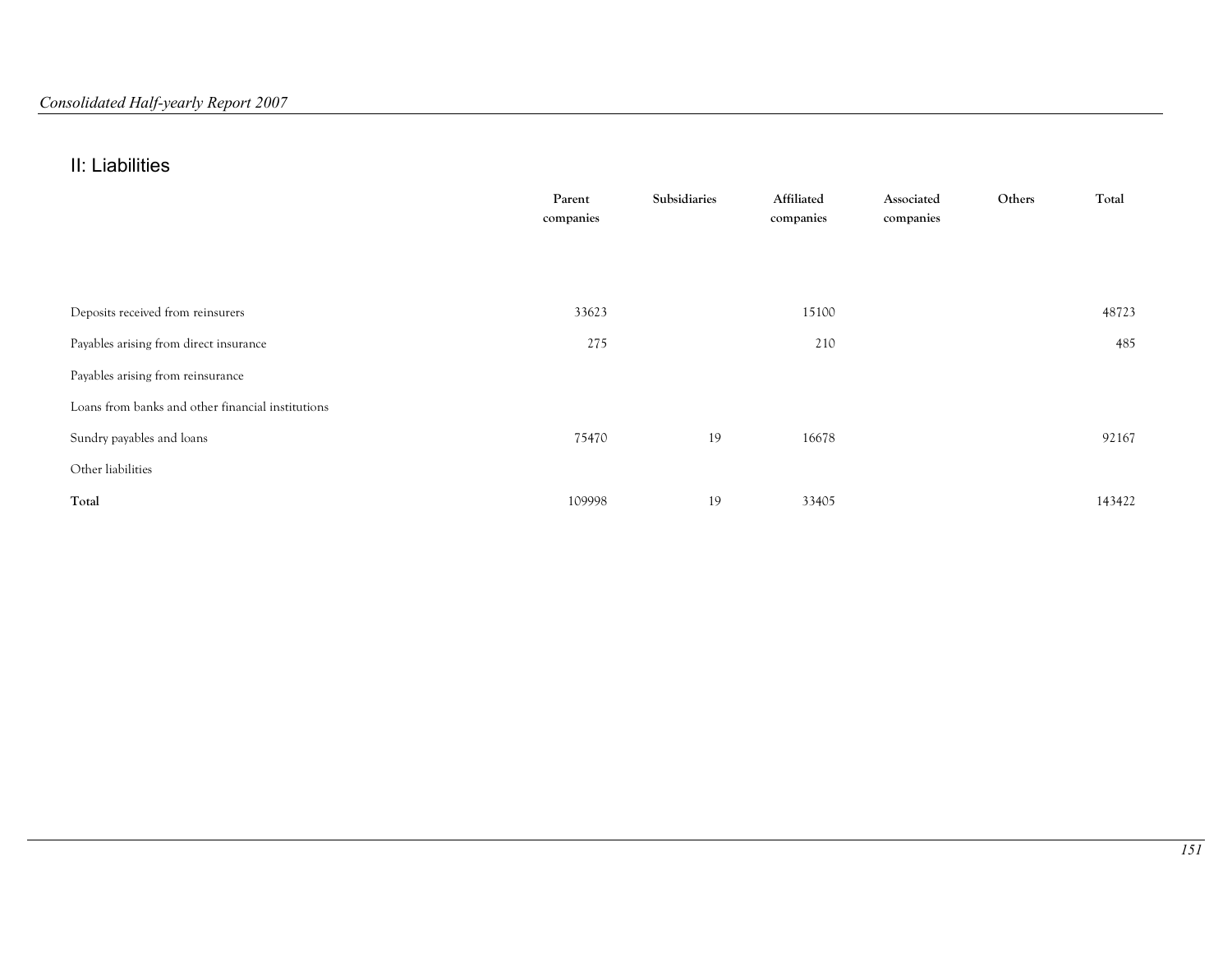# MILANO ASSICURAZIONI S.p.A.

# Details of income and expenditure relating to group companies and other participating interests

I: Income

| -----------                                                                                                                                                  |                     |              |                         |                         |        |       |
|--------------------------------------------------------------------------------------------------------------------------------------------------------------|---------------------|--------------|-------------------------|-------------------------|--------|-------|
|                                                                                                                                                              | Parent<br>companies | Subsidiaries | Affiliated<br>companies | Associated<br>companies | Others | Total |
| Investment income                                                                                                                                            | 6940                | 7000         | 348                     | 93                      | 79     | 14460 |
| Income and unrealised capital gains on investments for the benefit of<br>policyholders who bear the risk thereof and arising from pension fund<br>management |                     |              |                         |                         |        |       |
| Other income                                                                                                                                                 | 12236               | 380          | 7302                    |                         |        | 19918 |
| Profits on the realisation of investments *                                                                                                                  |                     | 21710        |                         |                         |        | 21710 |
|                                                                                                                                                              |                     |              |                         |                         |        |       |
| Extraordinary income                                                                                                                                         | 6788                | 645          |                         |                         |        | 7433  |
| Total                                                                                                                                                        | 25964               | 7380         | 30005                   | 93                      | 79     | 63521 |
| II: Expenditure                                                                                                                                              |                     |              |                         |                         |        |       |
|                                                                                                                                                              | Parent              | Subsidiaries | Affiliated              | Associated              | Others | Total |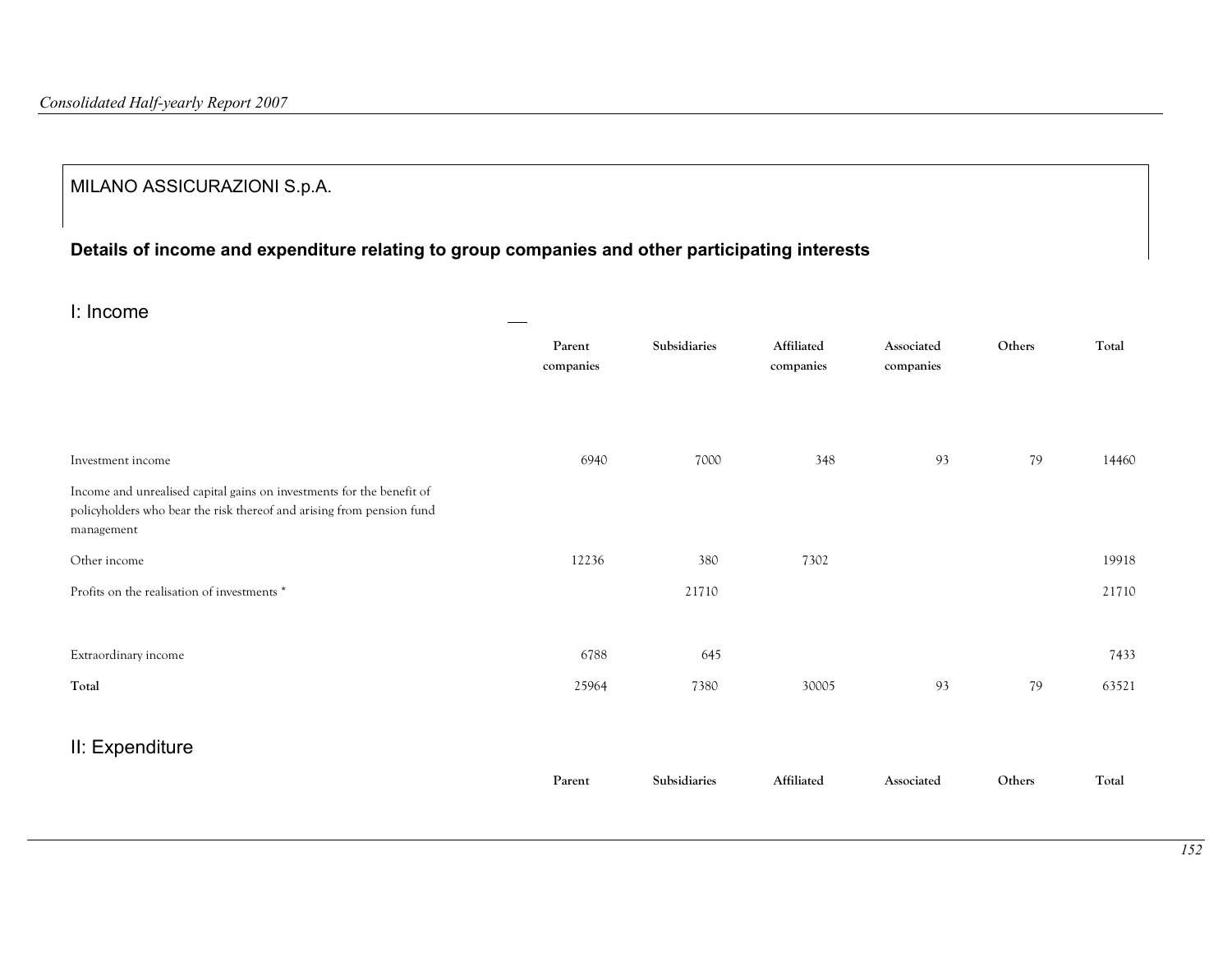|                                                                                                                                                                | companies |     | companies | companies |       |
|----------------------------------------------------------------------------------------------------------------------------------------------------------------|-----------|-----|-----------|-----------|-------|
|                                                                                                                                                                |           |     |           |           |       |
| Capital and financial losses                                                                                                                                   |           |     |           |           |       |
| Other charges                                                                                                                                                  | 12229     | 278 | 7302      |           | 19809 |
| Charges and unrealised capital losses on investments for the benefit of<br>policyholders who bear the risk thereof and arising from pension fund<br>management |           |     |           |           |       |
| Losses on the realisation of investments *                                                                                                                     |           |     | 339       |           | 339   |
| Extraordinary expenditure                                                                                                                                      |           |     |           |           |       |
| Overall total                                                                                                                                                  | 12229     | 278 | 7701      |           | 20208 |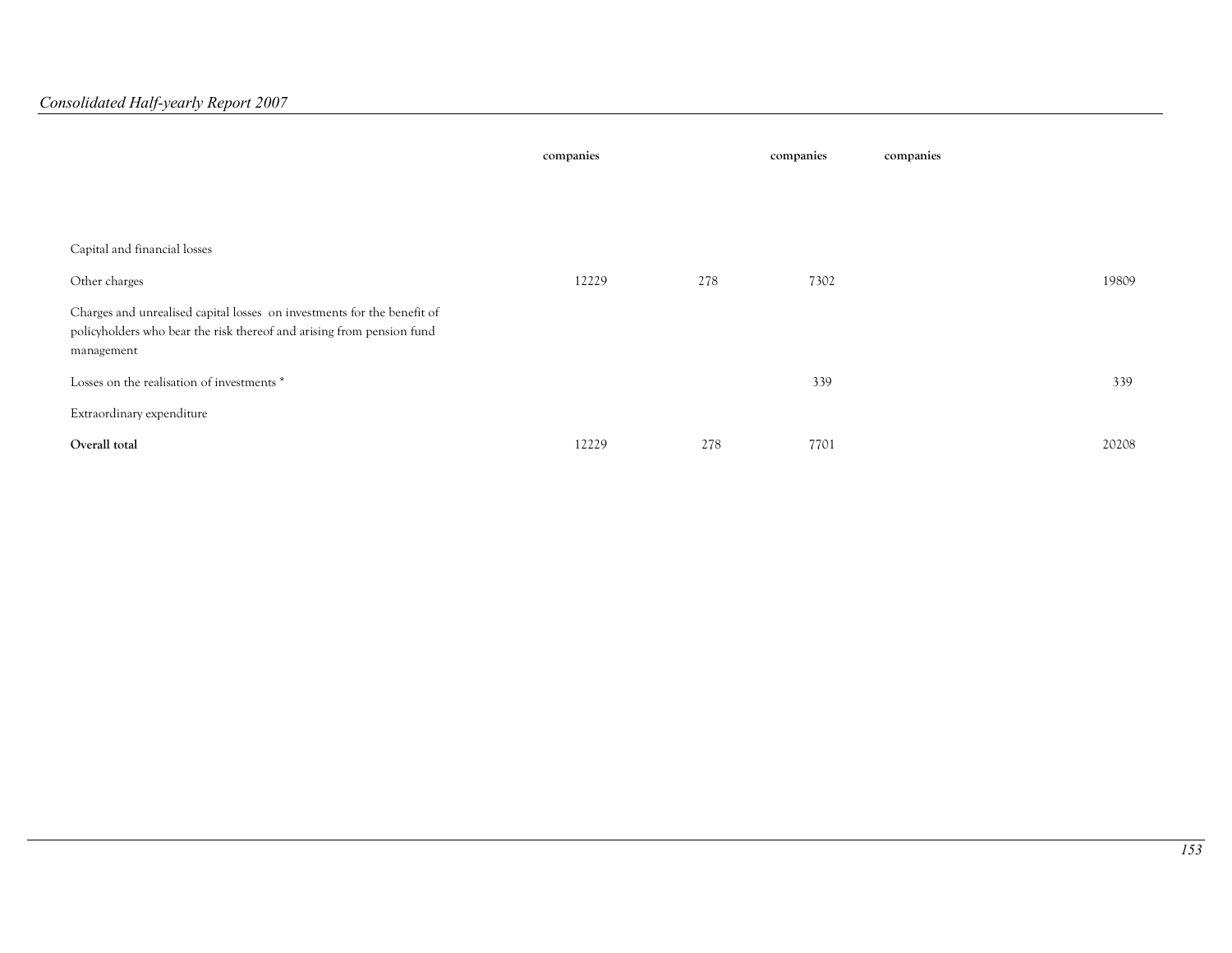Significant events occurring after the end of the half year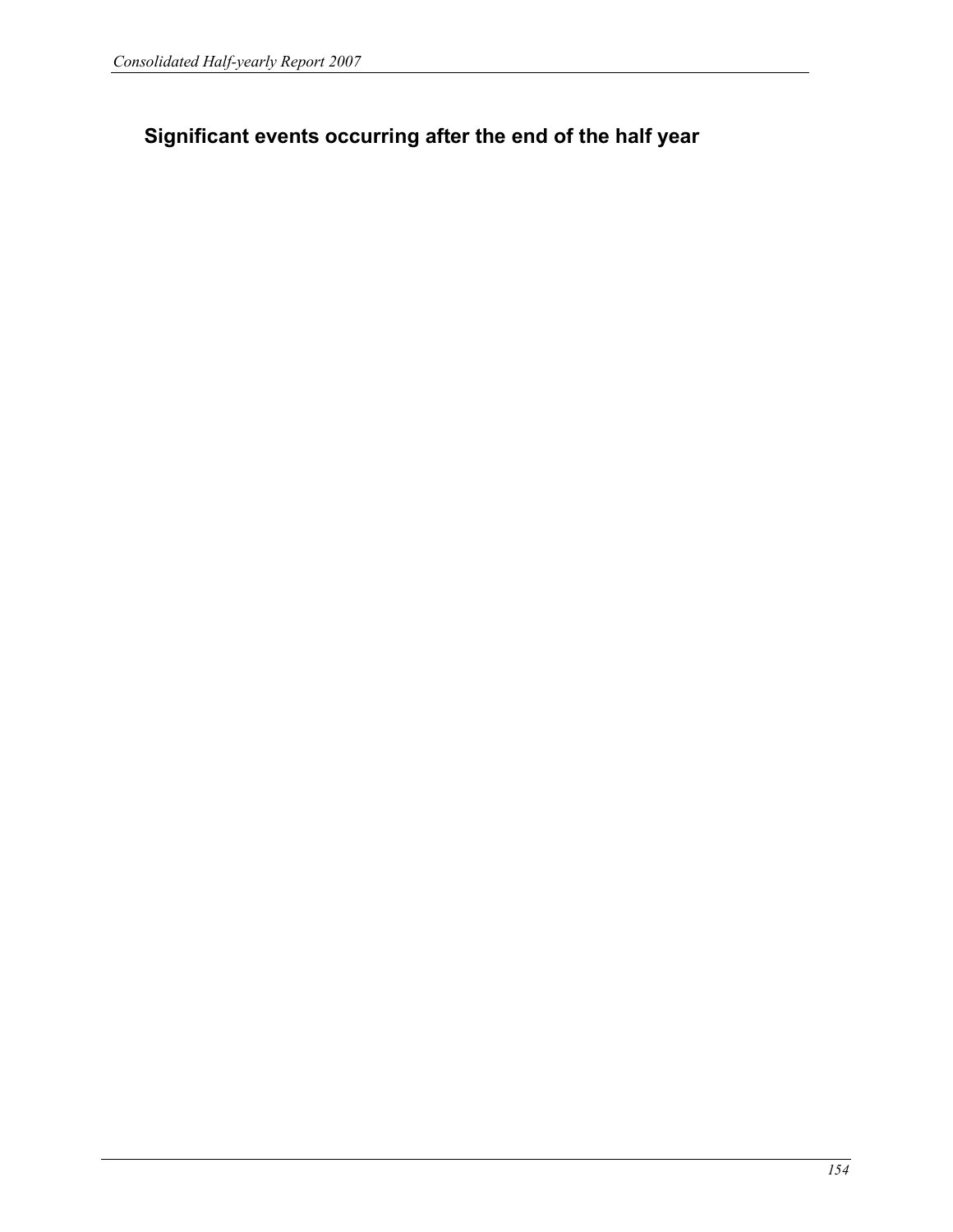No significant events occurred between the close of the half year and the date on which this report was produced.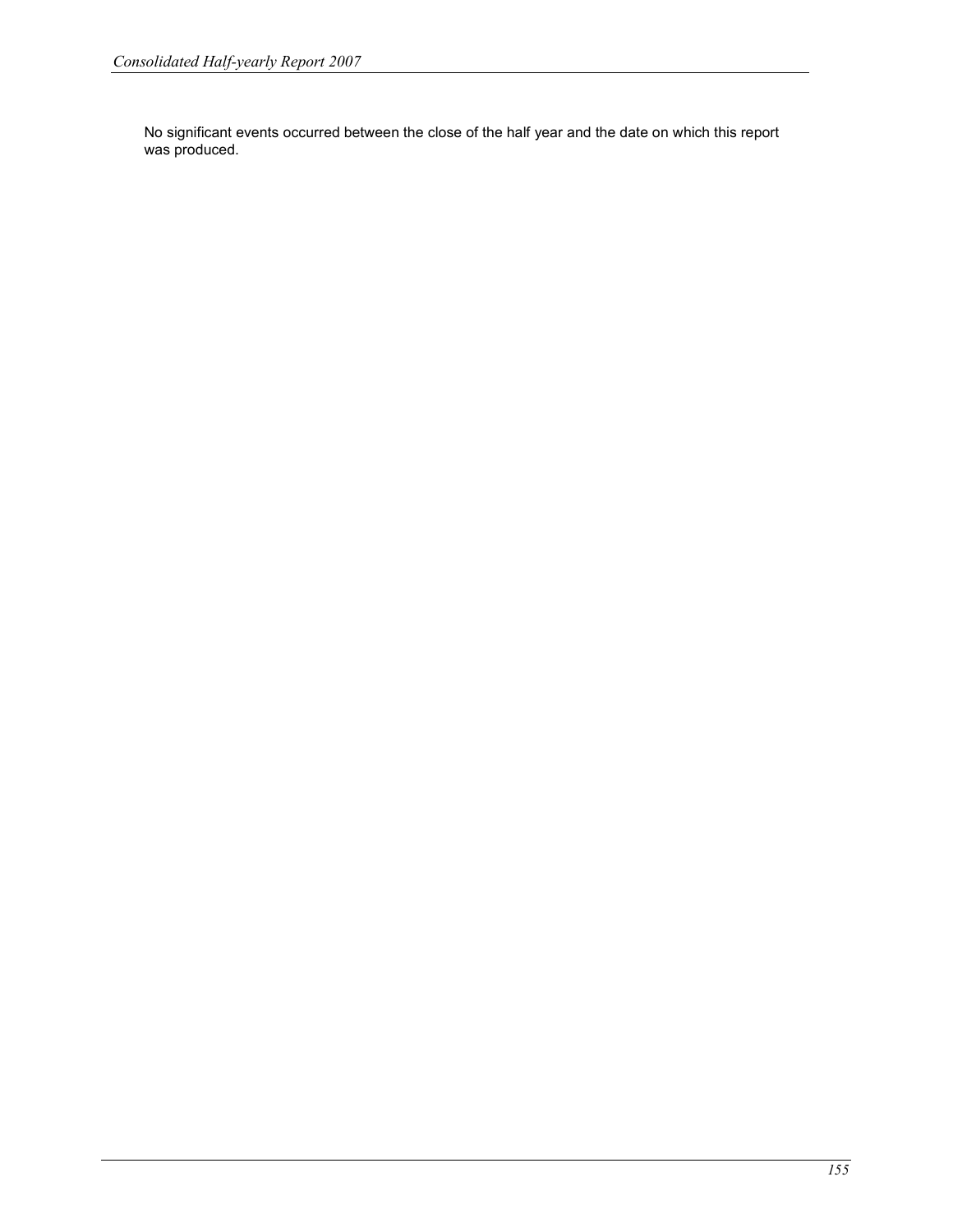# Business Outlook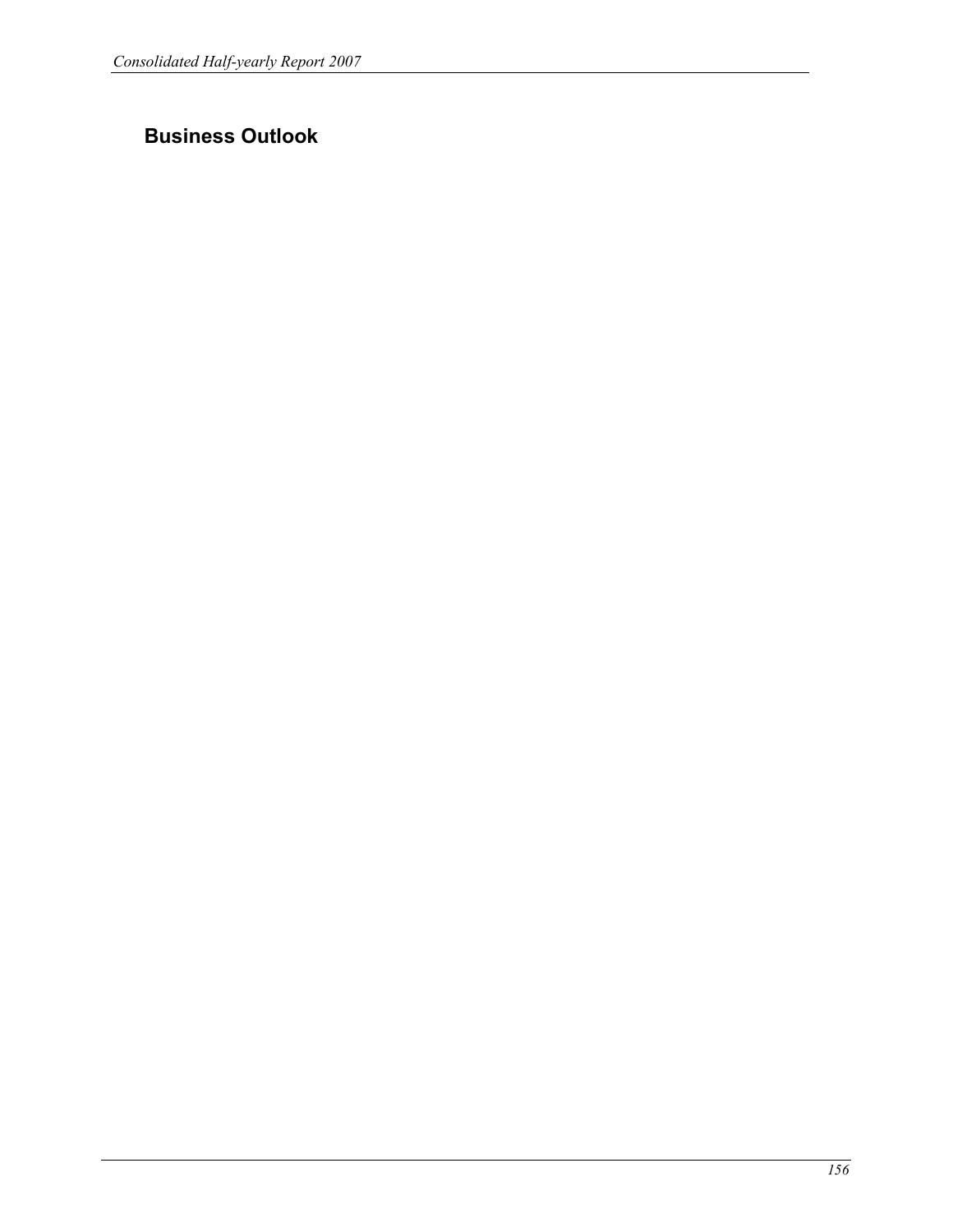Within the scope of the non-Life insurance business, the second half of the year will see the continuation of underwriting policies which allow satisfactory levels of profitability to be maintained.

In the motor classes, in which the reorganisation of the fleet portfolio is virtually completed, careful monitoring of results at geographical and tariff level will continue, for the purpose of intervening quickly when the economic results are unsatisfactory and to achieve a gradual improvement in the combined ratio.

Using the complete database available to the Fondiaria-SAI Group, the tariff proposed will be based even more on criteria of customisation, with a view to seizing the opportunities offered by a greater correlation between the premium and the policyholder's risk profile.

The second half of the year will also see the consolidation of the new procedure on direct settlement of claims which started last February. The Fondiaria-SAI Group's investments in the adaptation of the computer systems and the training of the resources involved are enabling the new settlement process to be managed with good and gradually increasing levels of efficiency. With regard to the relevant economic impacts, the short period of time between the start of direct settlement and the considerable scope of the new systems introduced suggest waiting longer before producing a precise picture of profitability levels and the trend in the economic and management indicators, which are not completely homogeneous compared with previous financial years.

In the other non-Life classes, the objective is to achieve more sustained development, above all in the retail sector, which offers satisfactory levels of profitability. Sales campaigns and specific commercial initiatives will be run for that purpose, during which the agency network will be able to benefit from the support of the management structures. Action on reviewing policies will continue, particularly those which, although they are not showing negative performance, were issued longer ago and therefore offer the opportunity of coming into line with the conditions and performance on the current underwriting criteria.

In the corporate sector, priority will be given to safeguarding income margins by adopting and, if necessary strengthening, criteria aimed at maintaining a risk underwriting policy based on strict technical criteria. In particular, contracts with hospitals and with territorial organisations which are showing critical elements will continue to be monitored carefully.

In the Life business, attention is still being paid to traditional type products with an annual or recurrent premium, capable of providing adequate profitability and of guaranteeing an increase in the value of the portfolio in the long-term.

The second half of the year will benefit from the new regulations on the destination of the employee severance indemnities and will also see the operations of the Milano Assicurazioni Open Pension Fund consolidated, which started to receive members with effect from the month of June and which enables the company's product range in the segment of supplementary pensions to be completed, from which attractive development opportunities are expected in the years ahead.

Action on the protection of capital maturing will be intensified further, seizing the opportunities from the ability to propose to customers the up-dated range of products on the company's list, capable of meeting all the multiple insurance and welfare requirements.

Underwriting pure capitalisation premiums especially for institutional customers with vast amounts of money to invest, will continue to be given particular attention, but will be limited to transactions which allow adequate levels of profitability to be achieved.

Finally, commercial initiatives and training interventions will continue especially in sales outlets showing significant growth potential.

Asset and financial management will have as its objective a careful balancing of risks and a diversification of investments, in line with the strategic objectives of the Fondiaria-SAI Group's industrial plan.

In an economic and financial context, increasingly subject to sudden changes of mood and characterised by increasing volatility, utmost attention will be paid to developments in the rates curve, the solidity of company issues and movements in the spread, the sustainability of the generous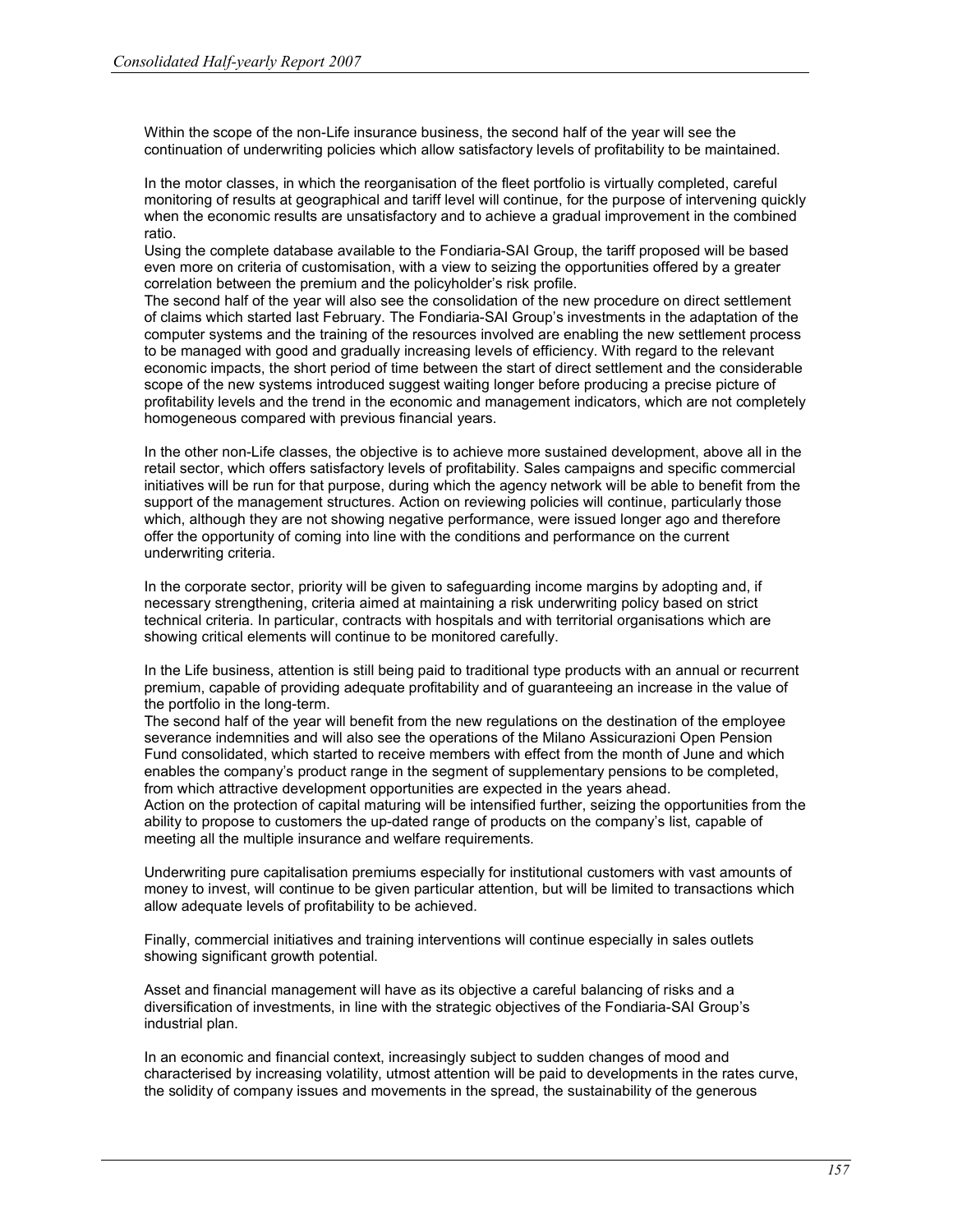company dividends policy and developments in the crisis in the US subprime loans market, which is leading to a general revaluation of credit risks.

The economic result achieved in the half year in question is in line with what was planned by the company and a satisfactory end of year result can be predicted, subject to the occurrence of particularly negative events, which cannot be foreseen to date.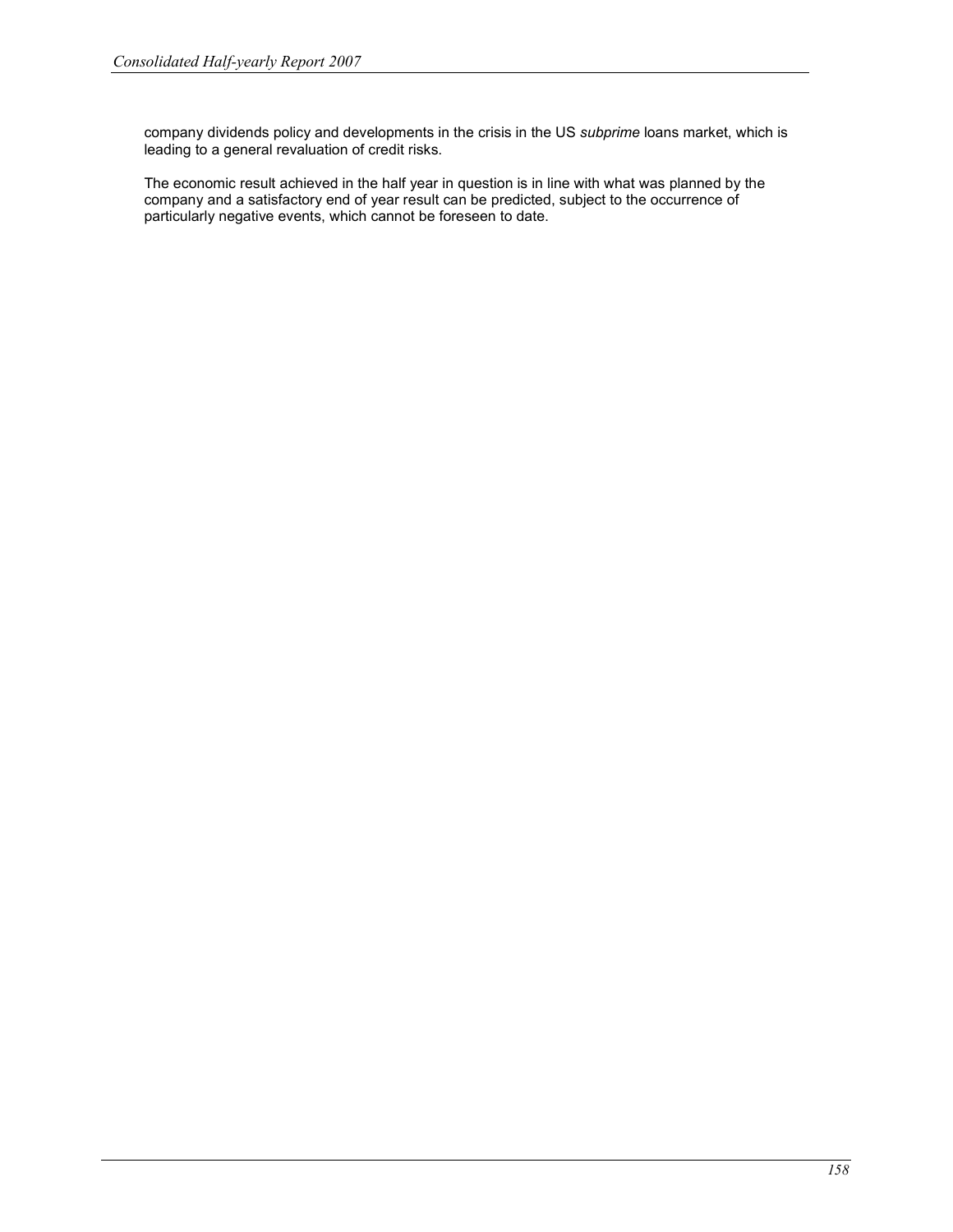Part B - Valuation Criteria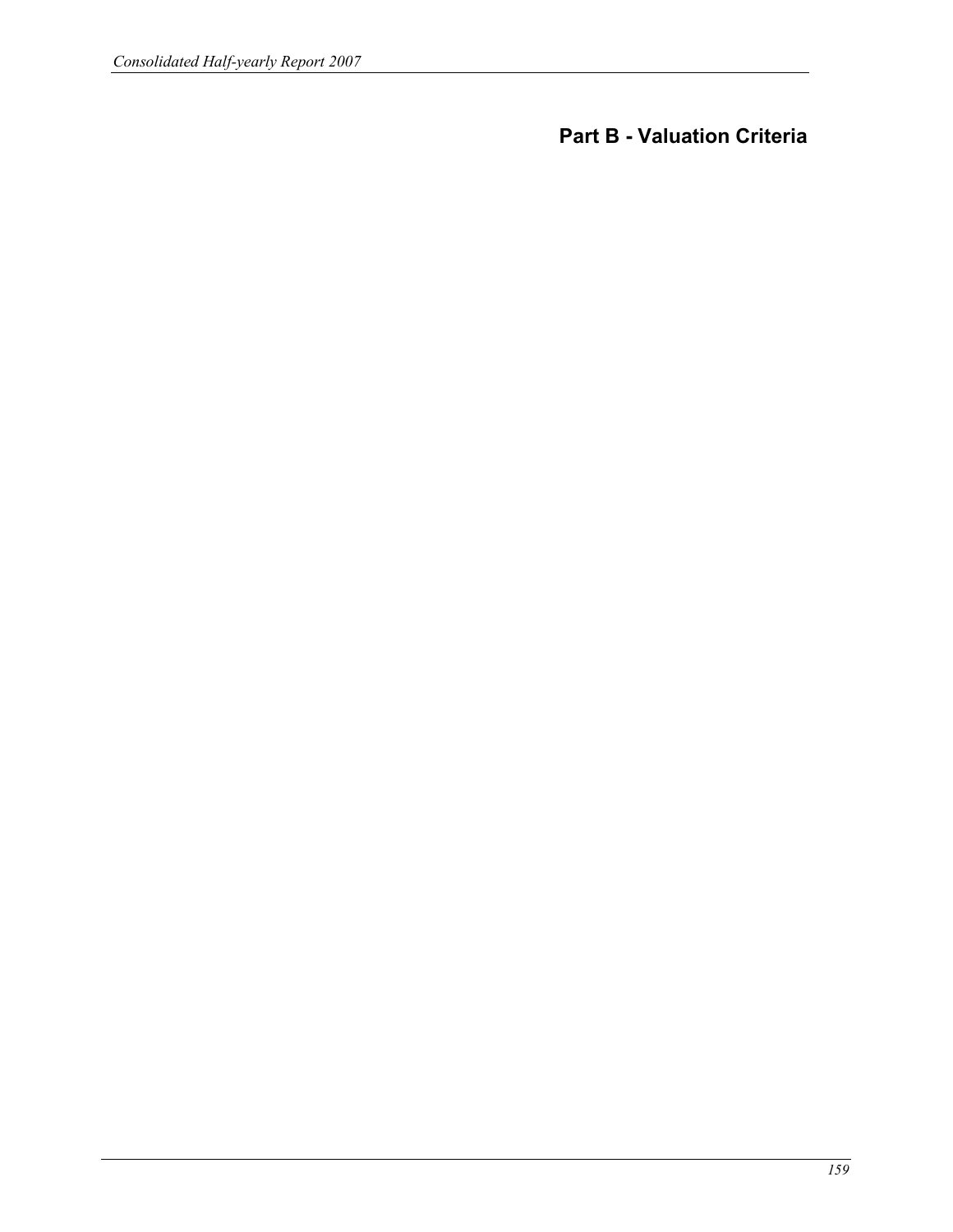# General principles

The half-yearly report was prepared in accordance with ISVAP Directive No. 1207 G of 6 July 1999, recently amended by ISVAP Directive No. 2460 of 10 August 2006. Individual balance sheet and profit and loss items were valued by adopting the criteria used when preparing the 2006 accounts which should be referred to for a detailed account of individual methodologies not stated below.

With regard to the valuation of technical reserves for Motor TPL, please remember that the new system of direct compensation started on 1 February which, in the event of a road accident, enables non-liable or only partially liable injured parties to be compensated direct by their own insurer. The fact that the compensation procedure only started a short time ago, means that it has not yet been possible to express a complete and definitive valuation of the related economic and financial impacts and to trace an accurate path in terms of the expected trend in key indicators, which are showing signs of major disparity compared with past years.

Within this context, the current year reserve was valued separately for the various types of business covered by the new system. In particular:

- for claims up to 31 January, i.e. prior to the new system coming into force, the final cost was determined by making a value adjustment on claims opened by the various settlement departments on the basis of the usual, and now consolidated, key indicators;
- for claims under the 'CARD Debitore' system, the valuation was made on the basis of the fixed amounts defined by the Technical Committee set up in accordance with Presidential Decree 254/2006.
- for 'CARD Gestionario' claims, the expected final cost, net of recoverable fixed amounts, was recorded.
- for claims after 31 January, but not coming under the new system (mainly because more than two vehicles were involved or the claims are distinguished by permanent biological damage resulting from over 9% injuries), the final cost was valued by making a value adjustment of the amounts indicated by the settlement offices, taking into consideration the average costs that can be assumed for these types of claims which are, of course, more expensive.

For claims for previous financial years, already posted to the reserves, trends relating to the reduction of claims settled during the half year were followed, checking the capacity of reserves posted as at 31.12.06.

Reinsurers' share of technical reserves is calculated on the basis of the shares ceded for proportional treaties and provisionally for stop-loss or in excess of loss treaties, based on the information available and with the same criteria used for posting direct business to the reserves, in consideration of contractual clauses.

Items pertaining to indirect business represent the relevant share of estimated year end results. Values were determined in consideration of data ascertained with regard to obligatory contracts accepted by companies outside the Group whose technical results relate to the 2006 financial year.

As for financial and asset management, value adjustments and write-ups on shares and bonds in the working capital segment were calculated on the basis of stock market prices on 30 June, rather than on the June average i.e. the last month of the reference period, the criterion used for the 2006 accounts. The difference in methodology did not, however, produce any significant economic effects.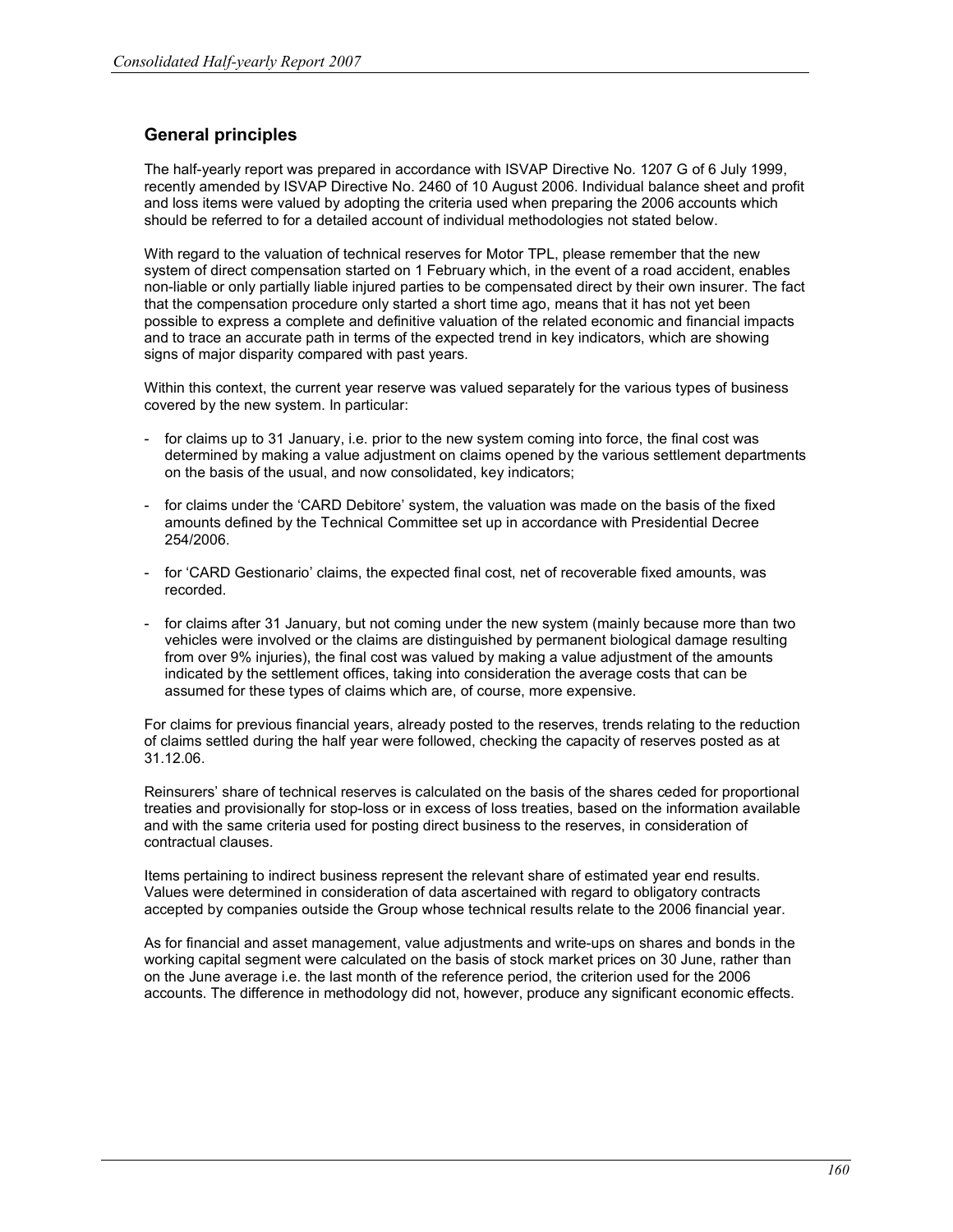# Accounts Tables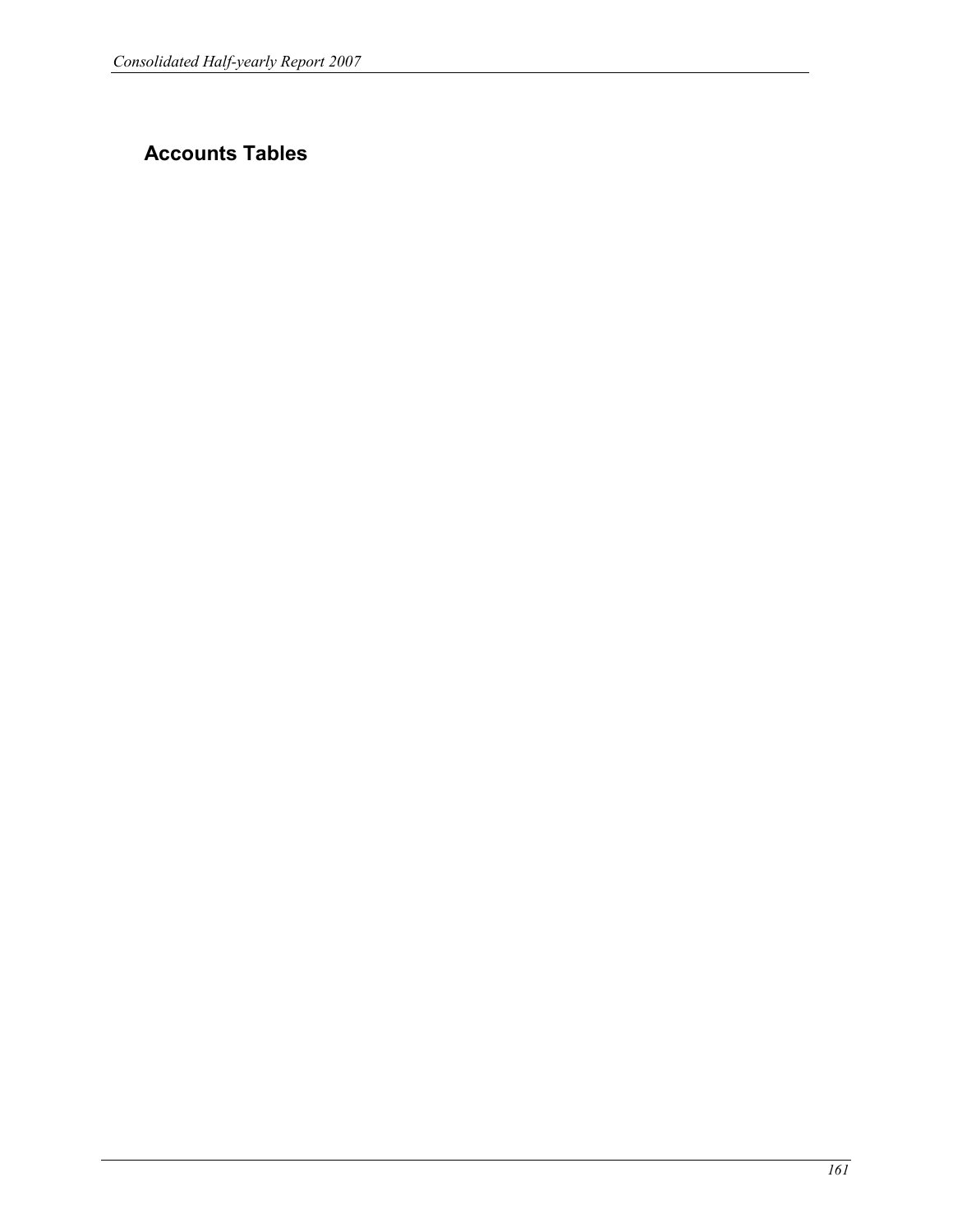|     |                                                                                                       |                       |                       |                           |                      |                      |                                                  |                           |                        | <b>Annex I</b>            |
|-----|-------------------------------------------------------------------------------------------------------|-----------------------|-----------------------|---------------------------|----------------------|----------------------|--------------------------------------------------|---------------------------|------------------------|---------------------------|
|     | Company<br>MILANO ASSICURAZIONI S.p.A.<br>code                                                        |                       |                       |                           |                      |                      |                                                  |                           |                        | 026                       |
|     |                                                                                                       |                       |                       |                           | <b>BALANCE SHEET</b> |                      |                                                  |                           |                        |                           |
|     |                                                                                                       |                       |                       |                           |                      |                      |                                                  |                           | Amounts in €K          |                           |
|     | <b>ASSETS</b>                                                                                         | As at 30 June<br>2007 | As at 30 June<br>2006 | As at 31 December<br>2006 |                      |                      | <b>LIABILITIES</b>                               | As at 30 June<br>2007     | As at 30 June<br>2006  | As at 31 December<br>2006 |
| İA. | Receivables from shareholders for share capital<br>subscribed not paid up                             | $\mathbf 0$           | $\mathbf 0$           | $\overline{0}$<br>149     | А.                   | Net equity           | - Share capital subscribed or equivalent<br>fund | 245,548                   | 10 242,975             | 242.981<br>184            |
| B.  | Intangible assets                                                                                     |                       |                       |                           |                      | $\mathbf{H}$         | - Issue premiums reserve                         | 425,373                   | 359,980                | 360,041<br>85             |
|     | 1. Deferred acquisition commission<br>2. Other assets                                                 | 1,360                 | 2,429<br>138,448      | 1.917<br>126,002          |                      | $\mathbf{III}$<br>IV | - Legal reserve<br>- Other equity reserves       | 48,596                    | 47,715                 | 47,715<br>86<br>753,151   |
|     |                                                                                                       | 113,774               |                       |                           |                      | $\vee$               | - Profit (loss) carried forward                  | 817,939<br>$\overline{0}$ | 13 753,149<br>14 6,286 | 187<br>6,286<br>188       |
|     | Total                                                                                                 | 115,134               | 140,877               | 127,919                   |                      | VI                   | - Profit (loss) for the period                   | 140,973                   | 15 89,253              | 195,492<br>189            |
| lc. | Investments                                                                                           |                       |                       |                           |                      |                      | Total                                            | 1.678.429                 | 1,6 1,499,358          | 190 1.605.666             |
|     | - Land and buildings<br>- Investments in group undertakings and<br>other participating interests<br>Ш | 477,341               | 420,570               | 457,670                   | IB.                  |                      | <b>Subordinated liabilities</b>                  | 150,000<br>43.            | 117 0                  | 150,000<br>191            |
|     | 1. Stocks and shares                                                                                  | 585,006               | 521,900               | 557,270                   |                      |                      |                                                  |                           |                        |                           |
|     | 2. Bonds                                                                                              | 3,987                 | 3,986                 | 3,989                     | C.                   |                      | <b>Technical provisions</b>                      |                           |                        |                           |
|     | 3.Loans<br>Total investments in group                                                                 | 26,685                | 39,100                | 29,440                    |                      |                      | - Non-life business                              |                           |                        |                           |
|     | undertakings and other participating<br>interests                                                     | 615,678               | 564,986               | 590,699                   |                      |                      | 1. Provision for outstanding premiums            | 978,066                   | 18 996,039             | 964.329<br>192            |
|     |                                                                                                       |                       |                       |                           |                      |                      | 2. Provisions for outstanding claims             | 3,354,535                 | 19 3,328,993           | 3,371,541<br>193          |
|     | Ш<br>- Other financial investments                                                                    |                       |                       |                           |                      |                      | 3. Other technical provisions                    | 3,066                     | 2,298                  | 2,750<br>194              |
|     | 1. Stocks and shares                                                                                  | 969,036               | 856,987               | 859,387                   |                      |                      | 4. Equalisation provisions                       | 6,777                     | 21 5,787               | 6,309<br>195              |
|     | 2. Unit trusts<br>3. Bonds and other fixed income                                                     | 365,975               | 301,041               | 318,803                   |                      |                      | Total non-life tecgnical provisions              | 4,342,444                 | 4,333,117              | 4,344,929<br>96           |
|     | securities                                                                                            | 6,435,877             | 6,298,558             | 6,567,219                 |                      | $\mathbf{H}$         | - Life business                                  |                           |                        |                           |
|     | 4. Loans                                                                                              | 27,680                | 66,979                | 27,056                    |                      |                      | 1. Mathematical provisions                       | 3,755,222                 | 3,720,616              | 3.745.233<br>197          |
|     | 5.Others                                                                                              | 22,004                | 58,402                | 20,467                    |                      |                      | 2. Provisions for sums payable                   | 31,760                    | 24,828                 | 32,783<br>198             |
|     | Total other financial investments                                                                     | 7,820,572             | 7,581,967             | 7,792,932                 |                      |                      | 3. Other technical provisions                    | 23,131                    | 24,061                 | 23,553<br>199             |
|     |                                                                                                       |                       |                       |                           |                      |                      | Total Life technical provisions                  | 3,810,113                 | 3,769,505              | 3,801,569                 |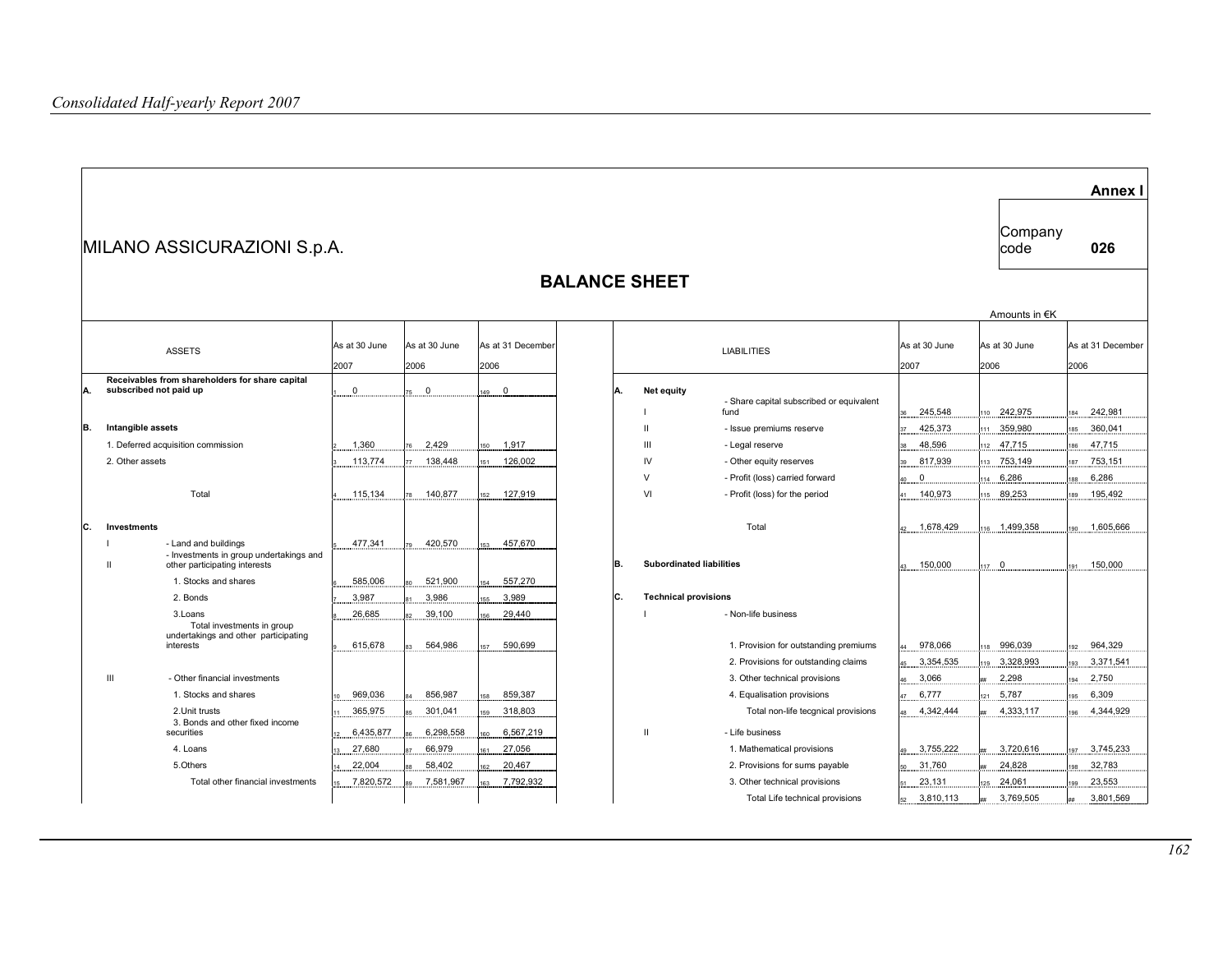|       | IV                 | - Deposits with ceding companies                                                                               | 3,260        | 4,002         | 3,336        |    |                                                                                                                                      |                   |                                |                   |
|-------|--------------------|----------------------------------------------------------------------------------------------------------------|--------------|---------------|--------------|----|--------------------------------------------------------------------------------------------------------------------------------------|-------------------|--------------------------------|-------------------|
|       |                    |                                                                                                                |              |               |              |    | Total                                                                                                                                | 8,152,557<br>53   | 127 8,102,622                  | 8,146,498<br>201  |
|       |                    | Total                                                                                                          | 8,916,851    | 8,571,525     | 8,844,637    |    |                                                                                                                                      |                   |                                |                   |
|       |                    |                                                                                                                |              |               |              | D. | Technical provisions where the investment risk is borne by<br>policyholders and provisions arising out of pension fund<br>management |                   |                                |                   |
|       |                    | Investments for the benefit of Life policyholders who<br>bear the risk thereof and arising out of pension fund |              |               |              |    |                                                                                                                                      |                   |                                |                   |
| D.    | management         |                                                                                                                |              |               |              |    | - Provisions for contracts where performance                                                                                         |                   |                                |                   |
|       |                    |                                                                                                                |              |               |              |    | is linked to investment                                                                                                              |                   |                                |                   |
|       |                    | - Investments relating to services Inked to<br>investment                                                      |              |               |              |    | funds and market indices                                                                                                             | 326,619           | 321,233                        | 331,278           |
|       |                    |                                                                                                                |              |               |              |    | - Provisions arising out of pension fund                                                                                             |                   |                                |                   |
|       |                    | funds and market indices<br>- Investments arising from pension fund                                            | 326,620      | 321,265<br>92 | 331,280      |    | ш<br>management                                                                                                                      | $\mathbf 0$<br>55 | $\mathbf 0$<br>##              | $\mathbf{0}$      |
|       | $\mathbf{H}$       | management                                                                                                     | $19$ 0       | $\mathbf 0$   | 67 0         |    |                                                                                                                                      |                   |                                |                   |
|       |                    |                                                                                                                |              |               |              |    | Total                                                                                                                                | 326,619           | 321,233                        | 331,278           |
|       |                    | Total                                                                                                          | 326,620      | 321,265       | 331,280      |    |                                                                                                                                      |                   |                                |                   |
|       |                    |                                                                                                                |              |               |              |    |                                                                                                                                      |                   |                                |                   |
|       |                    | Reinsurers' share of technical                                                                                 |              |               |              | E. | Provisions for risks and charges                                                                                                     | 136,895           | 126,650<br>131                 | 158,152           |
| D.bis |                    | provisions                                                                                                     |              |               |              |    |                                                                                                                                      |                   |                                |                   |
|       |                    | - Non-life business technical provisions                                                                       | 218,457      | 211,642       | 201,963      | F. | Deposits received from reinsurers                                                                                                    | 146,671           | 154,638<br>##                  | 145,833           |
|       |                    | - Life business technical provisions<br>(exccluding the technical provisions in                                |              |               |              |    |                                                                                                                                      |                   |                                |                   |
|       | $\mathbf{I}$       | point III)                                                                                                     | 134,004      | 145.675       | 137,612      |    |                                                                                                                                      |                   |                                |                   |
|       | $\mathbf{III}$     | - Life business technical provisions where<br>the investment risk is borne by                                  |              |               |              | G. | Payables and other liabilities                                                                                                       |                   |                                |                   |
|       |                    | policyholders and provisions arising out<br>of pension fund management                                         | $\mathbf{0}$ | $\mathbf 0$   | $\mathbf{0}$ |    | - Payables arising out of direct insurance<br>operations                                                                             | 40,869            | 71,883                         | 73,176<br>207     |
|       |                    |                                                                                                                |              |               |              |    | - Payables arising out of reinsurance                                                                                                |                   |                                |                   |
|       |                    |                                                                                                                |              |               |              |    | operations<br>Ш                                                                                                                      | 9,869             | 8,825                          | 13,450            |
|       |                    | Total                                                                                                          | 352,461      | 357.317       | 339.575      |    | III<br>- Debenture loans<br>- Loans from bancks and financial                                                                        | $\mathbf 0$       | $\mathbf 0$<br>35 <sup>5</sup> | $\mathbf{0}$      |
|       |                    |                                                                                                                |              |               |              |    | IV<br>institutions                                                                                                                   | $\mathbf 0$       | $\mathbf 0$<br>##              | $\mathbf 0$<br>10 |
|       |                    |                                                                                                                |              |               |              |    | $\vee$<br>- Sundry payables and loans                                                                                                | 206,212           | 195,844<br>37                  | 252,303<br>211    |
| IE.   | <b>Receivables</b> | - Receivables arising out of direct                                                                            |              |               |              |    | VI<br>- Employees' severance indemnities                                                                                             | 28.683            | 31,348                         | 29.226            |
|       |                    | insurance business                                                                                             | 590,506      | 610,588       | 683,785      |    | VII<br>- Other liabilities                                                                                                           | 143,407           | 141,000<br>##                  | 213 219,374       |
|       | ш                  | - Receivables arising out of reinsurance<br>business                                                           | 32,769       | 47,883        | 42,049       |    |                                                                                                                                      |                   |                                |                   |
|       | $\mathbf{III}$     | - Other receivables                                                                                            | 237,672      | 224,659       | 305,446      |    | Total                                                                                                                                | 429,040           | 448.900                        | 587,529           |
|       |                    |                                                                                                                |              |               |              |    |                                                                                                                                      |                   |                                |                   |
|       |                    | Total                                                                                                          | 860,947      | 883,130       | 1,031,280    | Н. | Accrued income and deferrals                                                                                                         | 4,022             | $141 \ 0$                      | 3,654<br>15       |
|       |                    |                                                                                                                |              |               |              |    |                                                                                                                                      |                   |                                |                   |
| IF.   | Other assets       |                                                                                                                |              |               |              |    | <b>TOTAL LIABILITIES</b>                                                                                                             | 11,024,233        | 10,653,401                     | 216 11,128,610    |
|       |                    | - Tangible assets and stocks                                                                                   | 1,780        | 2,459         | 2,108        |    |                                                                                                                                      |                   |                                |                   |
|       | $\mathbf{H}$       | - Cash at bank and in hand                                                                                     | 112,201      | 80,828        | 86,534       |    |                                                                                                                                      |                   |                                |                   |
|       | $\mathbf{III}$     | - Own stocks or shares                                                                                         | 12,010       | 1,325         | 8,271        |    | GUARANTEES, COMMITMENTS AND OTHER MEMORANDUM ACCOUNTS                                                                                |                   |                                |                   |
|       | IV                 | - Other assets                                                                                                 | 232,086      | 215,215       | 265,798      |    |                                                                                                                                      |                   |                                |                   |
|       |                    |                                                                                                                |              |               |              |    |                                                                                                                                      |                   |                                |                   |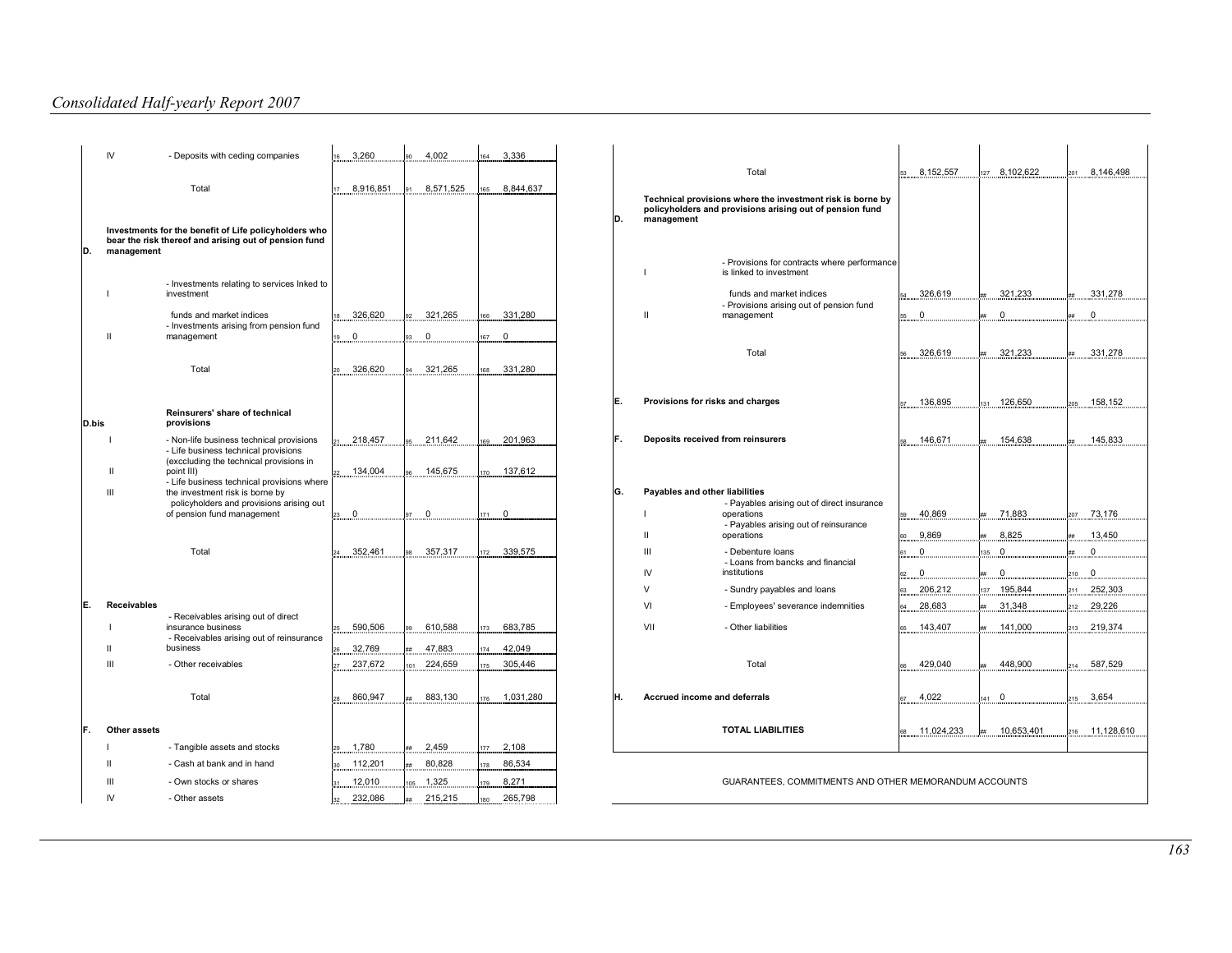| Total                        | 358,077<br>33         | 299,827<br>107  | 362,711           |                                                                    | Guarantees provided                                            | 30,231               | 25,427<br>$44 + 44$ | 28,790           |
|------------------------------|-----------------------|-----------------|-------------------|--------------------------------------------------------------------|----------------------------------------------------------------|----------------------|---------------------|------------------|
|                              |                       |                 |                   | Guarantees received or provided by third parties to the company 70 | 271,795                                                        | 289,696<br>$44 + 44$ | 176,965             |                  |
| Accruals and deferred income | 94,143<br>34          | 79.460<br># # # | 91,208            |                                                                    | Commitments                                                    | 300,150              | 339,804<br>145      | 172,434<br>219   |
|                              |                       |                 |                   | IV.                                                                | Activities of pension funds managed on behalf of third parties | 0<br>72<br>          | ##                  |                  |
| <b>TOTAL ASSETS</b>          | $11,024,233$ ##<br>35 | 10,653,401      | 11,128,610<br>183 |                                                                    | Others                                                         | 8,778,750<br>73      | 8,338,257<br>147    | 8,645,517<br>221 |
|                              |                       |                 |                   |                                                                    | <b>TOTAL MEMORANDUM ACCOUNTS</b>                               | 9,380,926            | 8,993,184<br>##     | 9,023,706        |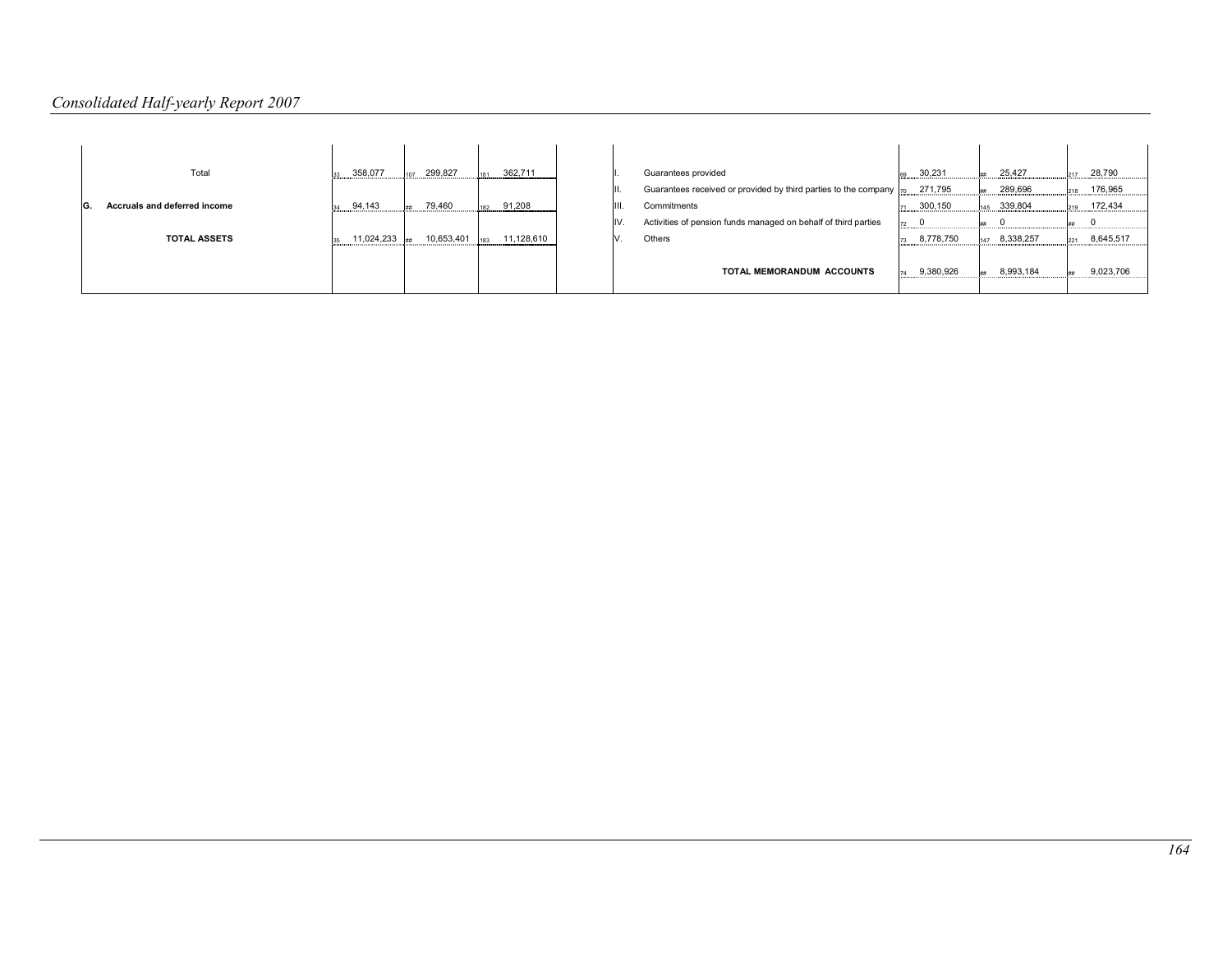$\blacksquare$ 

|    |                                                                                              |                       |                       |                                |                                                                                                                                                                                                                                       |                       | <b>Annex II</b>                |
|----|----------------------------------------------------------------------------------------------|-----------------------|-----------------------|--------------------------------|---------------------------------------------------------------------------------------------------------------------------------------------------------------------------------------------------------------------------------------|-----------------------|--------------------------------|
|    | MILANO ASSICURAZIONI S.p.A.                                                                  |                       |                       |                                |                                                                                                                                                                                                                                       | Company<br>code       | 026                            |
|    |                                                                                              |                       |                       | <b>PROFIT AND LOSS ACCOUNT</b> |                                                                                                                                                                                                                                       | Amounts in €K         |                                |
|    |                                                                                              | As at 30 June<br>2007 | As at 30 June<br>2006 | As at 31 December<br>2006      | As at 30 June<br>2007                                                                                                                                                                                                                 | As at 30 June<br>2006 | As at 31<br>December<br>2006   |
|    | I. NON-LIFE BUSINESS TECHNICAL ACCOUNT                                                       |                       |                       |                                |                                                                                                                                                                                                                                       |                       |                                |
| 1. | Premiums for the year, net of reinsurance cessions                                           | 1,318,061             | 1,378,556             | 113 2,691,816                  | 9.<br><b>Capital and financial losses</b><br>Investment management costs and interest<br>12,975<br>a)<br>pauable<br>32,459<br>b)<br>Write-downs on investments                                                                        | 16,246<br>40,123      | 35,380<br>140<br>24,852<br>141 |
| 2. | (+) Share of investment profits transferred from the non-<br>technical account (item III. 6) | 86.921                | 39,511                | 114 92,689                     | Losses on the realisation of investments<br>2,511<br>c)<br>Total<br>47,945                                                                                                                                                            | 2,909<br>59,278       | 11,653<br>142<br>143 71,885    |
| 3. | Other technical income, net of reinsurance cessions                                          | 7,582                 | 10,677                | 15 12,667                      | Capital and financial charges and unrealised capital<br>losses on investments for the benefit of policyholders<br>who bear the risk thereof and investments arising out of<br>10. pension fund management<br>3.958<br>32 <sup>°</sup> | 8.446                 | 9,139<br>144                   |
| 4. | Charges relating to claims, net of recoveries and reinsurance<br>cessions                    | 948,575               | 995,614               | 116 1,962,331                  | 11. Other technical charges, net of reinsurance cessions<br>22,930                                                                                                                                                                    | 8,759                 | 8,248<br>145                   |
| 5. | Change in other technical provisions, net of reinsurance<br>cessions                         | 316                   | 214                   | 665<br>117                     |                                                                                                                                                                                                                                       |                       |                                |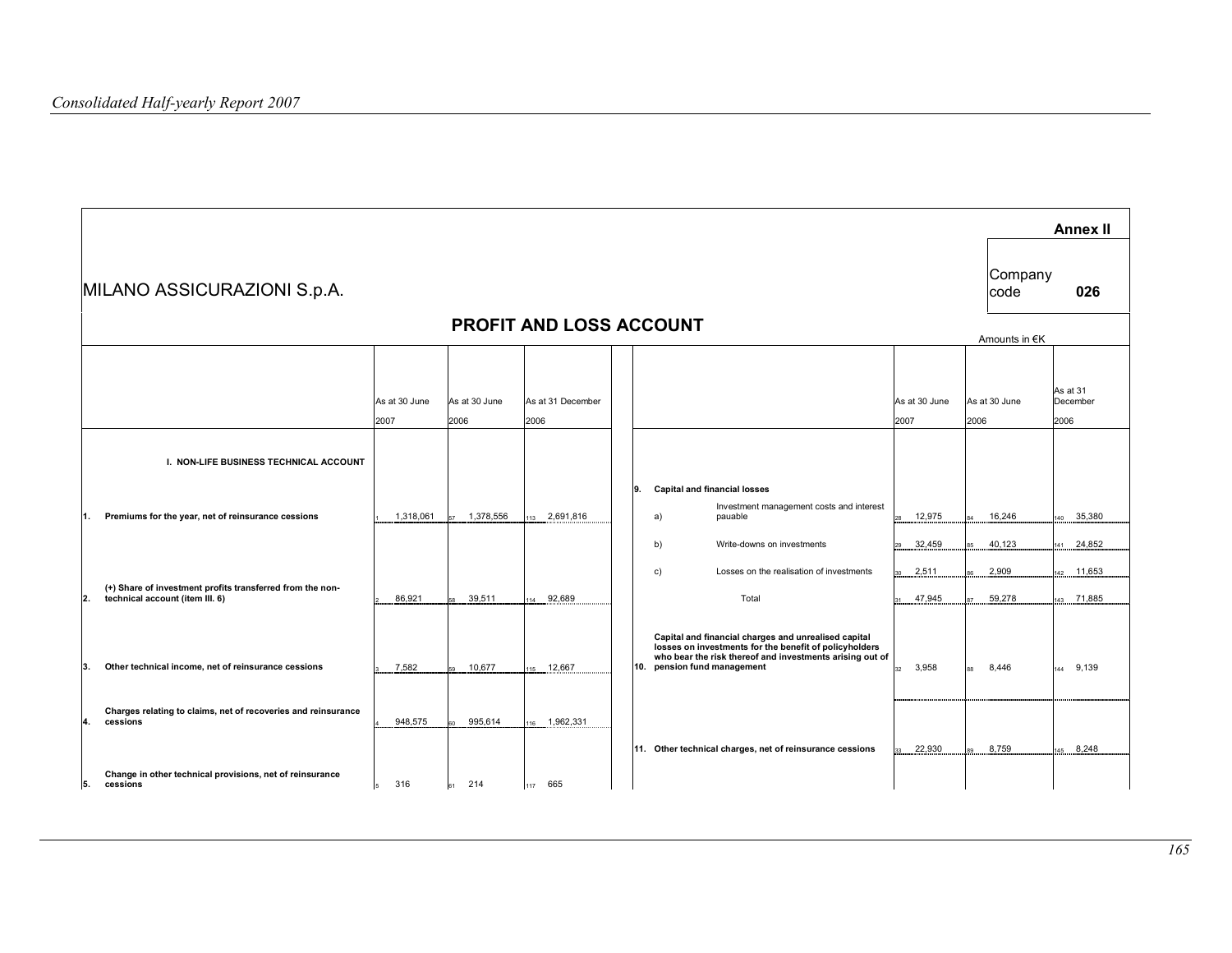|     |                                                                                                                     |             |             |                                |     | (-)Share of investment profit transferred to the non-<br>12. technical account (item III.4)       | $\mathbf 0$ | $\mathbf 0$ | 15,891<br>146  |
|-----|---------------------------------------------------------------------------------------------------------------------|-------------|-------------|--------------------------------|-----|---------------------------------------------------------------------------------------------------|-------------|-------------|----------------|
| 6.  | Refunds and profit sharing, net of reinsurance cessions                                                             | $\mathbf 0$ | $\mathbf 0$ | $\overline{\mathbf{0}}$<br>118 |     | 13. Result of the life business technical account                                                 | 19,032      | 15,981      | 52,088<br>147  |
| 17. | Operating<br>expenses:<br>Acquisition costs net of commission and profit-<br>sharing received from reinsurers<br>a) | 202,492     | 202,952     | 400,665                        |     | III. NON-TECHNICAL ACCOUNT<br>Result of the non-life business technical account (item I.<br>1. 10 | 151,908     | 100,715     | 233,752<br>148 |
|     | b)<br>Administration expenses                                                                                       | 50,472      | 49,127      | 98,021                         |     |                                                                                                   |             |             |                |
|     | Total                                                                                                               | 252,964     | 252,079     | 498,686                        | 12. | Result of the life business technical account (item II. 13)                                       | 19,032      | 15,981      | 52,088<br>149  |
| 18. | Other technical charges, net of reinsurance cessions                                                                | 58,333      | 79,668      | 100,763<br>$122 -$             | ΙЗ. | Non-life business investment income                                                               |             |             |                |
|     |                                                                                                                     |             |             |                                |     | Income arising from investments<br>a)                                                             | 115,693     | 107,359     | 185,085<br>150 |
| 9.  | Change in equalisation provisions                                                                                   | 468         | 454         | 975                            |     | b)<br>Write-ups on investments                                                                    | 26,243      | 228         | 888<br>151     |
|     |                                                                                                                     |             |             |                                |     | Profit on the realisation of investments<br>c)                                                    | 28,965      | 15,097      | 18,209<br>152  |
|     | 10. Result of the non-life business technical account                                                               | 151,908     | 100,715     | 124 233,752                    |     | Total                                                                                             | 170,901     | 122,684     | 204,182<br>153 |
|     | II. LIFE BUSINESS TECHNICAL ACCOUNT                                                                                 |             |             |                                | 4.  | (+)Share of investment profit transferred from life<br>business                                   |             |             |                |
|     |                                                                                                                     |             |             |                                |     | technical account (item II. 12)                                                                   | $\mathbf 0$ | $\mathbf 0$ | 15,891<br>154  |
|     | Premiums for the year, net of reinsurance cessions                                                                  | 282,077     | 286,443     | 568,789<br>$125 -$             |     |                                                                                                   |             |             |                |
|     |                                                                                                                     |             |             |                                | 5.  | Non-life business capital and financial losses                                                    |             |             |                |
| 12. | Investment income                                                                                                   |             |             |                                |     | Investment management charges and<br>interest payable<br>a)                                       | 6,556       | 8,481       | 17,330<br>155  |
|     | Income arising from investments<br>a)                                                                               | 102,388     | 95,505      | 190,818                        |     | b)<br>Write-downs on investments                                                                  | 19,575      | 32,537      | 23,212<br>156  |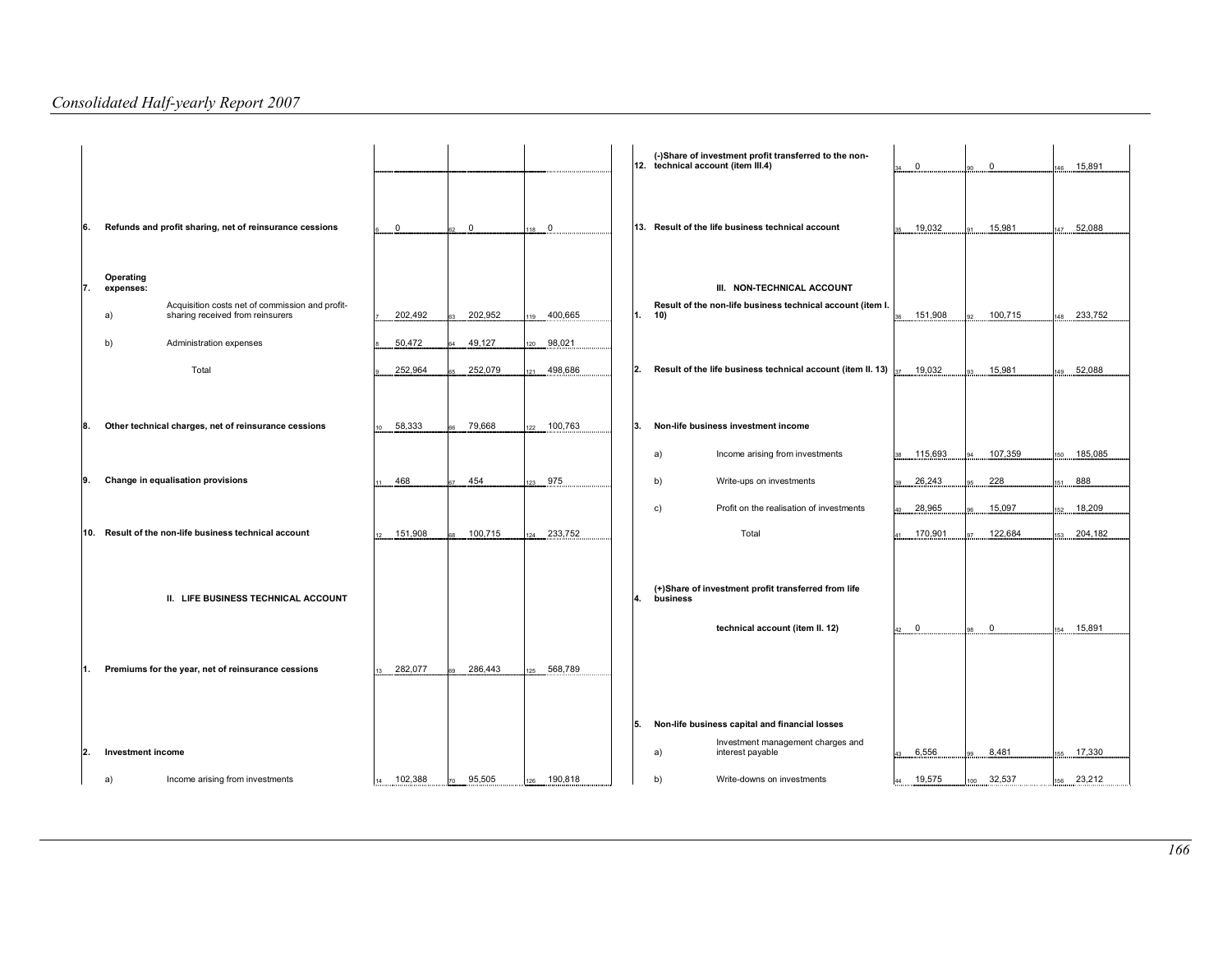|     | Write-ups on investmens<br>b)                                                                                                                                                       | 965<br>15         | 1,079        | 1,691<br>27   | Losses on the realisation of investments<br>c)            | 29,796      | 31,099<br>101  | 43,127<br>157     |
|-----|-------------------------------------------------------------------------------------------------------------------------------------------------------------------------------------|-------------------|--------------|---------------|-----------------------------------------------------------|-------------|----------------|-------------------|
|     | Profits on the realisation of investments<br>c)                                                                                                                                     | 18,466<br>16      | 32,911       | 28 40,753     | Total                                                     | 55,927      | 102 72,117     | 83,669<br>158     |
|     | Total                                                                                                                                                                               | 121,819<br>17     | 129,495      | 233,262<br>29 |                                                           |             |                |                   |
|     |                                                                                                                                                                                     |                   |              |               | (-)Share of investment profit transferred to the non-life |             |                |                   |
| 3.  | Income and unrealised capital gains relating to investments for<br>the benefit of policyholders who bear the risk thereof and<br>investments arising out of pension fund management | 9,907<br>18       | 10,930<br>74 | 130 25,392    | 6.<br>business (item I.2)                                 | 86,921      | 39,511<br>103  | 92,689<br>$150 -$ |
|     |                                                                                                                                                                                     |                   |              |               |                                                           |             |                |                   |
|     | Other technical income, net of reinsurance cessions                                                                                                                                 |                   |              |               | Other income<br>7                                         | 40,309      | 104 32,851     | 68,298<br>160     |
| 14. |                                                                                                                                                                                     | 362<br>19         | 443<br>75    | 1,011         |                                                           |             |                |                   |
|     |                                                                                                                                                                                     |                   |              |               | Other charges<br>8.                                       | 53,146      | 105 47,530     | 111,295<br>161    |
|     |                                                                                                                                                                                     |                   |              |               |                                                           |             |                |                   |
| 55. | Charges relating to claims, net of reinsurance cessionis                                                                                                                            | 295,875<br>$20 -$ | 290,394      | 564,593<br>32 | <b>Result of ordinary business</b><br>9.                  | 186,156     | 113,073<br>106 | 286,558<br>162    |
|     |                                                                                                                                                                                     |                   |              |               |                                                           |             |                |                   |
| 16. | Change in mathematical and other technical provisions, net of<br>reinsurance cessions                                                                                               |                   |              |               | 10. Extraordinary income                                  | 9,480       | 16,550<br>107  | 21,631<br>163     |
|     |                                                                                                                                                                                     |                   |              |               |                                                           |             |                |                   |
|     | Mathematical provisions, provisions for premiums of<br>complementary<br>a)                                                                                                          |                   |              |               | 11. Extraordinary charges                                 | 2,899       | 1,500<br>108   | 164 3,419         |
|     | insurance and other technical provisions                                                                                                                                            | 13,900            | 67,250       | 103,495       |                                                           |             |                |                   |
|     | Technical provisions where the invesiment risk is<br>born by the<br>b)                                                                                                              |                   |              |               | 12. Result of extraordinary activity                      | 6,581<br>53 | 15,050<br>109  | 18,212<br>165     |
|     | policyholders and arising out of pension fund<br>management                                                                                                                         | $-4,659$          | $-37,018$    | $-26,974$     |                                                           |             |                |                   |
|     |                                                                                                                                                                                     |                   |              |               | 13. Pre-tax result                                        | 192,737     | 128,123<br>110 | 304,770<br>166    |
|     | Total                                                                                                                                                                               | 9,241<br>23       | 30,232       | 135 76,521    |                                                           |             |                |                   |
|     |                                                                                                                                                                                     |                   |              |               | 14. Tax on the result for the period                      | 51,764      | 38,870         | 109,278           |
|     |                                                                                                                                                                                     |                   |              |               |                                                           | 55          | 111            | 167               |
| 7.  | Refunds and profit sharing, net of reinsurance cessions                                                                                                                             |                   |              |               |                                                           |             |                |                   |
|     |                                                                                                                                                                                     | $\mathbf 0$<br>24 | $\Omega$     | $\mathbf{0}$  | 15. Profit (loss) for the period                          | 140,973     | 89,253<br>112  | 195,492<br>168    |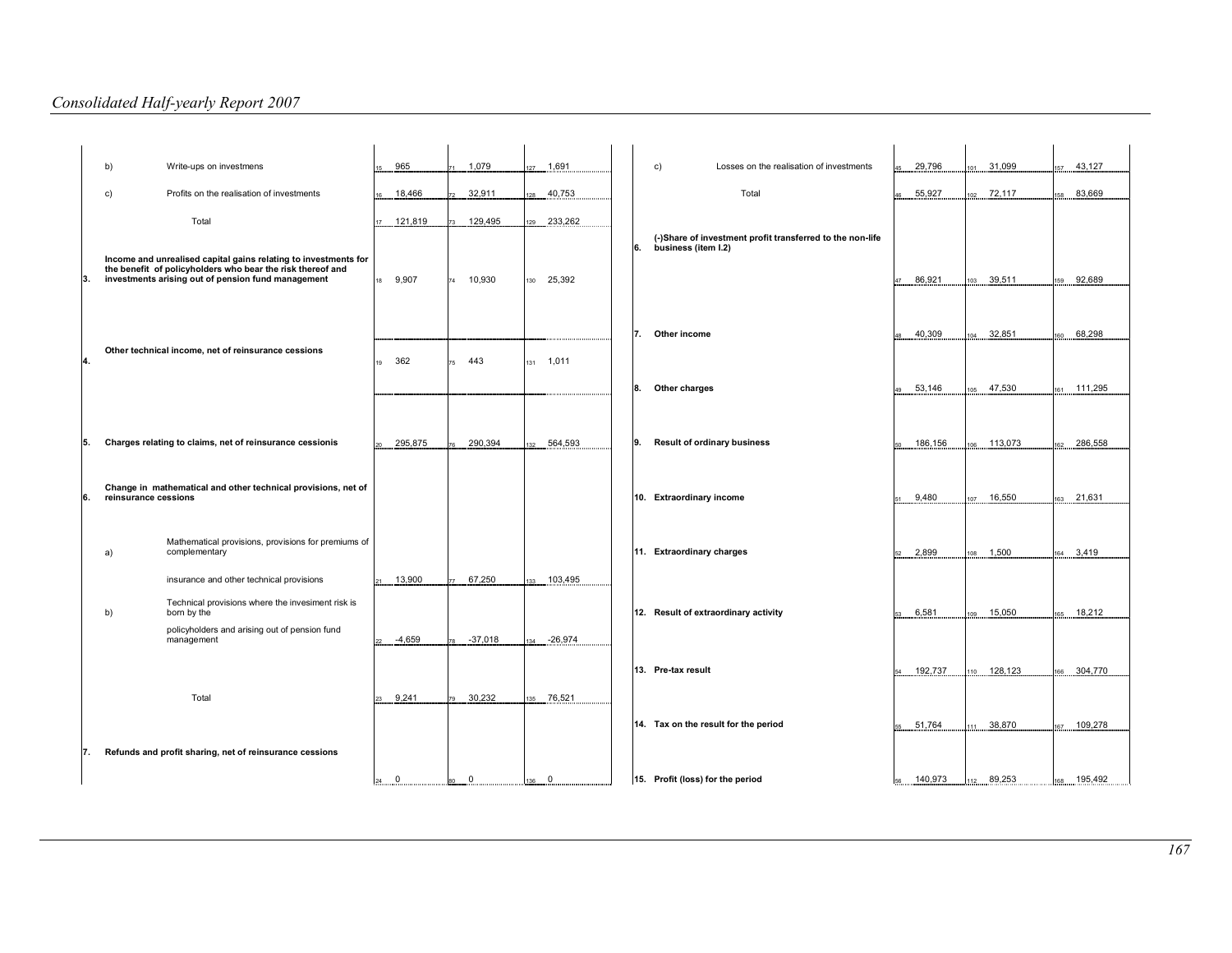| <b>Operating expenses</b><br>8. |                                                              |                  |                      |                                |  |
|---------------------------------|--------------------------------------------------------------|------------------|----------------------|--------------------------------|--|
| a)                              | Acquisition expenses net of commission and profit<br>sharing |                  |                      |                                |  |
|                                 | received from reinsurers                                     | 7,109<br>つら      | $\frac{31}{1}$ 5,787 | 137 12,890                     |  |
| b)                              | Administration expenses                                      | 8,075<br>26<br>. | 8,434<br>.           | 17,199<br>138<br><br>          |  |
|                                 | Total                                                        | 15,184<br>27     | 14,221<br>           | 30,089<br>139<br><br>--------- |  |
|                                 |                                                              |                  |                      |                                |  |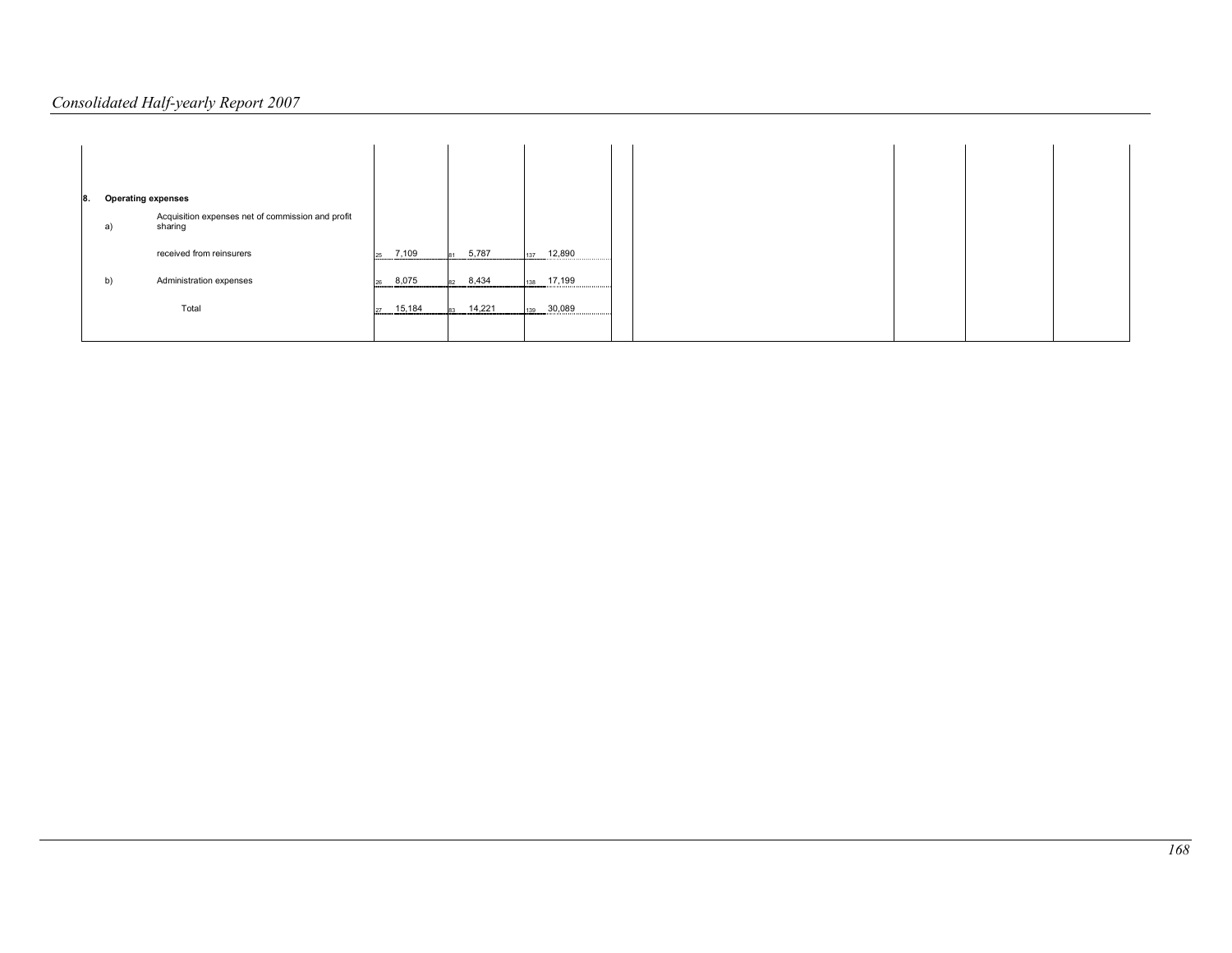Part C - Notes to the balance sheet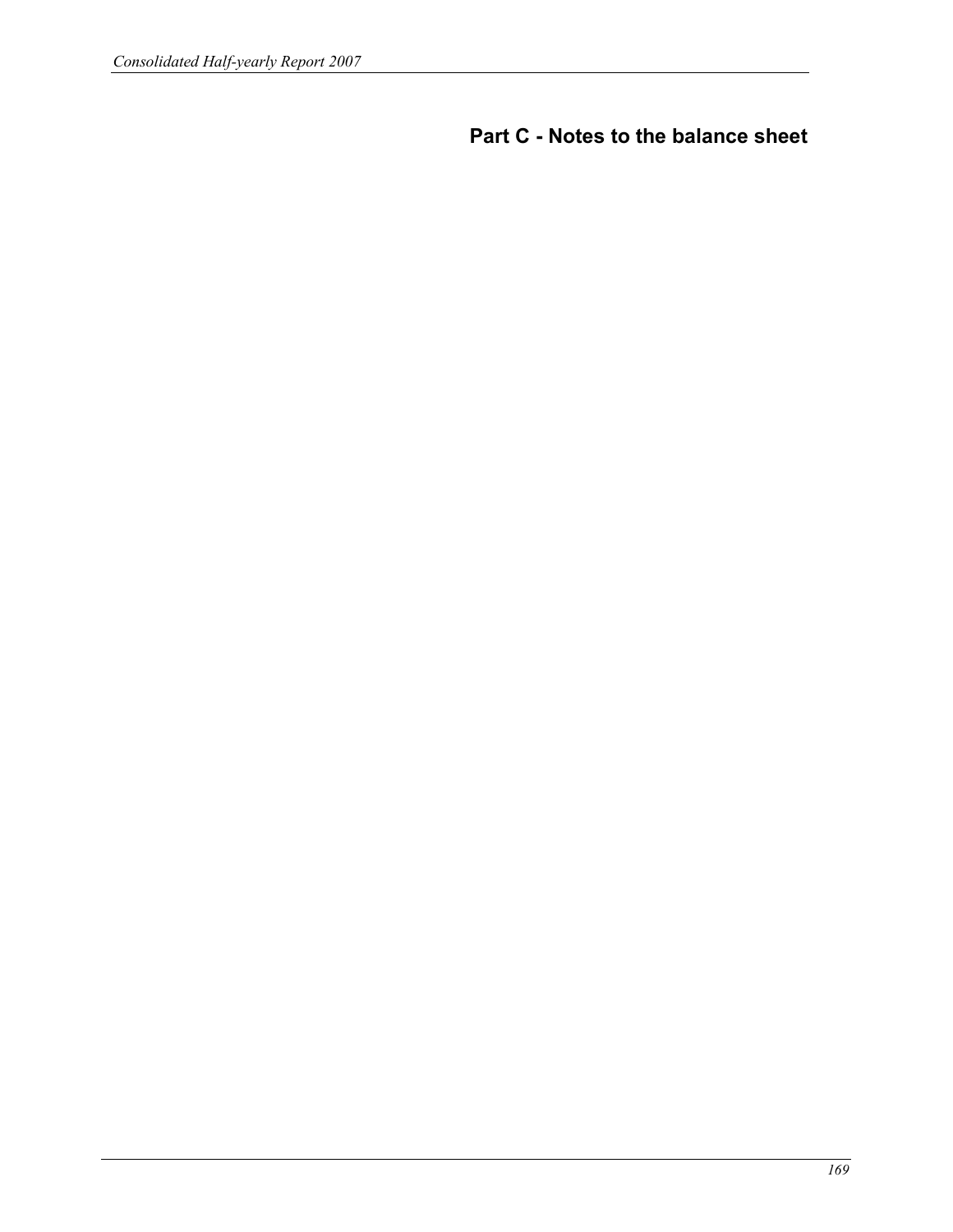# Operations with Group undertakings and other participating interests

For operations with related parties please refer to the comments appearing in the relevant paragraph of part A of this report.

Attached we provide:

- a list of participating interests with an indication of their value as at the half year and the percentage of direct and indirect holding (annex No. 1);
- the amount and nature of the rise and fall of investments in Group undertakings and in other participating interests, broken down into stocks and shares (item C.II.1), bonds (item C.II.2) and corporate financing (item C.II.3) (annex No. 2).

#### Intangible Assets (item B)

|                                                                    | 30.6.2007             | 31.12.2006            | 30.6.2006             |
|--------------------------------------------------------------------|-----------------------|-----------------------|-----------------------|
|                                                                    | 115,134               | 127,919               | 140,877               |
| Comprising:                                                        |                       |                       |                       |
| Deferred acquisition costs                                         | 1,360                 | 1,917                 | 2,429                 |
| Set-up and enlargement costs<br>Goodwill<br>Other multi-year costs | 102<br>113,342<br>330 | 205<br>125,338<br>459 | 309<br>137,334<br>805 |
| <b>TOTAL, as above</b>                                             | 115,134               | 127,919               | 140,877               |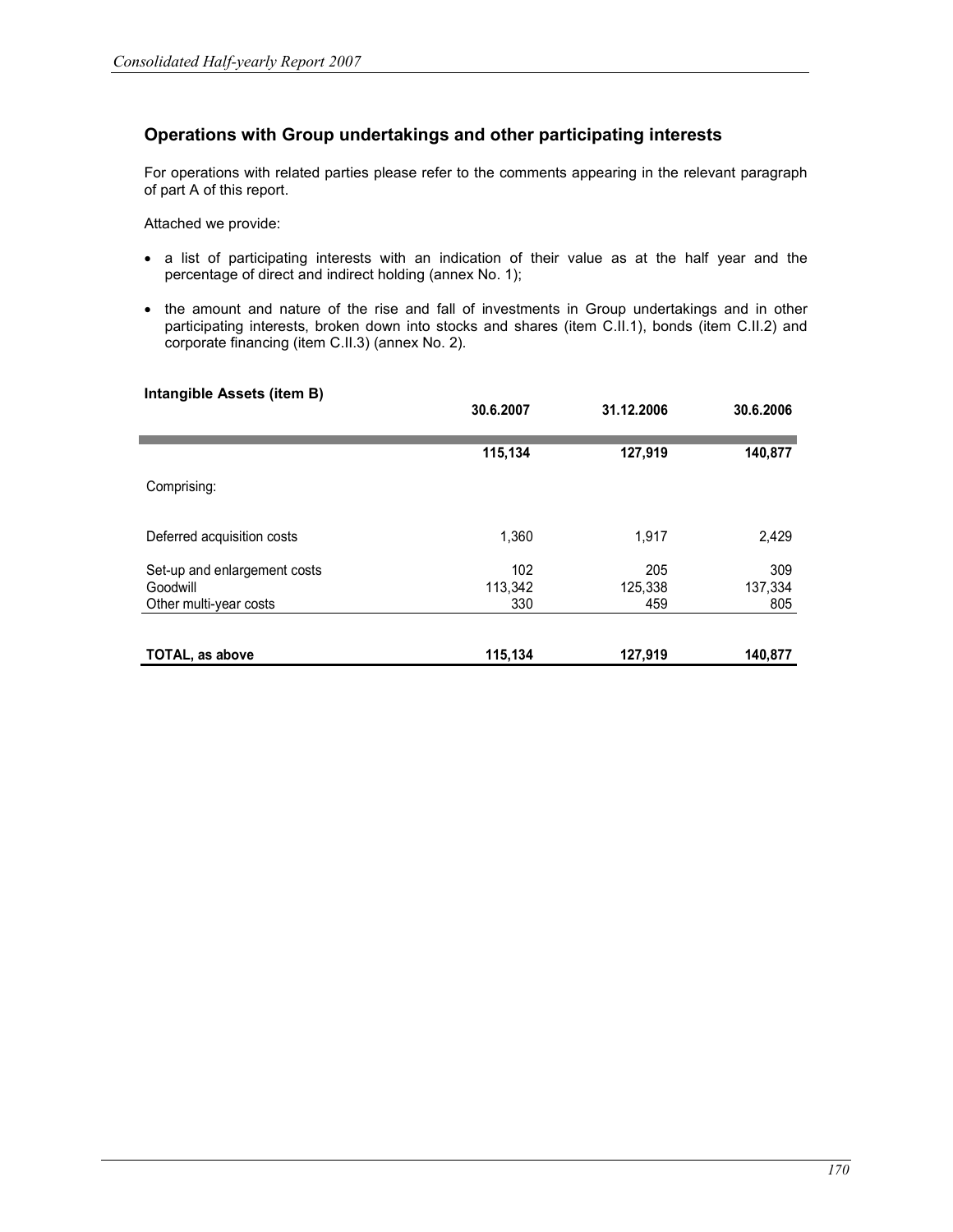The reduction in the "deferred acquisition costs" item is the result of the decision, as of the 2003 financial year, to stop depreciating commissions on multi-year contracts, resulting in the full amount disbursed being posted to the profit and loss account. The amount posted as at 30 June therefore represents the quota still to be depreciated for commissions on multi-year contracts taken out up to 31 December 2002, which are spread over the actual duration of each contract, with a 10 year limit.

## The goodwill item includes:

| Goodwill posted following the merger by incorporation of Lloyd Intenazionale<br>S.p.A. in 1991                        | 8,501   |
|-----------------------------------------------------------------------------------------------------------------------|---------|
| Goodwill posted in 1992 following the purchase of the Card S.p.A. insurance                                           |         |
| portfolio                                                                                                             | 18,592  |
| Goodwill deriving from the acquisition of the insurance portfolio of                                                  |         |
| Latina Assicurazioni S.p.A., in 1992<br>Goodwill relating to the life portfolio of La Previdente Assicurazioni S.p.A. | 20.845  |
| originally acquired from Previdente Vita (formerly Latina Vita) in 1993                                               | 10,002  |
| Goodwill deriving from the acquisition, in 1995, of the portfolio of Maa                                              |         |
| Assicurazioni by Nuova Maa, incorporated in Milano in 2003                                                            | 44,410  |
| Goodwill posted in 1999 following the merger by<br>incorporation of La Previdente Vita S.p.A.                         | 7,634   |
| Goodwill deriving from the acquisition, in 2001, of the Profilo Life insurance                                        |         |
| portfolio by Nuova Maa, incorporated in Milano in 2003                                                                | 525     |
| Goodwill posted in 2003 following the merger by incorporation of Maa Vita                                             |         |
|                                                                                                                       | 2,833   |
| <b>TOTAL</b>                                                                                                          | 113,342 |

This goodwill is depreciated in equal instalments over 20 years with the exception of:

- goodwill posted in 1999 following the merger by incorporation of Previdente Vita;

- goodwill deriving from the acquisition of the Profilo Life insurance portfolio by Maa Vita;

goodwill posted in 2003 following the merger by incorporation of Maa Vita,

which are depreciated over 10 years.

The amount shown is net of depreciation allowances for the half year, amounting to  $\epsilon$  11,996K.

# Property (item C.I)

|                                                                       | 30.6.2007 | 31.12.2006 | 30.6.2006 |
|-----------------------------------------------------------------------|-----------|------------|-----------|
| Comprising:                                                           | 477,341   | 457,670    | 420,570   |
| 1. Land and buildings (self used)<br>2. Land and buildings for use by | 28,521    | 28,520     | 30,764    |
| third parties                                                         | 313,927   | 310,227    | 302,129   |
| 3. Other land and buildings<br>4. Assets under construction           | 439       | 439        | 439       |
| and advances                                                          | 134,454   | 118,484    | 87,238    |
| <b>TOTAL, as above</b>                                                | 477,341   | 457,670    | 420,570   |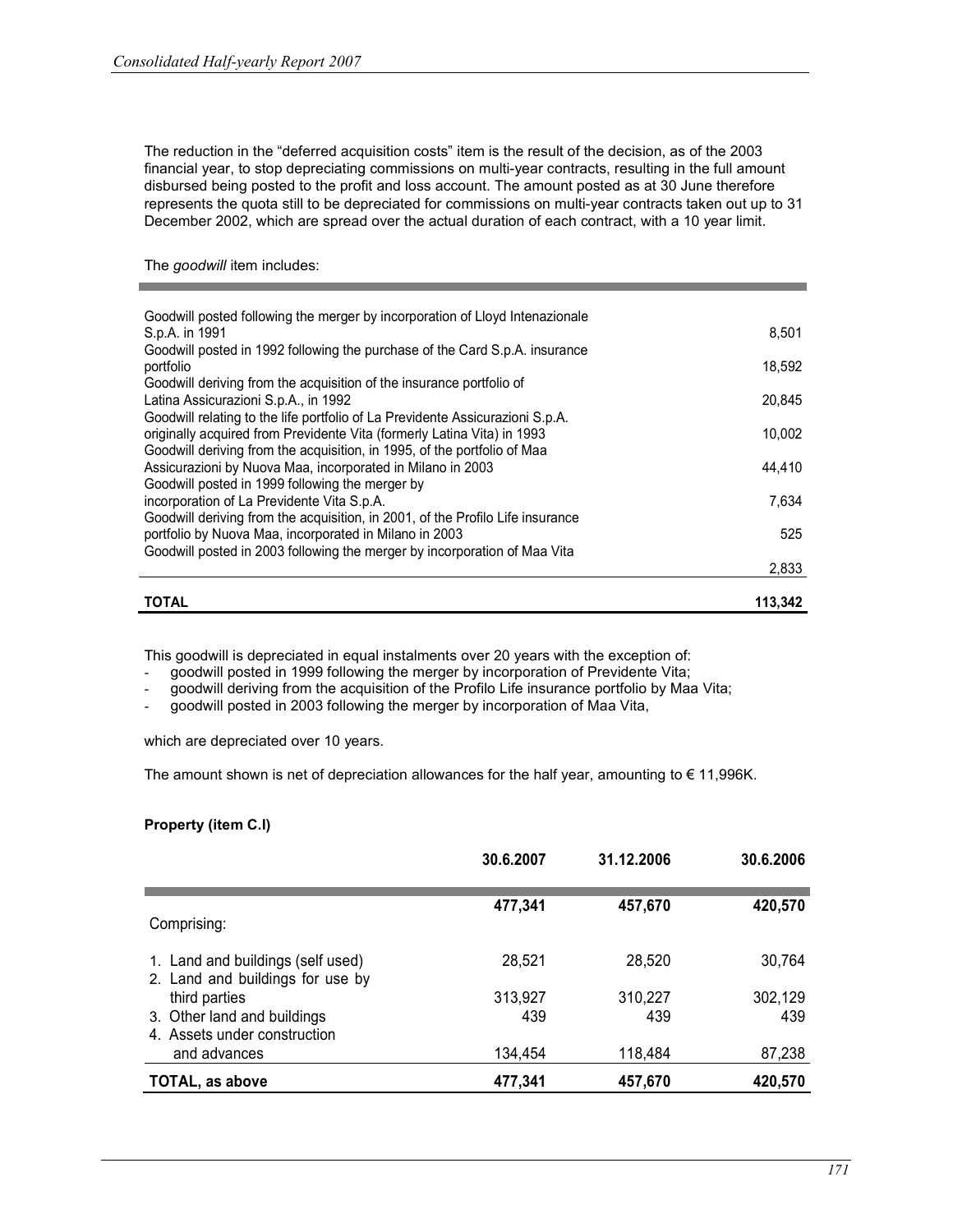The change compared to the close of the previous year is due to:

| <b>TOTAL</b>                                            | 19.671 |
|---------------------------------------------------------|--------|
| Depreciation                                            | -626   |
| Sales                                                   | -5     |
| Improvement works                                       | 4,332  |
| Fixed assets under construction and payments on account | 15.970 |
|                                                         |        |

The assets under construction and payments on account item includes advance payments over the half year in relation to property transactions relating to areas situated in Milan at Via Lancetti; in Milan at "Lunetta dell'Isola" and in Rome at Via Fiorentini, conducted in previous financial years and already widely discussed in part A of this report in the chapter Relations with related parties.

The *improvement works* mainly relate to property owned in Milan at Via Broletto ( $\epsilon$  1,771K) and Viale Umbria (€ 575K); in Rome at Via Tre Madonne, 14-16-18 (€ 685K) and in Bruzzano at Via Senigallia (€ 627K).

# Investments in Group companies and other participating interests (item C.II)

| 30.6.2007 | 31.12.2006 | 30.6.2006 |
|-----------|------------|-----------|
| 615,678   | 590,699    | 564.986   |

These include: stocks and shares amounting to  $\epsilon$  585,006K, bonds amounting to  $\epsilon$  3,987K and loans to Group undertakings amounting to 26,685K.

The stocks and shares component includes:

- 6,958,723 shares in the direct parent company Fondiaria-Sai, amounting to 4.13% of the total share capital with a book value of € 161,930K. These shares presented a capital gain compared with stock market prices at the end of June, of  $\epsilon$  87,610K;
- 9.157,710 shares in the indirect parent company Premafin Finanziaria, with a book value of  $\epsilon$ 12,196K and presenting a capital gain of € 10,524K compared with stock market prices at the end of June;
- stocks and shares in unlisted subsidiaries of € 338,148K, including € 114,790K relating to the holding in Bipiemme Vita in which, during the course of the half year in question, a further 1% of the share capital was acquired, thereby bringing the total capital interest to 51%;
- stocks and shares in affiliated companies amounting to  $\epsilon$  71,746K;
- stocks and shares in associate companies and other participating interests amounting to  $\epsilon$  986K;

Loans to Group undertakings relate to the associate company Garibaldi S.c.s., which is active in the property development project for the area located at the northern boundary of the historic centre of Milan, known as "Garibaldi Repubblica". These interest-bearing loans are for 5 years and can be renewed for a further 5 years but must not run beyond the project's completion date. There is, however, provision for the debtor to make early repayment.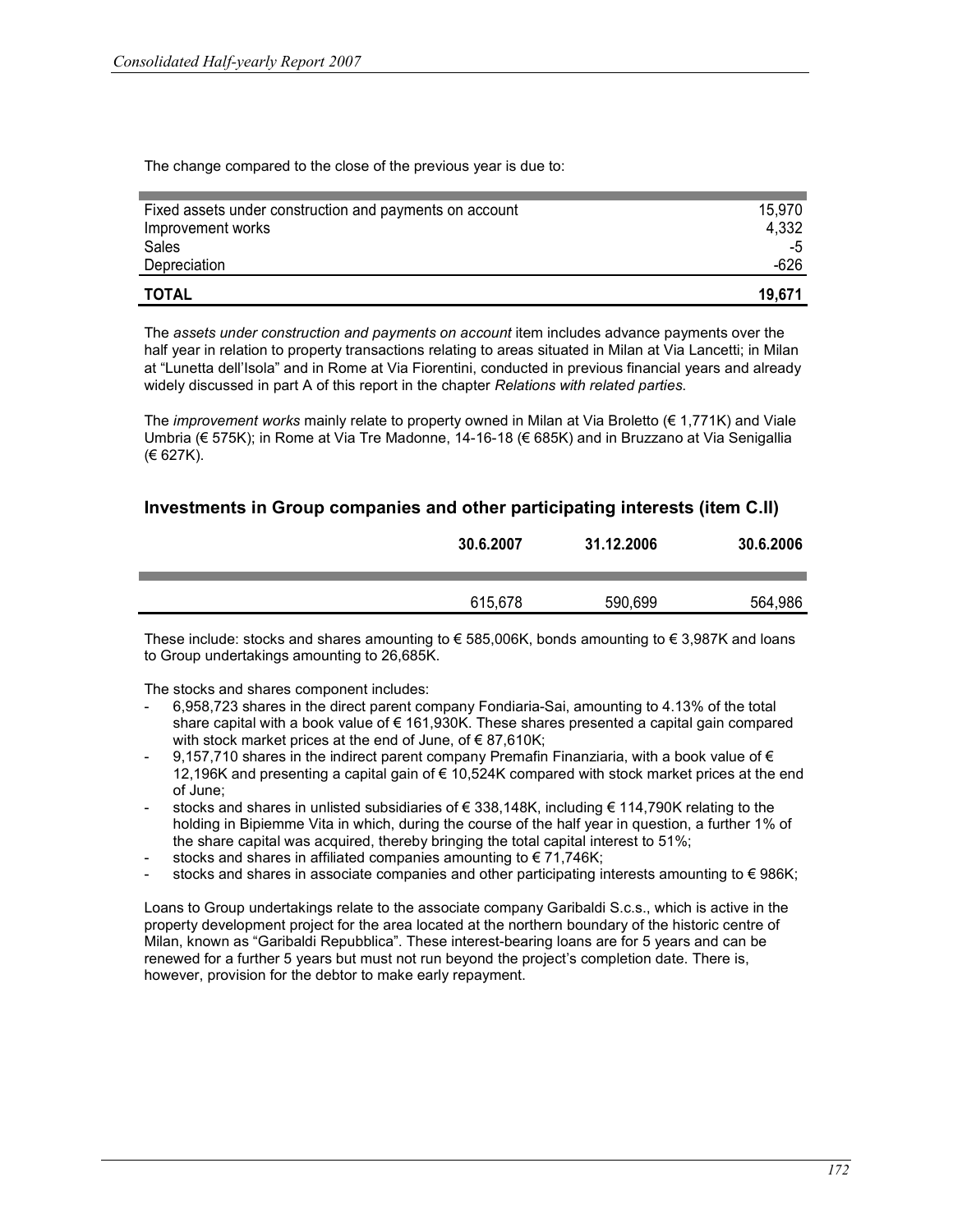|                                       | 30.6.2007 | 31.12.2006 | 30.6.2006 |
|---------------------------------------|-----------|------------|-----------|
|                                       | 7,820,572 | 7,792,932  | 7,581,967 |
| Comprising:                           |           |            |           |
| Stocks and shares                     | 969,036   | 859,387    | 856,987   |
| Unit trusts                           | 365,975   | 318,803    | 301,041   |
| Bonds and other fixed-rate securities | 6,435,877 | 6,567,219  | 6,298,558 |
| Loans                                 | 27,680    | 27,056     | 66,979    |
| Sundry financial investments          | 22,004    | 20,467     | 58,402    |
| TOTAL, as above                       | 7,820,572 | 7,792,932  | 7,581,967 |

## Other financial investments (item C.III)

Compared with prices at the end of June, the listed shareholdings posted to operating assets presented capital gains of € 40,111K. Those posted to long-term investments presented capital gains  $of € 141.866K.$ 

In particular, long-term investments include 23,184,363 Capitalia shares which were written up, during the half-year in question, in accordance with art. 16, paragraph 3, of Legislative Decree 173 of 1997. In fact, please remember that in previous financial years, value adjustments had been posted for Capitalia shares following a reduction in the related fair value. In particular, the unit book value had been reduced from the original amount of  $\epsilon$  5.66 to  $\epsilon$  4.36 in the 2002 accounts and from  $\epsilon$  4.36 to  $\epsilon$ 3.5 in the 2003 accounts.

Adjustments were needed due to the losses for the year recorded by Capitalia, which had resulted in a significant reduction in net equity, as well as a downturn in the stock market price. The business combination between Capitalia and Unicredito, recently approved by the respective Shareholders' meetings, which resulted in the creation of the largest banking group in Italy and the second largest in Europe, as well as the astonishing return to profitability achieved by Capitalia management over the last few years, highlighted, amongst other things, by the extraordinary performance of the security's stock market price, mean that it is now necessary to reverse the value adjustments made in the past, reinstating the original book value. The write up, made in consideration of how the shares have been trading in the meantime, has had a positive impact on the profit and loss account of  $\in$  25.507K.

Unit trusts posted to operating assets presented latent capital gains of  $\epsilon$  24,771K, whilst those classed as long-term investments recorded capital losses of € 632K.

The bonds and other fixed income securities item can be broken down as follows:

| Other unlisted securities      | 158.747   |
|--------------------------------|-----------|
| Other listed securities        | 1,232,276 |
| Unlisted government securities | 5.485     |
| Listed government securities   | 5,039,369 |
|                                |           |

#### $\blacksquare$  and  $\blacksquare$  . Total for  $\blacksquare$  and  $\blacksquare$  and  $\blacksquare$  . The set of  $\blacksquare$  and  $\blacksquare$  . The set of  $\blacksquare$  and  $\blacksquare$  and  $\blacksquare$  and  $\blacksquare$  and  $\blacksquare$  and  $\blacksquare$  and  $\blacksquare$  and  $\blacksquare$  and  $\blacksquare$  and  $\blacksquare$  and  $\blacksquare$  a

Compared to stock market prices at the end of June, the bonds and other fixed-income securities posted to short-term investments, showed capital gains of  $\epsilon$  2,809K. Those classed as long-term investments, again compared to stock market prices on 30 June, showed capital gains of  $\epsilon$  43,731K and capital losses of  $\epsilon$  70,148K.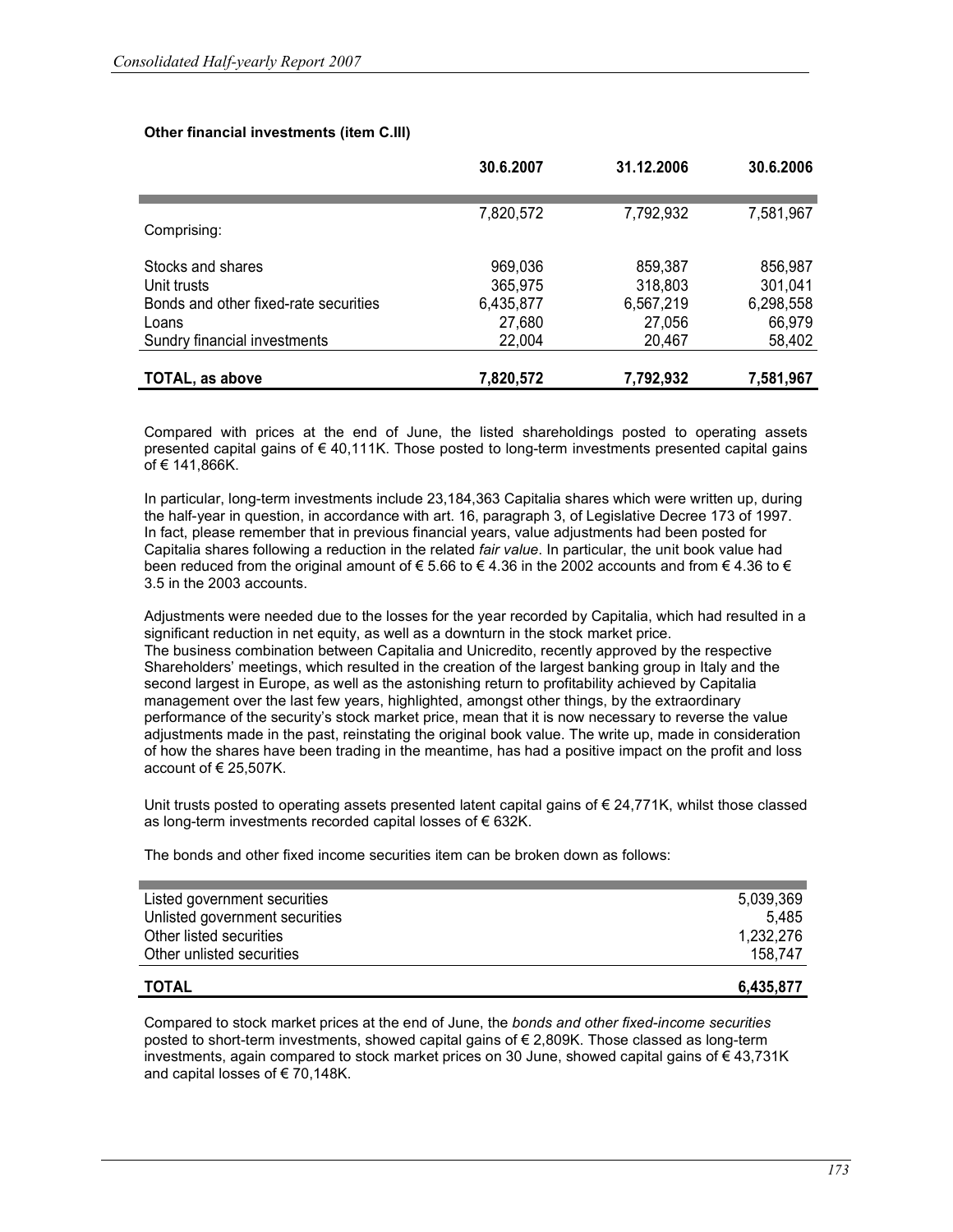The *loans* item includes loans with collateral security amounting to  $\epsilon$  123K, loans on life policies amounting to € 25,676K and € 1,881K of other loans.

The Sundry financial investments item includes  $\epsilon$  21,868K of premiums relating to put options on portfolio equities, including € 19,263K relating to the Capitalia holding and € 2,605K to the Mediobanca holding.

What's more, call options with the same contractual terms were sold in relation to said securities, recording premiums of  $\epsilon$  22,445K, posted to liabilities, under the Sundry loans and other financial payables item.

These combined options (put/call) are, therefore, used to hedge a significant part of the latent market capital gains on the aforementioned holdings providing, in addition, for settlement of the differential at term rather than delivery of the underlying security.

The aforementioned derivatives operations, opened at half year-end, relate to 10,500,000 Capitalia shares and 1,250,000 Mediobanca shares.

The table below shows the position of the single component relating to long-term investment, which has not been subject to significant changes compared with the previous year-end.

|                                       | 30.6.2007 | 31.12.2006 | 30.6.2006 |
|---------------------------------------|-----------|------------|-----------|
|                                       |           |            |           |
| Stocks and shares                     | 670.946   | 644.634    | 636.124   |
| Unit trusts                           | 1.282     | 1.582      | 2.082     |
| Bonds and other fixed-rate securities | 1.953.594 | 1.913.263  | 1.800.041 |

On 30 June 2007, bonds with subordination clauses with a total book value of € 152,430K were held in the portfolio, as shown from the details given below: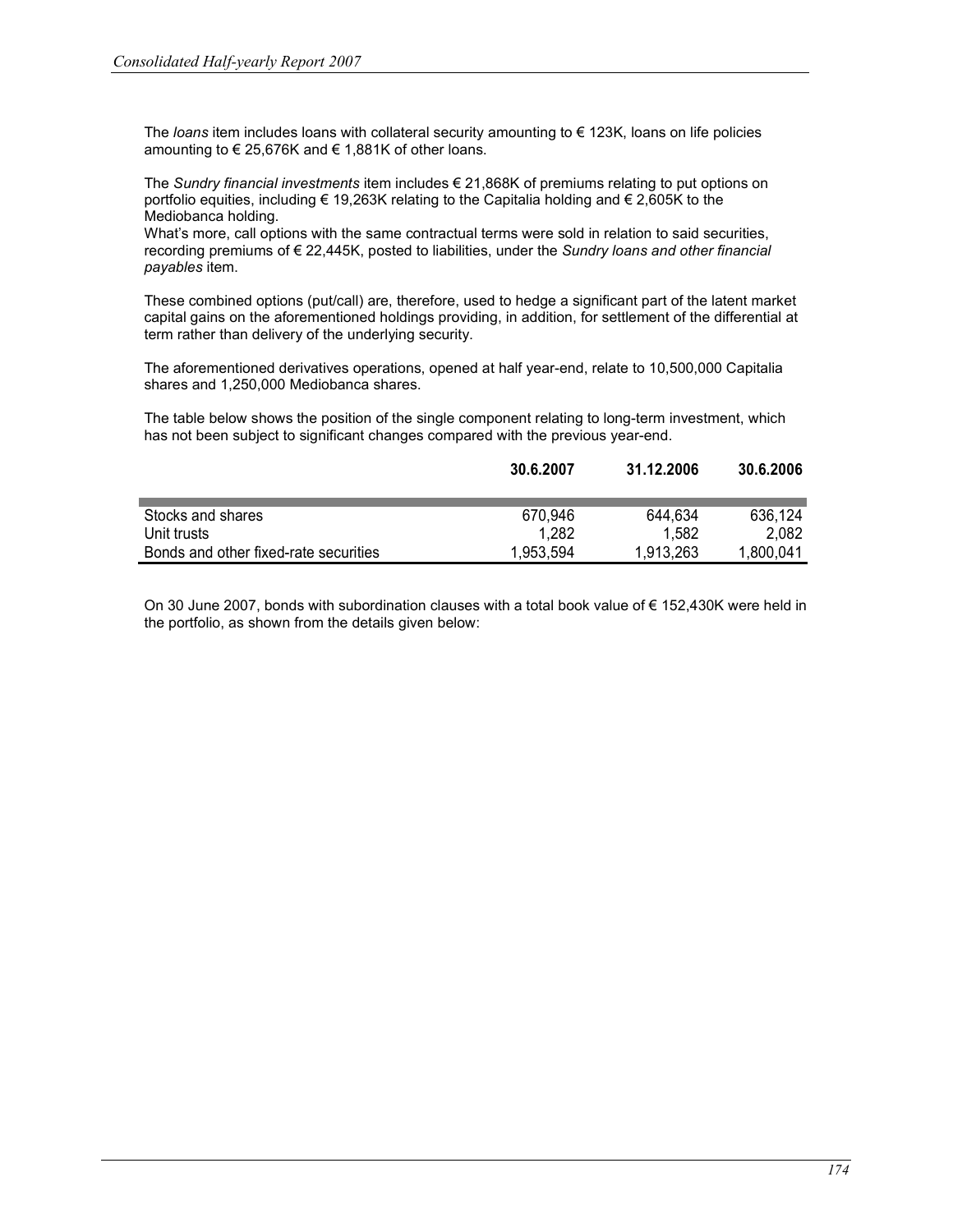| <b>ISIN Code</b> | <b>Description of Security</b>               | <b>Book value</b><br>30/06/2007 |
|------------------|----------------------------------------------|---------------------------------|
| XS0246487457     | ABN AMRO BANK 10.03.06/PERPETUAL             | 2,271                           |
| XS0082765289     | AMBROVENETO GUAR, 98/2008 FLOAT              | 2,980                           |
| FR0010161067     | ASSURANCE GEN. FRANCE 10.02.05 / PERP FLOAT  | 2,811                           |
| XS0206511130     | AVIVA PLC 25.11.04/PERP FIX TO FLOAT         | 7,528                           |
| XS0147222540     | B. INTESA 02/14 FLOAT                        | 2,668                           |
| XS0256396697     | BANCA CARIGE 07.06.06/16 FLOAT               | 1,997                           |
| XS0302580880     | BANCA DELLE MARCHE FLOA 01.06.07/17          | 200                             |
| XS0203156798     | BANCA ITALEASE 15.10.04/14 FLOAT             | 1,477                           |
| XS0276033510     | BANCA POP. VERONA NOVARA 22.11.06/16 FLOAT   | 5,017                           |
| XS0284945135     | BANCA POP. VERONA E NOVARA 08.02.07/17 FLOAT | 6,982                           |
| XS0256368050     | BANCA POP. VERONA E NOVARA 15.06.06/16 FLOAT | 2,797                           |
| ES0213860036     | BANCO DE SABADELL 25.05.06/16 FLOAT          | 1,499                           |
| ES0213540018     | BANESTO EMISION 23.03.04/16 FIX TO FLOAT     | 1,258                           |
| XS0214398199     | BARCLAYS BANK 15.03.05/PERP FIX TO FLOAT     | 7,147                           |
| XS0087975958     | BAV-INTL 98/08 TV                            | 7,528                           |
| XS0266971745     | BBVA INTL PREF 20.09.06/ PERP FIX TO FLOAT   | 1,424                           |
| XS0108245167     | B.CA LOMBARDA 00/10 6,875%                   | 2,613                           |
| XS0218324050     | BFCM BAN FE CR MUT 4,471% FLOAT 28-04-05 PER | 2,321                           |
| XS0272418590     | BPU BCA 30.10.06/18 FLOAT                    | 1,997                           |
| XS0222426958     | CAPITALIA 23.06.05/15 FLOAT                  | 501                             |
| XS0181782144     | CARIFIRENZE 05.12.03/13 FLOAT                | 6,475                           |
| XS0138717953     | CGNU 14.11.2001/2021 FLOAT                   | 3,597                           |
| FR0010248641     | CREDIT AGRICOLE 09.11.05/PERP FIX TO FLOAT   | 3,664                           |
| XS0054850531     | CREDIT SUISSE 20.12.94/2014 ZC               | 352                             |
| XS0287195233     | DANSKE BANK 15.02.07/PERPETUAL FIX TO FLOAT  | 950                             |
| XS0214318007     | DANSKE BANK 16.03.05/18 FIX TO FLOAT         | 2,809                           |
| DE0003933263     | DEUTSCHE BANK 31.01.03/13 5,125              | 5,045                           |
| BE0119806116     | FORTIS BANK 27.10.2004/PERPETUAL FLOAT       | 5,698                           |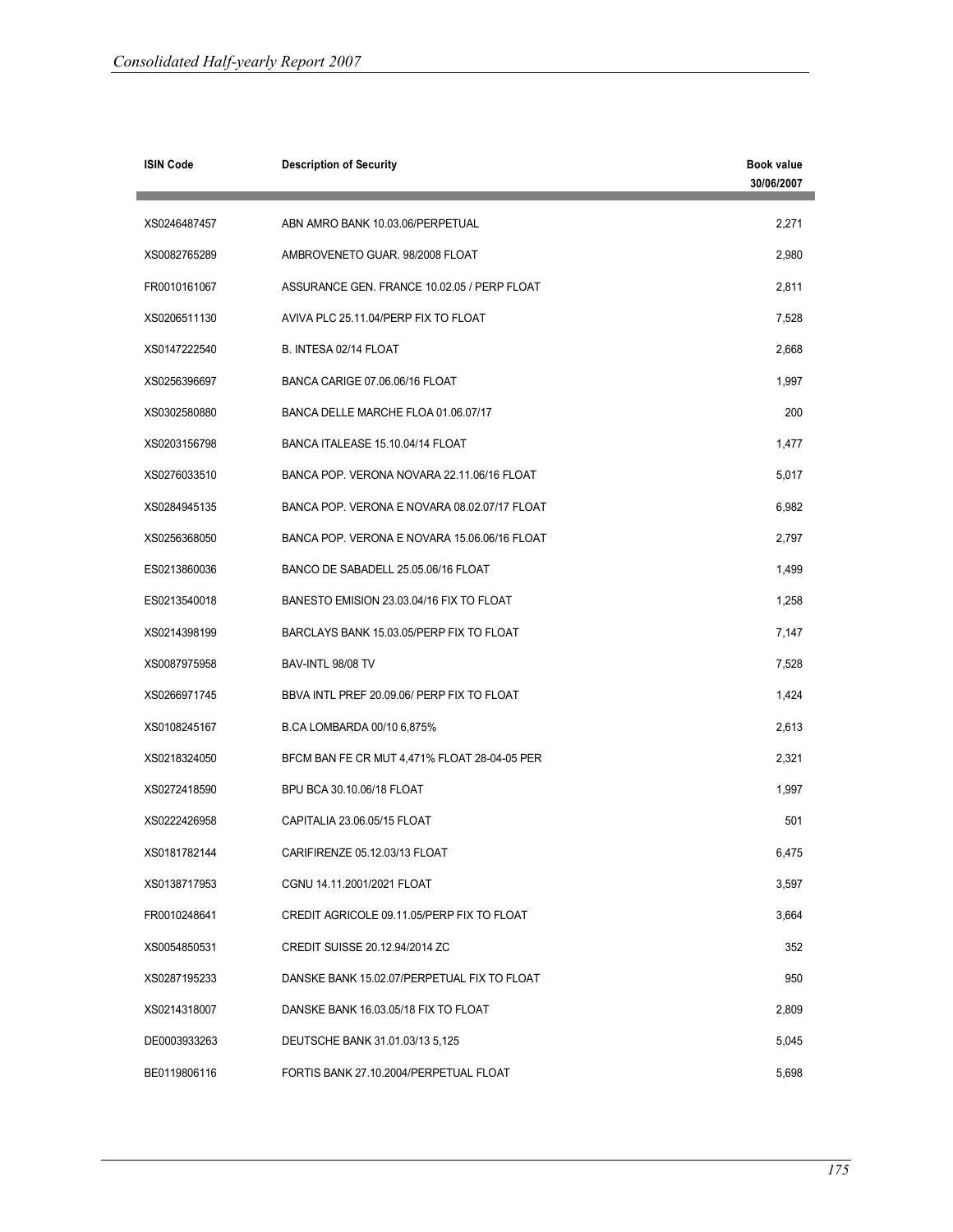| <b>TOTAL</b> |                                            | 152,430 |
|--------------|--------------------------------------------|---------|
| XS0173649798 | UNIPOL 28.07.03/23 FLOAT                   | 5,020   |
| XS0241369577 | UNICREDITO ITALIANO 01.02.06/16 3,95%      | 2,729   |
| XS0231436238 | UNICREDITO ITAL 27.10.05/PERP FIX TO FLOAT | 4,487   |
| XS0172565482 | SNS BANK 22.07.03/PERPETUAL                | 2,717   |
| XS0151267522 | SL FINANCE 12.07.02/2022 6,375 %           | 2,780   |
| XS0291652203 | SANTANDER ISSUANCES 23.03.07/17 FLOAT      | 4,992   |
| XS0120282610 | SAN PAOLO IMI 10.11.00/PERPETUAL 8,126%    | 3,006   |
| XS0140197582 | PRUDENTIAL 19.12.01/21 5,75%               | 2,573   |
| XS0201573051 | PIRAEUS GROUP FINANCE 29.09.04/14 FLOAT    | 2,519   |
| XS0236480322 | MONTE PASCHI DI SIENA 30.11.05/17 FLOAT    | 2,558   |
| XS0176510641 | MONTE PASCHI 4,5% FLOAT                    | 4,936   |
| XS0242832599 | <b>INTESA 08.02.06/16 FLOAT</b>            | 2,994   |
| IT0003727143 | INTERBANCA 30.09.04/09 FLOAT               | 1,049   |
| XS0240868793 | ING BANK 18.01.06/18.03.16 FLOAT           | 6,001   |
| ES0214954150 | <b>IBERCAJA 25.04.07/19 FLOAT</b>          | 3,494   |
| DE000A0KAAA7 | HT1 FUNDING 20.07.06/PERP FIX TO FLOAT     | 3,053   |
| XS0292269544 | HBOS 20.03.07/21.03.17 FLOAT               | 500     |
| XS0256975458 | GENERALI FINANCE 16.06.06/PERPETUAL FLOAT  | 5,416   |

In addition, please note that annex No. 3 of this report gives a breakdown of other financial investments, divided into long-term and short-term investments and stocks and shares in undertakings, unit trusts, bonds and other fixed-income securities and other financial investments C.III.1, 2, 3, 5).

## Bad debts

Over the half year, losses and bad debts totalling € 83,234K were recorded, including € 57,814K for receivables from policyholders for non-life business classes, € 22,920K for receivables from policyholders for life business classes and € 2,500K for other receivables.

Below is a breakdown, by Non-life and Life business, of receivables from policyholders as at 31.12.06 with related collections recorded over the year:

|                   | Receivables as at 31.12.06 Collections over the half |         |
|-------------------|------------------------------------------------------|---------|
| NON-LIFE BUSINESS | 276.371                                              | 130.544 |
| LIFE BUSINESS     | 49.644                                               | 19.278  |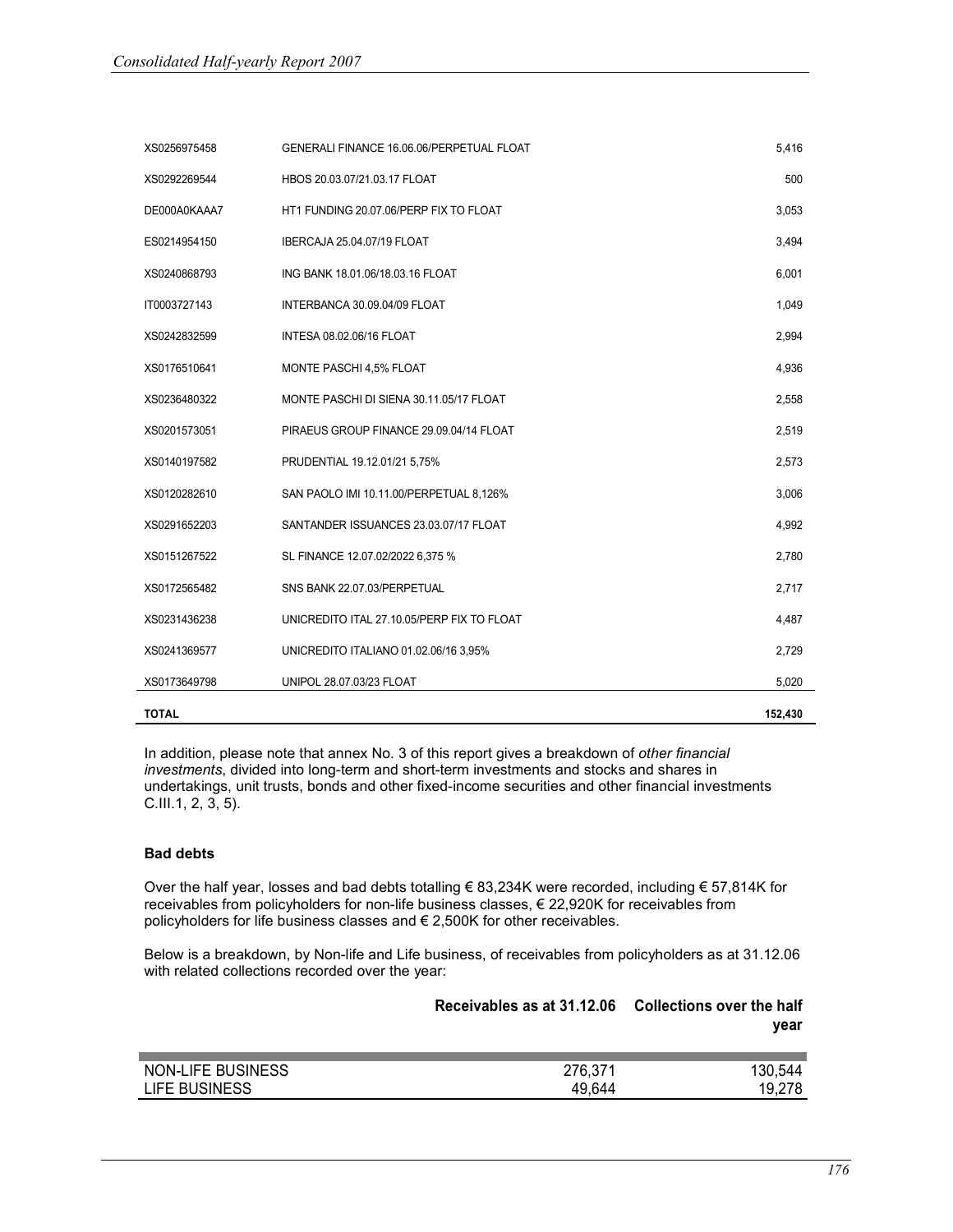| <b>TOTAL</b> | 326,015 | 149,822 |
|--------------|---------|---------|
|              |         |         |

#### Receivables

The table below gives details of item E.I – receivables deriving from direct insurance transactions:

|                                                | <b>NON-LIFE</b> | <b>LIFE</b> | Total   |
|------------------------------------------------|-----------------|-------------|---------|
|                                                |                 |             |         |
| Receivables from policyholders                 | 225,358         | 47,036      | 272,394 |
| Receivables from intermediaries                | 243,049         | 5,029       | 248,078 |
| Receivables from companies                     | 20,195          | 4,292       | 24,487  |
| Policyholders and third parties for sums to be | 45,547          |             | 45,547  |
| recovered                                      |                 |             |         |
|                                                |                 |             |         |
| <b>TOTAL</b>                                   | 534,149         | 56,357      | 590,506 |

Item  $E.III$  – other receivables – amounted to  $\in$  237,672K and was essentially made up of:

- receivables from the Treasury, posted in the amount of  $\epsilon$  134,618K;
- receivables for invoices to be issued, mainly to Group Companies for their share of the cost of amalgamated organisational functions, amounting to  $\epsilon$  43,967K;
- IRES payment on account for the current year, amounting to € 31,862, paid to the parent company Fondiaria-Sai following Milano Assicurazioni's participation in the Group's fiscal consolidation.

#### Sundry receivables

Item F.IV – sundry receivables -, amounting to € 232,086K, mainly comprises:

- income taxes paid on account of  $\epsilon$  153,021K, set aside in reference to temporary differences between book values and values of assets and liabilities for tax purposes;
- the Non-life and Life business liaison account of € 31,023K.

# Technical reserves

The sum of  $\epsilon$  3,066K posted to item C.I.3. Non-life business sundry technical reserves represents the health business ageing reserve, intended to offset the increase in risk caused by ageing policyholders.

The Life business sundry technical reserves (item C.II.3) includes:

- the reserve for future expenses of  $\epsilon$  19,878K;
- the reserve for additional accident insurance, of  $\epsilon$  233K;
- supplementary reserves of  $\epsilon$  3,020K.

#### Provisions for risks and charges

Item E - Provisions for risks and charges - amounting to € 136,895K, includes funds for income taxes amounting to  $\epsilon$  60,521K and other provisions amounting to  $\epsilon$  76,374K.

Funds for income taxes include IRAP for the half year as well as deferred income taxes as at 30 June. The relevant amount payable for IRES for the half year was instead posted to payables to the parent company Fondiaria-Sai, following Milano Assicurazioni's participation in the Group's fiscal consolidation.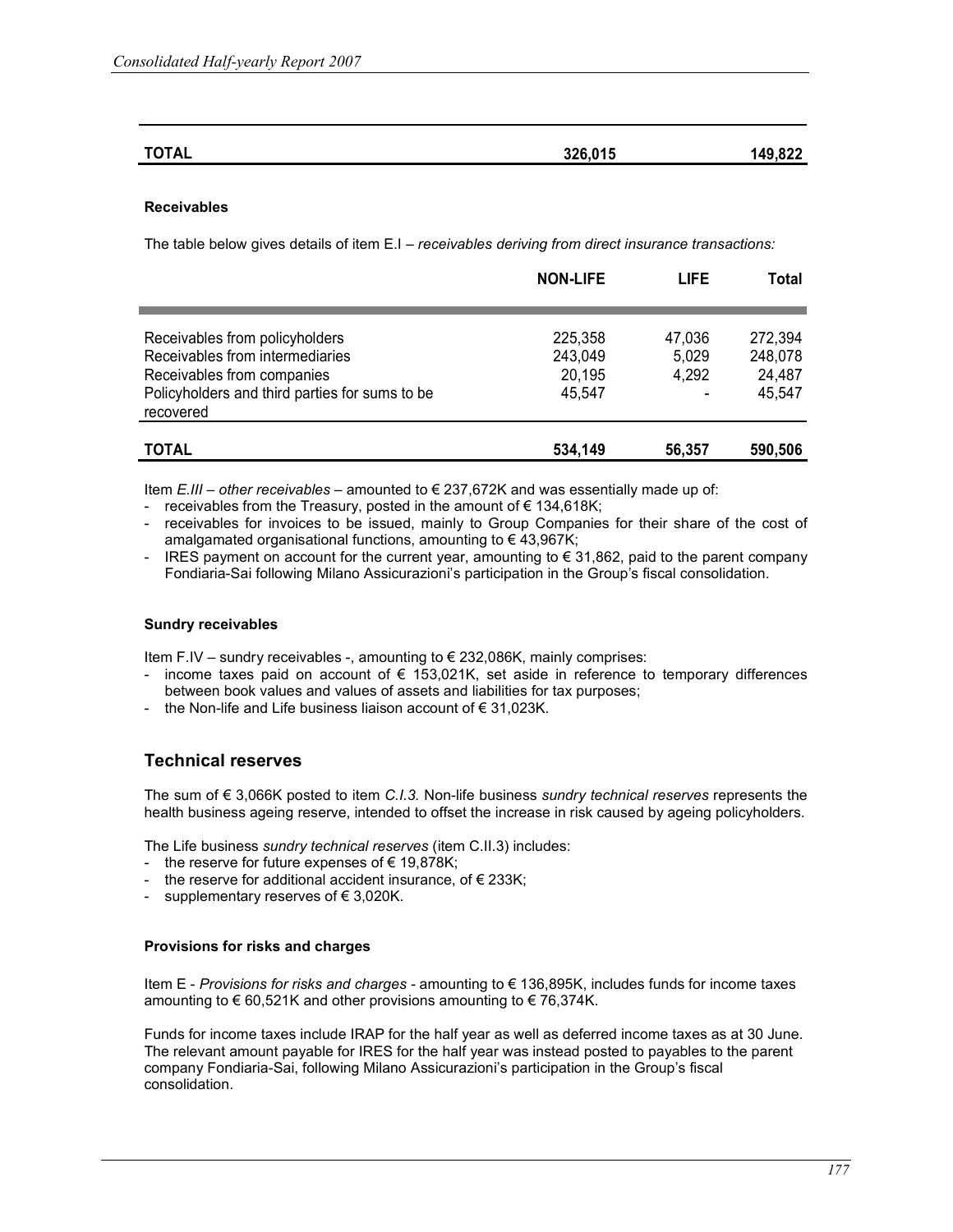Other provisions relate to potential future expenses, including those deriving from current disputes. In particular:

- $\epsilon$  18,097K was set aside for agency network disputes;
- $\div$   $\in$  9,991K for other types of disputes;
- $\epsilon$  48,286K for potential liabilities, other than disputes and for expenses to be incurred in the future.

#### Payables and other liabilities

Item G.I - payables arising out of direct insurance operations – amounting to € 40,869K, includes:

- payables to insurance brokers of  $\epsilon$  34,761K;
- payables to Companies for coinsurance operations of  $\epsilon$  5,075K;
- policyholders for deposits and premiums of  $\epsilon$  148K;
- payables to Guarantee Funds in favour of policyholders of €885K.

Item G.V – sundry payables and loans – amounting to  $\epsilon$  206,212K includes:

| Payables for income taxes on premiums collected        | 42.602  |
|--------------------------------------------------------|---------|
| Payables for sundry tax liabilities                    | 8.690   |
| Payables to welfare organisations                      | 10.707  |
| Payables to suppliers for goods and services purchased | 47.810  |
| Payables to the parent company Fondiaria-Sai, for IRES | 53.919  |
| Sundry payables                                        | 42,484  |
| <b>TOTAL</b>                                           | 206.212 |

The payables to the parent company Fondiaria-Sai shown in the table relate to IRES for the half year, posted to this item following Milano Assicurazioni's participation in the Group's fiscal consolidation.

Item G. VII – other liabilities -, amounting to  $\epsilon$  143,407K, includes amongst other things, amounts set aside for commission on premiums in the process of being collected and for overcommissions for the period totalling € 52,733K as well as € 57,416K posted for cheques issued in payment of claims, not yet collected by beneficiaries as at 30 June.

#### Receivables and payables due in over twelve months

All receivables and payables are due before the next financial year with the exception of what is stated below.

Asset item C.II.3 – loans to Group undertakings – includes  $\epsilon$  26,685K for loans granted to the associate company Garibaldi s.c.s., active in the property development project which plans to develop around 110 thousand square metres of land zoned for building in the area situated at the northern boundary of the historic centre of Milan, known as "Garibaldi Repubblica". These interest-bearing loans are for 5 years and can be renewed for a further 5 years but must not run beyond the project's completion date. There is, however, provision for the debtor to make early repayment.

Asset item C.III.4 - other loans - includes:

- € 25,676K of loans on life policies, generally linked to the remaining duration of the related contracts and, in any event, with policyholders having the right to make early repayments;
- $\div$   $\in$  49K for sundry loans due after 30 June 2008.

Asset item E - payables - includes  $\epsilon$  47,829K of receivables from insurance brokers, mainly linked to agency severance payments recoverable by recoupment, due in over twelve months. Of this,  $\epsilon$ 19,860K is due in over five years.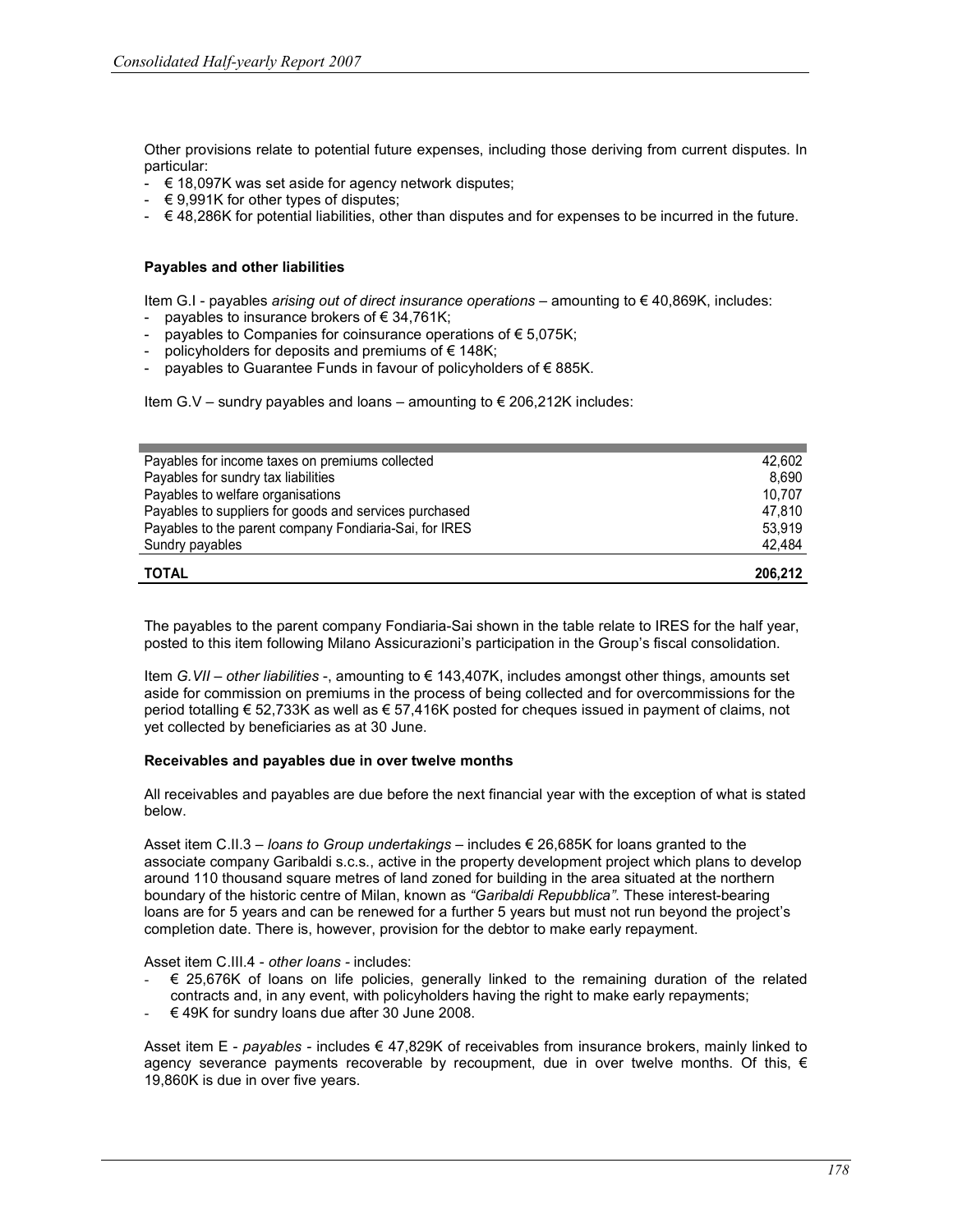## Subordinated liabilities

These relate to a loan supplied by Mediobanca in July 2006 which specified a 6-month Euribor interest rate + 180 basis points and is repayable in five equal annual instalments as of the 16th anniversary of the disbursement date. There is, in addition, an early repayment, or partial repayment, option, from the date of the 10th anniversary of the disbursement date and subject to prior authorisation from ISVAP.

The subordination clause specifies that, in the event of the borrower being placed in liquidation, the loan shall only be repaid subject to payment of all non-subordinated payables existing on the date that the liquidation procedure is initiated.

The loan is an integral part of the available solvency margin, given current regulations on the issue, which permit the use of loans of this type up to 25% of the lower of the available margin and the required solvency margin.

#### Derivatives operations

Derivatives operations were conducted entirely in accordance with the framework decision taken by the Board of Directors on 22 March 2005 on the use of derivatives and structured financial instruments by recourse to auditing and monitoring tools, including preventative measures, existing within the company and capable of checking both the consistency of the transactions with the strategy determined beforehand and the efficacy of the hedging transactions in respect of the limits adopted.

During the course of the first six months of 2007, the Company stipulated:

- a credit default swap contract for the nominal amount of  $\epsilon$  50,000K to hedge the risk of insolvency of the issuer of a security held in the bond portfolio;
- six forward variance swap purchase contracts on Dax and Eurostoxx 50 indices for a total of 15,566.0 variance units;
- six forward variance swap sales contracts on Dax and Eurostoxx 50 indices for a total of 13,270.5 variance units;

Derivative positions taken as at 30 June related to:

- operations to hedge listed securities by setting up a combined options (put purchases call sales under the same contractual terms) portfolio. In particular, the hedge relates to 1,250,000 Mediobanca shares and 10,500,000 Capitalia shares. Using this strategy, provision was made to guarantee a sizeable part of the related latent market capital gains;
- credit default swap to hedge the "Morgan Stanley issuer's risk"; the premium paid in the half year amounted to € 11K.
- credit default swap to hedge the "Telecom Italia issuer's risk"; the premium paid in the half year amounted to  $\in$  113K.
- forward variance swap for a total of 28,836.5 variance units.

During the half year combined options positions were taken on AEM and RCS Mediagroup shares, with a net disbursement of  $\epsilon$  1,693K. A Range Accrual Swap was also opened and closed on the difference between the 12-month Euribor and the 3-month Euribor, with net receipts of € 79K.

## Guarantees, commitments and other memorandum items

#### Guarantees given

The amount posted mainly relates to bank deposits to guarantee claims over which there is a dispute.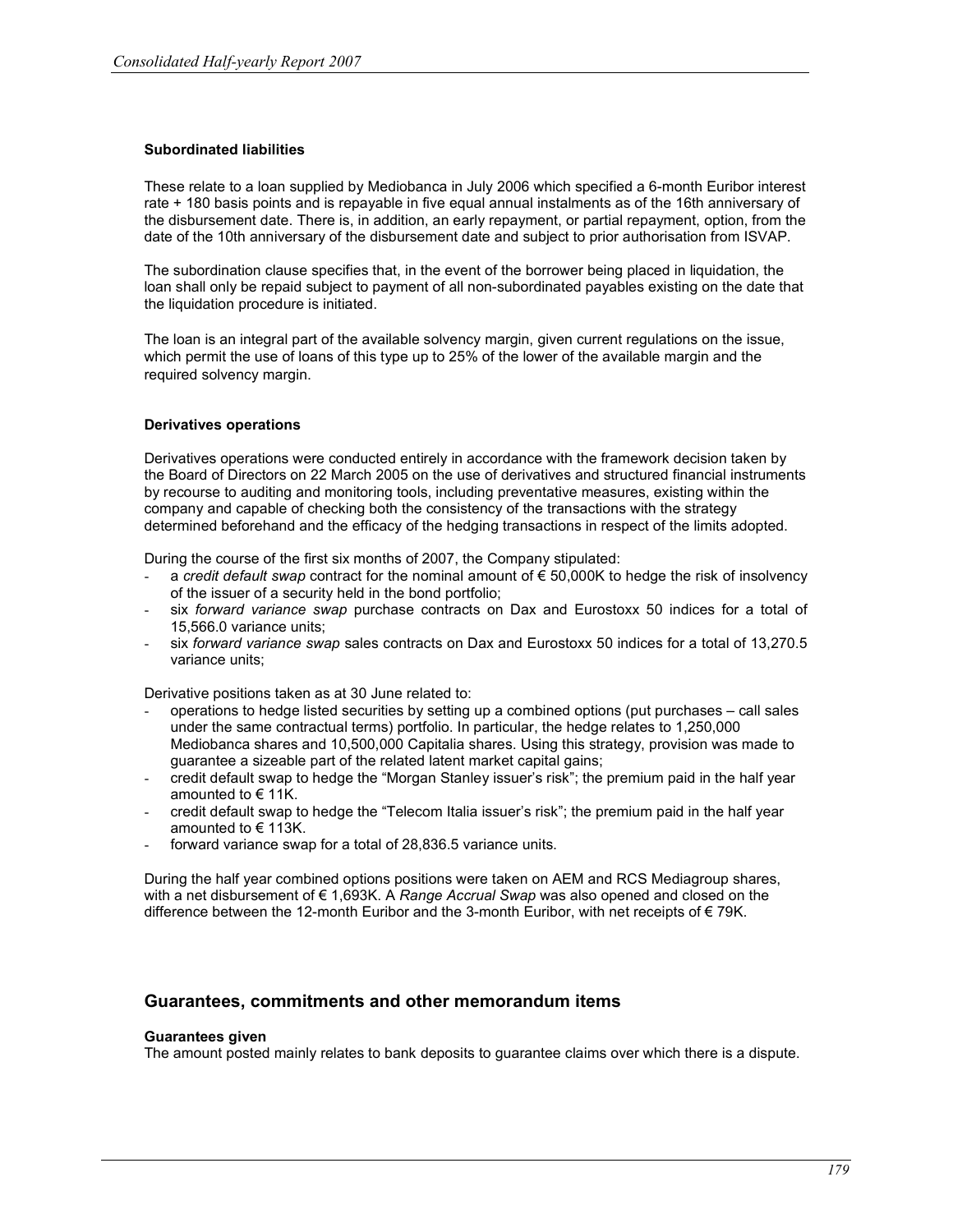#### Guarantees received or given by third parties in the interest of the undertaking This item includes:

- guarantees given by agents to fulfil related agency mandates, recorded at  $\epsilon$  211,896K;
- guarantees relating to the direct compensation system for Motor TPL claims, amounting to  $\epsilon$ 51,027K (including  $\epsilon$  17,009K relating to the "old" CID [direct compensation] agreement and  $\epsilon$ 34,018K relating to the new CARD [Insurers' direct compensation] agreement, operational from 1 February 2007);
- sundry guarantees of  $\in$  8,872K.

## **Commitments**

The item includes:

- € 131.994K of securities to be delivered and € 45,301K of securities to be received, posted for transactions entered into in the half year in question with settlement after 30 June.
- commitments deriving from options on portfolio securities of € 31,009K;
- commitments due to the aforementioned operations to purchase properties under construction (in Milan at Via Confalonieri-Castillia (Lunetta dell'Isola); in Milan at Via Lancetti and in Roma at Via Fiorentini), of € 91,845K.

## Other memorandum items

These include:

- securities owned by the company and deposited in the custody of third parties, posted in accordance with ISVAP Directive No. 00735 of 1 December 1997, for the sum of € 8,671,636K.
- $\epsilon$  107,114K essentially due to *credit default swap* contracts stipulated to hedge the risk of insolvency of the issuer of bonds held in the portfolio.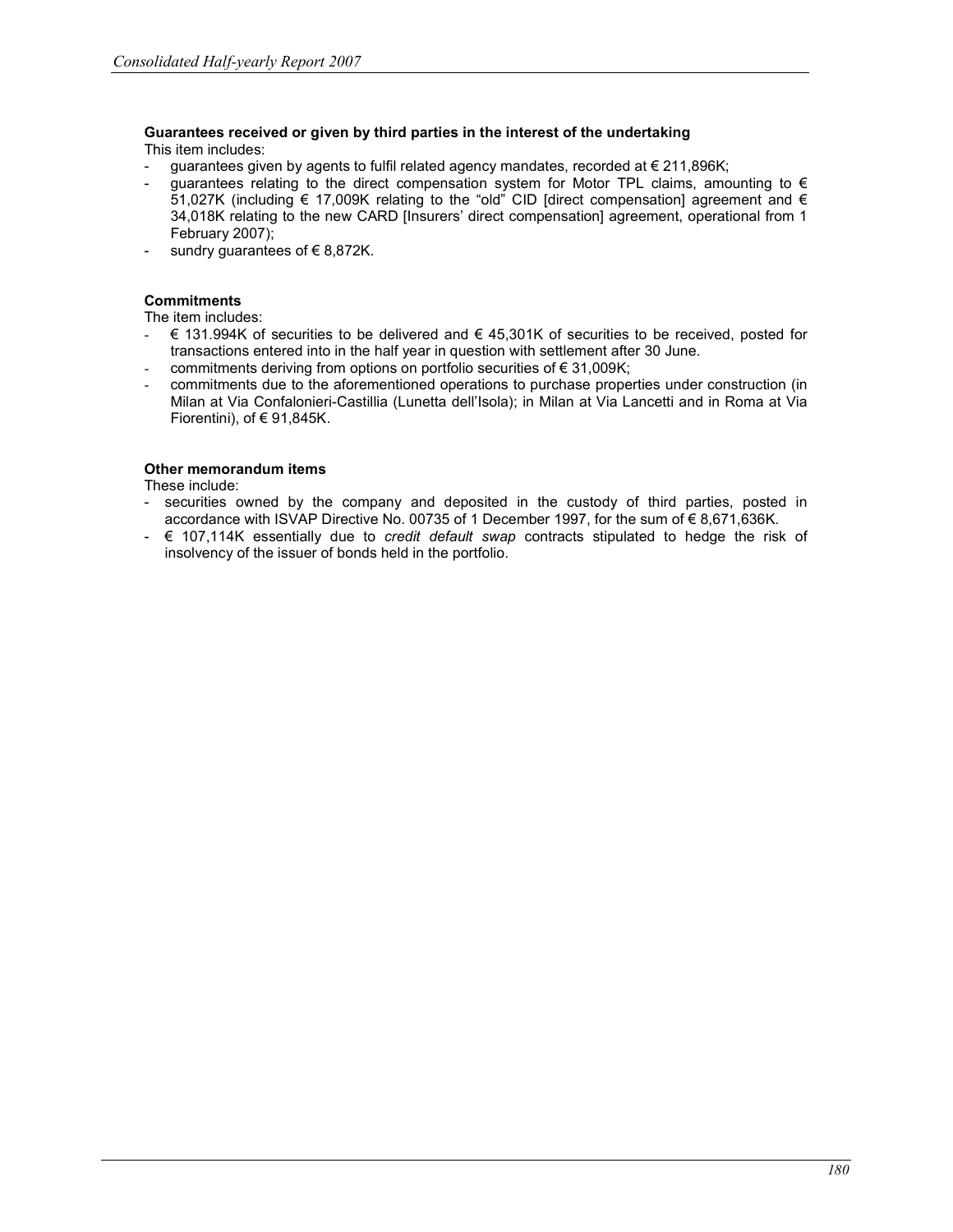# Part D - Notes to the profit and loss account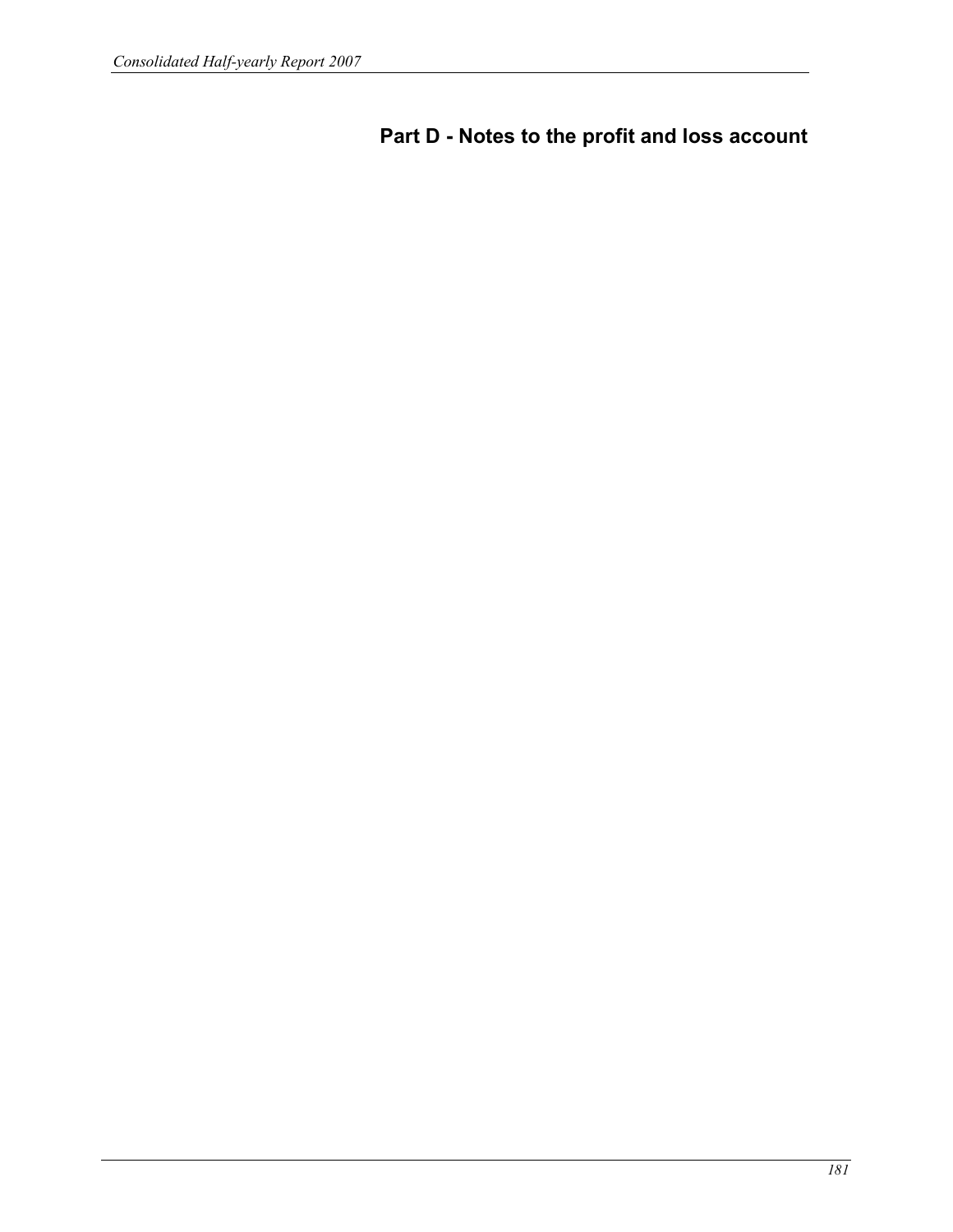## Premium income

Below are details of premiums posted to the accounts, net of reinsurance cessions:

|                             | <b>NON-LIFE</b><br><b>BUSINESS</b> | <b>LIFE BUSINESS</b> | <b>TOTAL</b> |
|-----------------------------|------------------------------------|----------------------|--------------|
|                             |                                    |                      |              |
| Direct business             | 1,369,089                          | 286,866              | 1,655,955    |
| Indirect business           | 6.764                              | 47                   | 6,811        |
| <b>TOTAL gross premiums</b> | 1,375,853                          | 286,913              | 1,662,766    |
| Cessions                    | 45.116                             | 4,804                | 49,920       |
| Retrocessions               | 210                                | 32                   | 242          |
| <b>TOTAL net premiums</b>   | 1,330,527                          | 282.077              | 1,612,604    |

For details of direct business premium income, by class of business, please refer to the table contained in part A of this report, in the paragraph dedicated to insurance business trends.

#### Changes to the premium reserve

Details of changes to the Non-life business premium reserve, included in item I.1 – premiums earned – are as follows:

|                   | <b>Gross amount</b> | <b>Cessions</b> | Net amount |
|-------------------|---------------------|-----------------|------------|
|                   |                     |                 |            |
| Direct business   | 15.962              | 1.218           | 14.744     |
| Indirect business | $-2.276$            | -               | $-2.276$   |
|                   |                     |                 |            |
| <b>TOTAL</b>      | 13.686              | 1.218           | 12.468     |

#### Charges relating to claims

Below are details of item I.4 of the Non-life business technical account and item II.5 of the Life business technical account:

#### Non-life business

|                                       | <b>Gross amount</b> | <b>Cessions</b> | <b>Net amount</b> |
|---------------------------------------|---------------------|-----------------|-------------------|
|                                       |                     |                 |                   |
| Claims paid                           | 1,019,269           | 15,232          | 1,004,037         |
| Variation in recoveries               | 21.206              |                 | 21,206            |
| Variation in claims reserve           | $-17.007$           | 17,249          | $-34,256$         |
|                                       |                     |                 |                   |
| <b>TOTAL</b>                          | 981,056             | 32,481          | 948,575           |
| <b>Life Business</b>                  |                     |                 |                   |
|                                       | <b>Gross amount</b> | <b>Cessions</b> | Net amount        |
|                                       |                     |                 |                   |
| Sums paid                             | 307,030             | 10.036          | 296,994           |
| Variation in the reserve for payables | $-1,023$            | 96              | $-1,119$          |
| <b>TOTAL</b>                          | 306,007             | 10,132          | 295,875           |

#### Investment income and expenditure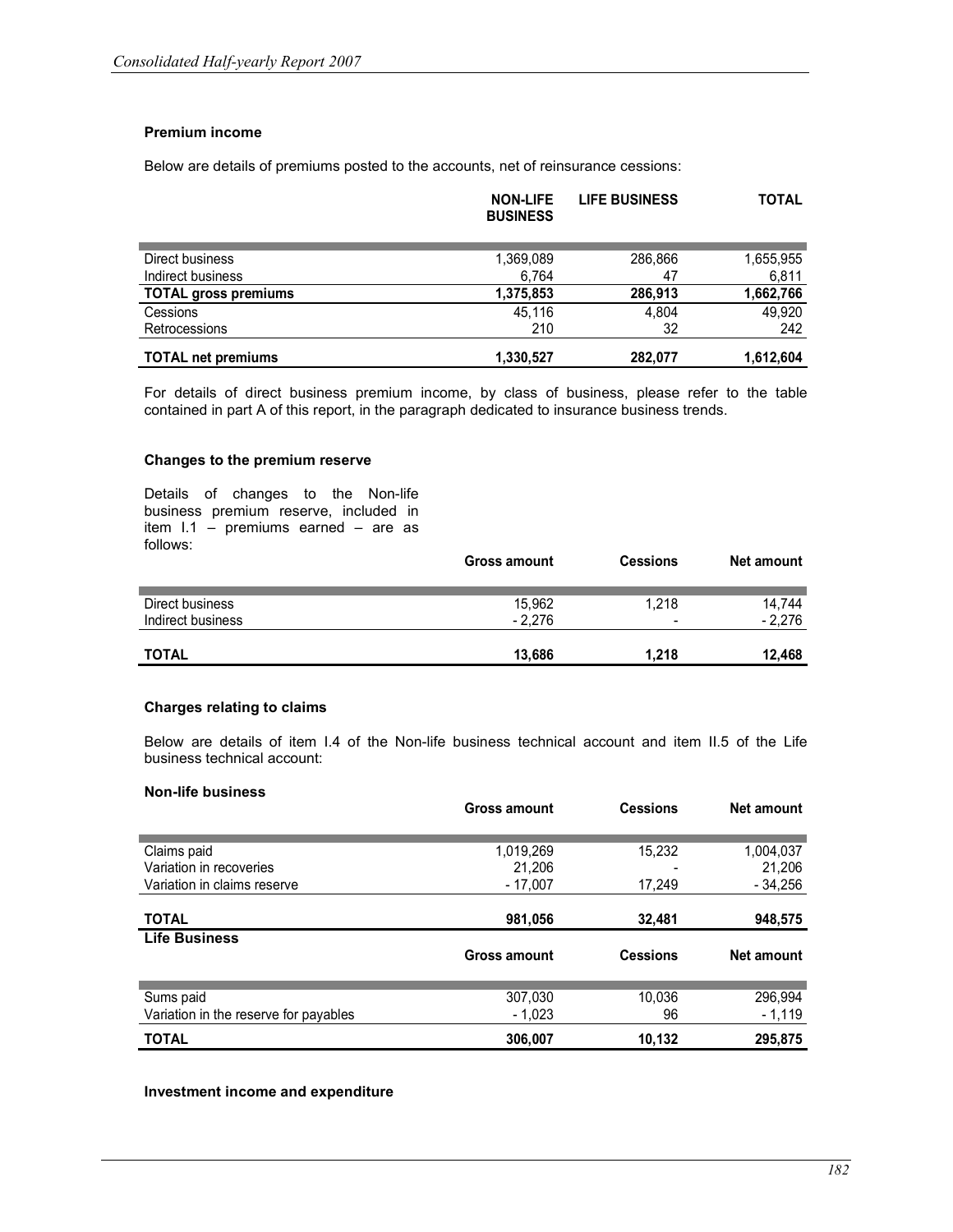The tables below give details of investment income and expenditure for Non-life and Life business management, respectively:

|                                             | <b>NON-LIFE</b><br><b>BUSINESS</b> | <b>LIFE BUSINESS</b> | Total   |
|---------------------------------------------|------------------------------------|----------------------|---------|
|                                             |                                    |                      |         |
| Income deriving from stocks and shares      | 54.873                             | 14.604               | 69,477  |
| including, from Group companies             | 6,106                              | 8.279                | 14.385  |
| Income from land and buildings              | 7.269                              |                      | 7.269   |
| Income from other investments               | 53.551                             | 87.784               | 141.335 |
| including, from Group companies             |                                    | 75                   | 75      |
| <b>TOTAL</b>                                | 115,693                            | 102,388              | 218,081 |
| Write-ups                                   | 26.243                             | 965                  | 27.208  |
| including, from Group companies             |                                    |                      |         |
| Profits from the realisation of investments | 28.965                             | 18,466               | 47,431  |
| including, from Group companies             |                                    |                      |         |
| <b>TOTAL Income</b>                         | 170,901                            | 121,819              | 292.720 |

Income from the realisation of investments relates to € 27,204K in stocks and shares, € 3,864K in bonds and unit trusts and € 16,363K in options.

|                                                        | <b>NON-LIFE</b> | <b>BUSINESS LIFE BUSINESS</b> | Total   |
|--------------------------------------------------------|-----------------|-------------------------------|---------|
| Expenditure relating to stocks and shares              | 119             | 86                            | 205     |
| including, from Group companies                        |                 |                               |         |
| Expenditure relating to land and buildings             | 3,531           |                               | 3,531   |
| Expenditure relating to other investments              | 2,906           | 12,889                        | 15,795  |
| including, from Group companies                        |                 |                               |         |
| <b>Total</b>                                           | 6,556           | 12,975                        | 19,531  |
| Value adjustments                                      | 19,575          | 32.459                        | 52,034  |
| including, from Group companies                        | 261             |                               | 263     |
| Expenditure relating to the realisation of investments | 29,796          | 2,511                         | 32,307  |
| including, from Group companies                        |                 |                               |         |
| <b>TOTAL Liabilities</b>                               | 55,927          | 47.945                        | 103.872 |

Write ups include € 25,507K for a write up of Capitalia shares held in the portfolio, in accordance with art. 16, paragraph 3, of Legislative Decree 173 of 1997.

In fact, please remember that in previous financial years, value adjustments had been posted for Capitalia shares following a reduction in the related fair value. In particular, the unit book value had been reduced from the original amount of  $\epsilon$  5.66 to  $\epsilon$  4.36 in the 2002 accounts and from  $\epsilon$  4.36 to  $\epsilon$ 3.5 in the 2003 accounts.

Adjustments were needed due to the losses for the year recorded by Capitalia, which had resulted in a significant reduction in net equity, as well as a downturn in the stock market price.

The business combination between Capitalia and Unicredito, recently approved by the respective Shareholders' meetings, which resulted in the creation of the largest banking group in Italy and the second largest in Europe, as well as the astonishing return to profitability achieved by Capitalia management over the last few years, highlighted, amongst other things, by the extraordinary performance of the security's stock market price, mean that it is now necessary to reverse the value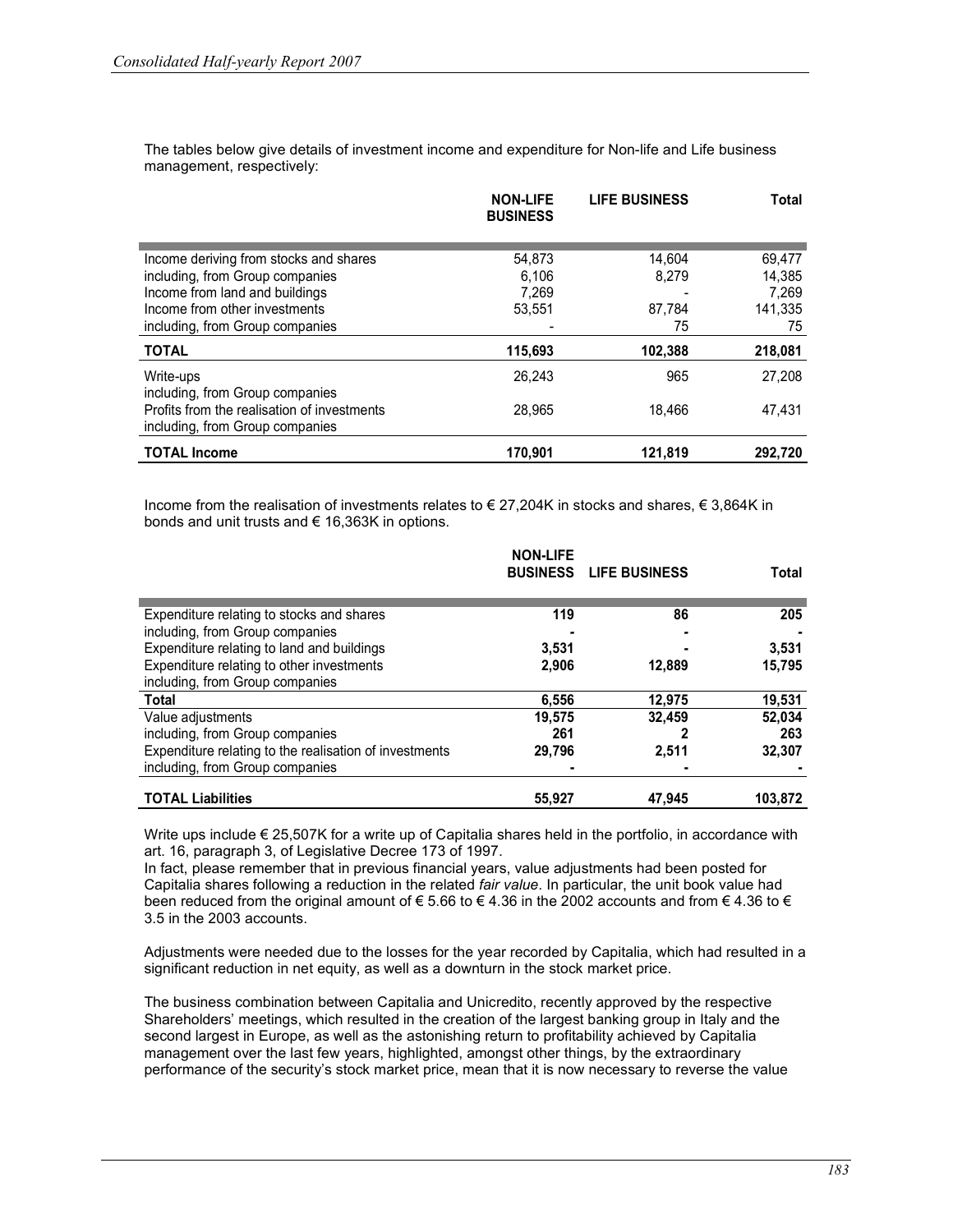adjustments made in the past, reinstating the original book value, in consideration of how the shares have been trading in the meantime.

Value adjustments due to the continuation of the upward trend in interest rates, which penalises the price of bonds already in circulation.

Expenditure on the realisation of investments mainly relates to shares purchased close to the dividends' coupon date and sold after said date. These are, therefore, offset by dividends cashed, posted to the item income from stocks and shares.

#### Other income and expenditure

The net balance, amounting to  $\epsilon$  12,837K of expenditure comprises:

|                                                                                                           | <b>Income</b> | <b>Expenditure</b> | <b>Net</b> |
|-----------------------------------------------------------------------------------------------------------|---------------|--------------------|------------|
|                                                                                                           |               |                    |            |
| Interest on receivables and payables                                                                      | 5,240         | 523                | 4,717      |
| Minorities' administrative income and expenditure<br>Withdrawals from, and allocations to, provisions for | 19.797        | 19.797             |            |
| risks and charges                                                                                         | 10.749        | 8.032              | 2.717      |
| Intangible asset depreciation charges                                                                     |               | 12.228             | $-12.228$  |
| Other income - expenditure                                                                                | 4,523         | 12,566             | $-8,043$   |
| <b>TOTAL</b>                                                                                              | 40,309        | 53,146             | - 12,837   |

Interest on receivables relates to interest on bank deposits of € 3,380K, interest on receivables due from the Treasury of €744K and interest on other receivables of €1,116K.

Intangible asset depreciation charges comprise € 11,996K of charges relating to goodwill posted to the assets. For further details on this component please refer to the comments contained in the notes to the accounts section of this report.

Other expenditure mainly relates to accrued interest payable on subordinated liabilities ( $\epsilon$  4,022K) and sundry bad debts ( $\in$  2,500K).

## Extraordinary income and expenditure

The table shows the main components of extraordinary income and expenditure, posted to the nontechnical account:

|                                                  | Extraordinary<br>income | Extraordinary<br>expenditure | <b>Net</b><br><b>Income</b> |
|--------------------------------------------------|-------------------------|------------------------------|-----------------------------|
| Capital gains from land and buildings sales      |                         |                              |                             |
| Capital gains from the sale of stocks and shares | 8.472                   |                              | 8.472                       |
| Capital gains from bond sales                    | 259                     |                              | 259                         |
| Other extraordinary income and expenditure       | 749                     | 2.899                        | $-2,150$                    |
| <b>TOTAL</b>                                     | 9.480                   | 2.899                        | 6,581                       |

#### Income tax for the period

The tax liability was calculated on the basis of current taxes on taxable income and on the change in the advance and deferred income taxes for the period, recorded following the temporary difference between book values and fiscal values that arose or cancelled themselves out over the half year in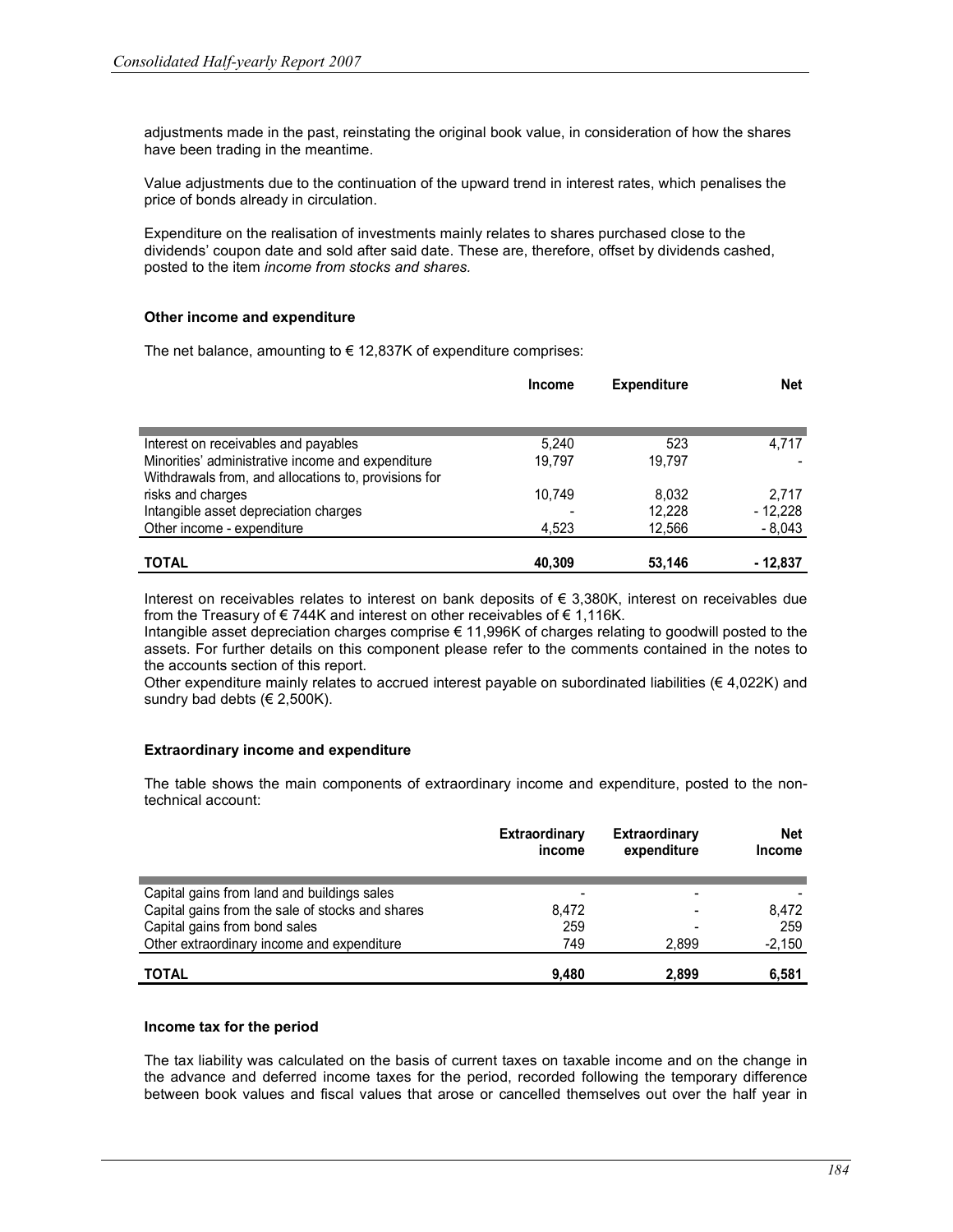question. The tax rate for the half year in question was lower than the nominal rate mainly because of dividends cashed which are nearly all tax exempt and because of write ups of securities posted to fixed assets and coming under the "participation exemption" scheme.

The income taxes item can be broken down as follows:

| Current Ires and Irap income taxes                      | 62.668   |
|---------------------------------------------------------|----------|
| Increase, over the half year, of advance income taxes   | $-2.224$ |
| Reduction, over the half year, of deferred income taxes | - 8,680  |
| INCOME TAXES FOR THE PERIOD IN QUESTION                 | 51.764   |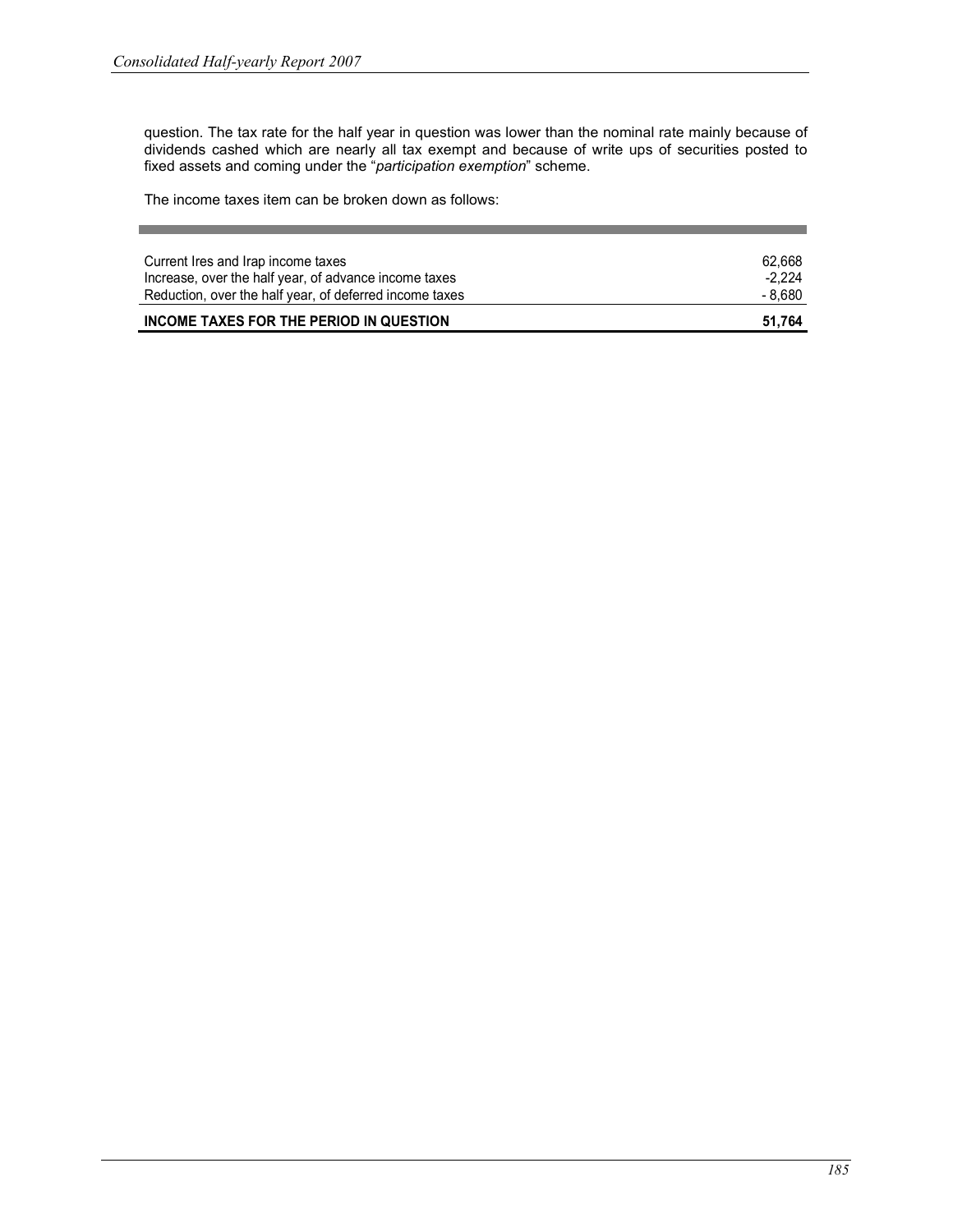Part E - Other information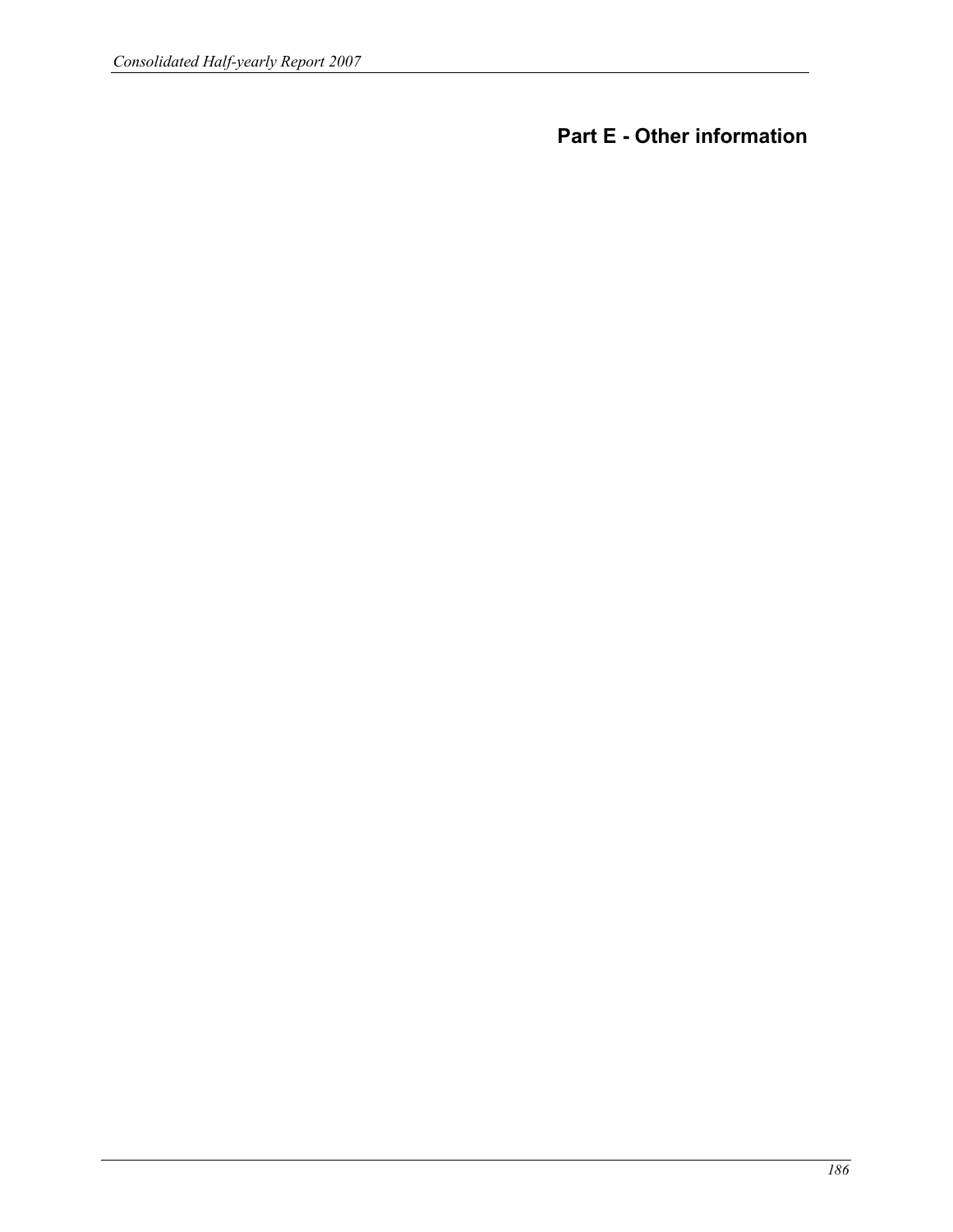# Solvency margins forecast

On the basis of the economic trends recorded over the half year together with the business outlook, it can be estimated that the position regarding solvency margins at the end of the financial year may take the following order of magnitude (data in millions of Euro):

|                                                                                                    | <b>NON-LIFE</b><br><b>BUSINESS</b> | LIFE.<br><b>BUSINESS</b> | Total |
|----------------------------------------------------------------------------------------------------|------------------------------------|--------------------------|-------|
| Margins to be set up                                                                               | 458                                | 170                      | 628   |
| Items comprising the margins (*)                                                                   | 995                                | 403                      | 1,398 |
| <b>Surplus</b>                                                                                     | 537                                | 233                      | 770   |
| $(\star)$ and distributed that $\star$ are $(\star)$ . It faithful that find $\star$ and $(\star)$ |                                    |                          |       |

(\*) excluding the result for the financial year

## Cover for technical provisions at the end of the half year

In Life business, investments listed in the register of assets to cover technical reserves showed a surplus of around € 137.9m in respect of the technical reserves to be covered as at 30 June. In Nonlife business, assets listed in the register of assets to cover technical reserves as at 30 June present a surplus of around € 66m, in respect of technical reserves to be covered on the same date.

> MILANO ASSICURAZIONI S.p.A. Board of Directors

Milan, 10 September 2007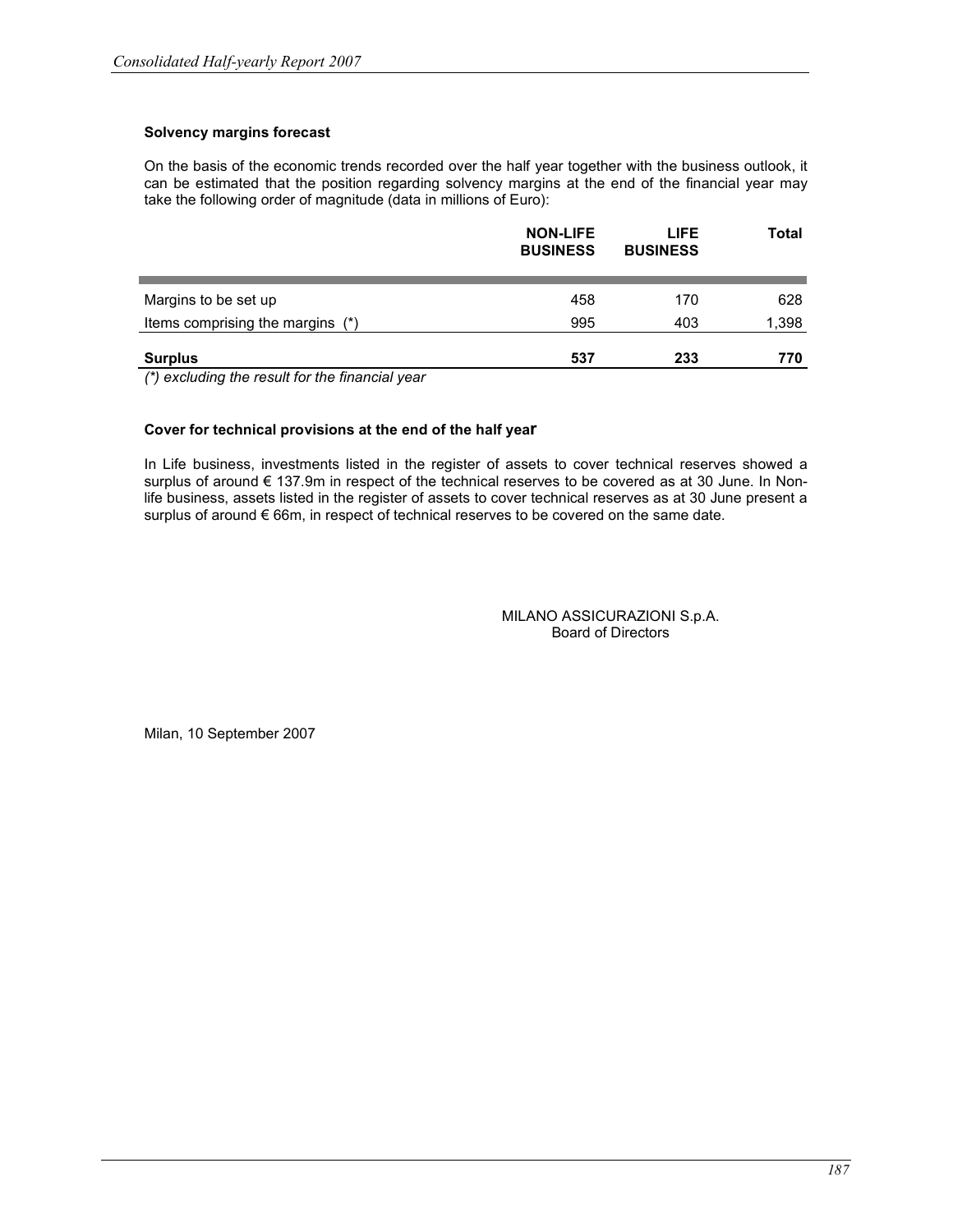# Tables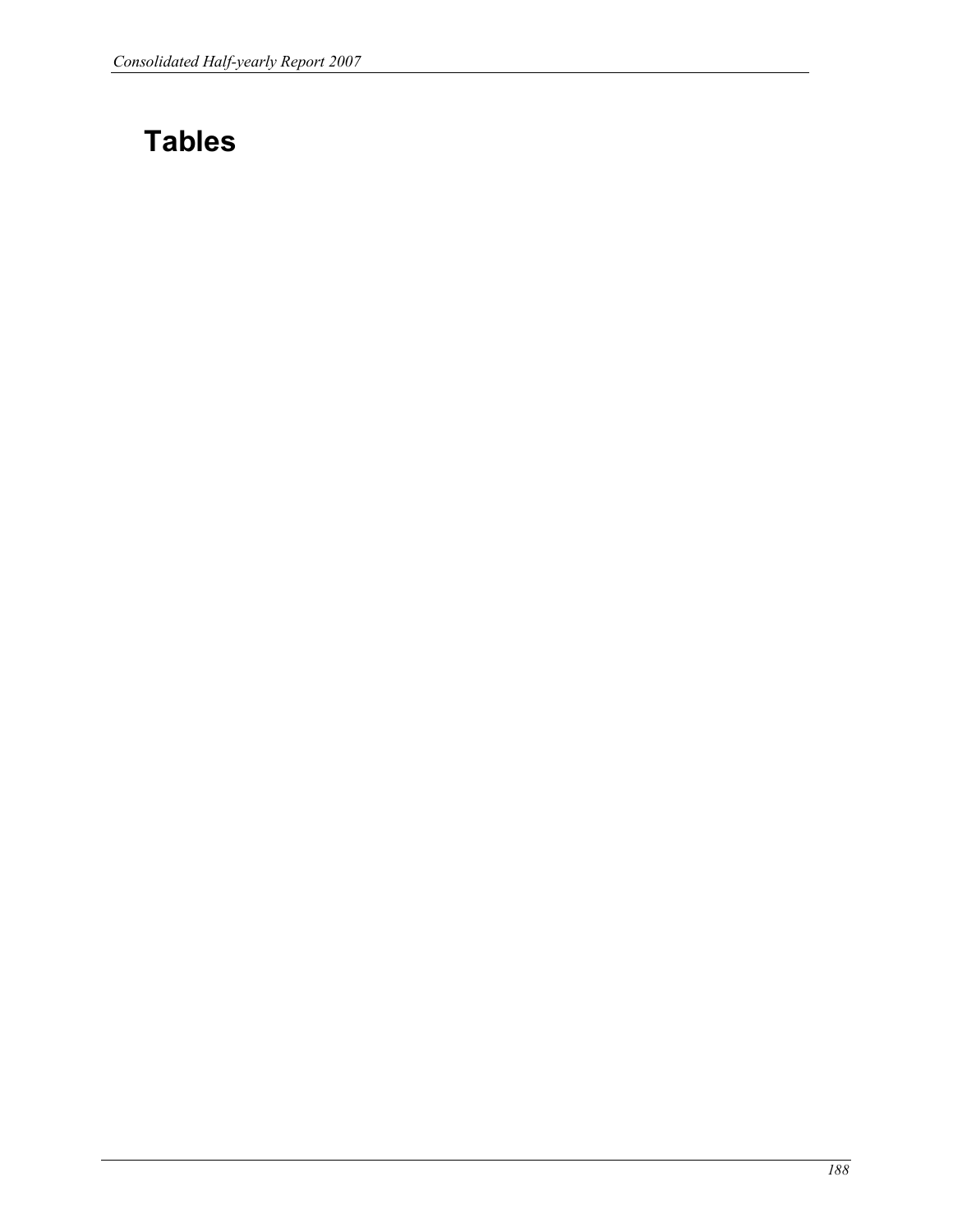|      |                                                   |                                         |                    |                             |                                                                                                    |      |                        |                           |            |               |                |                                 | Annex 1       |  |
|------|---------------------------------------------------|-----------------------------------------|--------------------|-----------------------------|----------------------------------------------------------------------------------------------------|------|------------------------|---------------------------|------------|---------------|----------------|---------------------------------|---------------|--|
|      |                                                   |                                         |                    | MILANO ASSICURAZIONI S.p.A. |                                                                                                    |      |                        |                           |            |               | Company code   |                                 | 026           |  |
|      | <b>INFORMATION ON PARTICIPATING INTERESTS (*)</b> |                                         |                    |                             |                                                                                                    |      |                        |                           |            |               |                |                                 |               |  |
|      |                                                   | Data relating to the first half of 2007 |                    |                             |                                                                                                    |      |                        |                           |            |               |                | Amounts in $\n  \n E\n$         |               |  |
| Ord. | Type                                              |                                         | Listed or Business |                             | Name and registered office                                                                         |      | Currency Share capital |                           |            | Value $(5)$   | Stake held (7) |                                 |               |  |
| no.  | (1)                                               | unlisted.<br>(2)                        | (3)                | cod ISIN                    |                                                                                                    |      | Amount<br>(4)          | Number of<br>shares       | (6)<br>D/V | Amount Direct | $\frac{0}{0}$  | Indirect Total<br>$\frac{0}{0}$ | $\frac{0}{0}$ |  |
|      |                                                   |                                         |                    |                             | BANCAPULIA S.p.A. ORD. - SAN                                                                       |      |                        |                           |            |               |                |                                 |               |  |
|      | Е                                                 | NQ                                      | 3                  |                             | IT0000312071 SEVERO (FG) Via T. Solis 40<br>BANCAPULIA S.p.A. PRIV. - SAN                          | Euro | 10,244,000             | 19,700,000                | D          | 155           | 0.18           |                                 | 0.18          |  |
|      | E                                                 | NQ                                      |                    |                             | IT0001369708 SEVERO (FG) Via T. Solis 40<br>DIALOGO ASS.NI - MILANO Via                            | Euro | 10,244,000             | 19,700,000                | D          | 28            | 0.22           |                                 | 0.22          |  |
|      | B                                                 | NQ                                      |                    |                             | IT0001002390 Senigallia 18/2<br>FONDIPREV S.p.A. - FIRENZE Via                                     | Euro | 8,831,774              | 8,831,774                 | D          | 6,910         | 99.85          |                                 | 99.85         |  |
|      | B                                                 | NO                                      |                    |                             | IT0001092938 L. il Magnifico 1<br><b>SERVICE GRUPPO FONDIARIA-</b><br>SAI S.r.1 - FIRENZE Via L.il | Euro | 6,240,000              | 12,000,000                | D          | 4,834         | 60.00          |                                 | 60.00         |  |
|      | C                                                 | NQ                                      | <b>Q</b>           |                             | Magnifico 1<br>NUOVE INIZIATIVE TOSCANE S.r.l.                                                     | Euro | 104,000                | 200,000                   | D          | 220           | 30.00          |                                 | 30.00         |  |
| 15   |                                                   | NO                                      | 4                  |                             | - FIRENZE Via L. il Magnifico 1<br>SISTEMI SANITARI S.r.l. -                                       | Euro | 26,000,000             | 50,000,000                | D          | 3,338         | 3.12           |                                 | 3.12          |  |
| 17   | D                                                 | NQ                                      | <b>Q</b>           |                             | IT0009000230 MILANO Via P. Castaldi 25<br>SYSTEMA COMPAGNIA DI<br>ASS.NI S.p.A. MILANO Via         | Euro | 1,872,000              | 3,600,000                 | D          | 512           | 25.71          |                                 | 25.71         |  |
| 19   | B                                                 | NQ                                      |                    |                             | IT0001065447 Senigallia 18/2<br>UNISERVIZI Scrl - MILANO Via                                       | Euro | 5,164,600              | 10,000                    | D          | 5,187         | 100.00         |                                 | 100.00        |  |
| 20   |                                                   | NQ                                      | 9                  |                             | Senigallia 18/2<br>UNISERVIZI Scrl - MILANO Via                                                    | Euro | 5,200,000              | 10,000,000                | D          | 8,819         | 23.00          | 0.40                            | 23.40         |  |
| 20   |                                                   | NQ                                      | Q                  |                             | Senigallia 18/2<br>COMP.TIRRENA DI ASS.NI (in                                                      | Euro | 5,200,000              | 10,000,000                | V          | 1,917         | 5.00           |                                 | 5.00          |  |
| 21   | E                                                 | NQ                                      |                    |                             | IT0000244597 liquid) .MILANO<br>FONDIARIA SAI - Piazza Libertà 6 -                                 | Euro | 17,850,000 35,000,000  |                           |            |               | 11.14          |                                 | 11.14         |  |
| 22   | A                                                 | Q                                       |                    | IT0001463071 FLORENCE       | FONDIARIA SAI - Piazza Libertà 6 -                                                                 | Euro |                        | 168,482,219 168,482,219   | D          | 145,711 3.52  |                |                                 | 3.52          |  |
| 22   | A                                                 | Q                                       |                    | IT0001463071 FLORENCE       |                                                                                                    | Euro |                        | 168,482,219 168,482,219 V |            | 16,218 0.61   |                |                                 | 0.61          |  |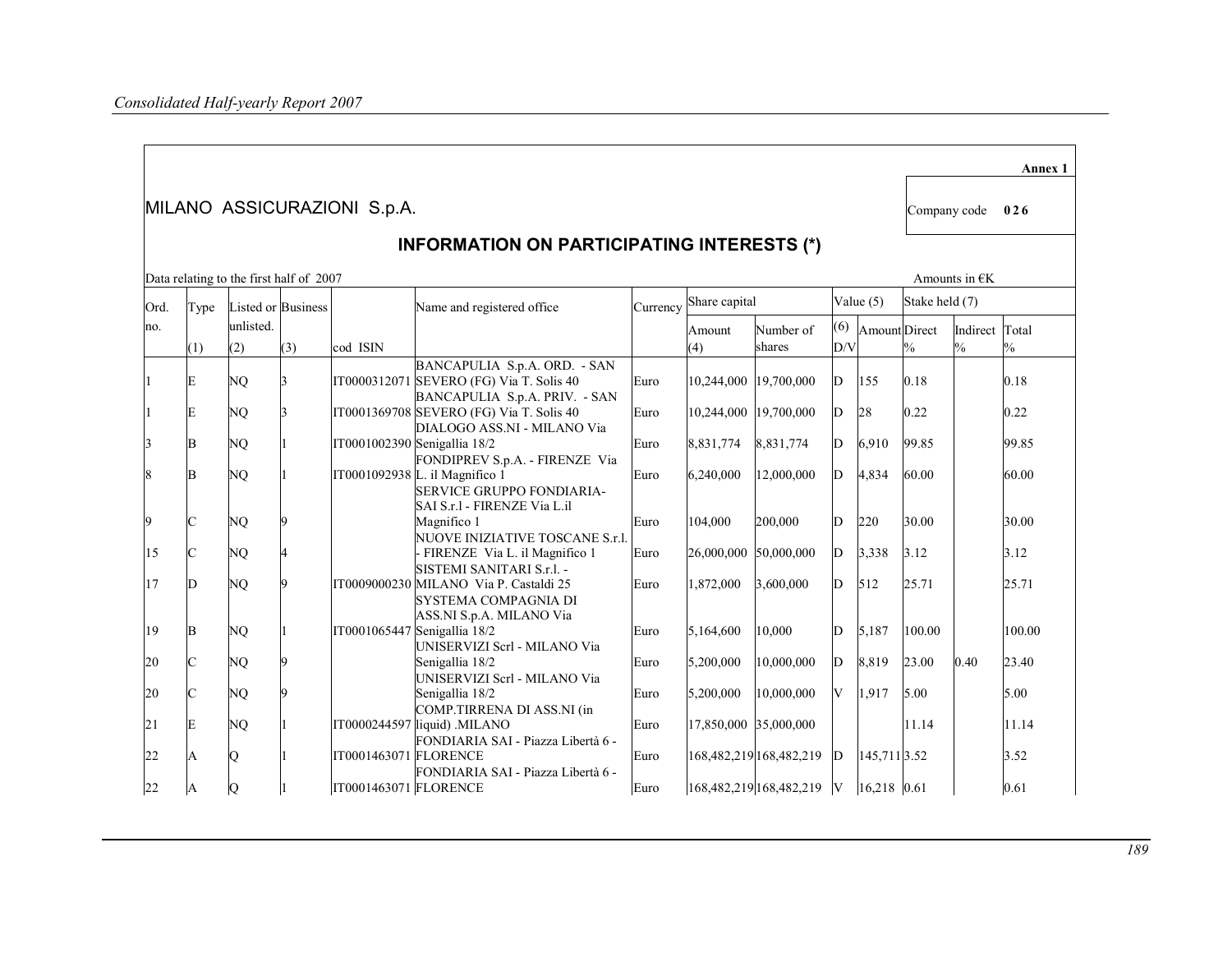| 23 | $\overline{A}$ | Q  |                             | IT0001475109 PREMAFIN HDP - ROME                                      | Euro |                       | 410,340,220 410,340,220          | D | 12,196 2.23    |        | 2.23   |
|----|----------------|----|-----------------------------|-----------------------------------------------------------------------|------|-----------------------|----------------------------------|---|----------------|--------|--------|
| 26 | B              | NQ |                             | IT0000922002 MAA FINANZIARIA S.p.A. Milan                             | Euro | 774,000               | 150,000                          | D | 922            | 100.00 | 100.00 |
| 27 | B              | NQ |                             | MERIDIANO EUR - Milan                                                 | Euro | 10,000                | 10,000                           | D | 107,710 100.00 |        | 100.00 |
| 28 | B              | NQ |                             | MERIDIANO ORIZZONTI - Milan                                           | Euro | 10,000                | 10,000                           | D | 57,510 100.00  |        | 100.00 |
| 30 | B              | NQ |                             | IT0009922508 SOGEINT S.r.1 - Milan                                    | Euro | 100,000               |                                  |   | 14             | 100.00 | 100.00 |
| 32 | C              | NQ |                             | IT0001185682 SAIAGRICOLA - Turin                                      | Euro | 50,000,000            | 50,000,000                       | D | 5,037          | 6.80   | 6.80   |
| 33 | E              | NQ |                             | IT0000008596 CESTAR S.r.1 - Milan<br><b>UFFICIO CENTRALE ITALIANO</b> | Euro | 2,040,000             | 4,000,000                        | D | 234            | 11.35  | 11.35  |
| 34 | E              | NQ | IT0001093803 S.r.1. Milan   |                                                                       | Euro | 510,000               | 1,000,000                        | D | 157            | 10.98  | 10.98  |
| 35 | <b>B</b>       | NQ |                             | NOVARA ASSICURA S.p,A, Novara<br>SAI INVESTIMENTI S.G.R. S.p.A.       | Euro | 13,000,000            | 13,000,000                       | D | 15,100         | 100.00 | 100.00 |
| 36 | C              | NQ | IT0001079950 Turin          | BANCA DI MANTIGNANA CRED                                              | Euro | 3,913,588             | 3,913,588                        | D | 1,200          | 29.00  | 29.00  |
| 37 | E              | NQ |                             | COOP UMBRO - Mantignana                                               | Euro | 88,266                | 34,212                           | D |                | 0.01   | 0.01   |
| 38 | ID             | NQ |                             | GARIBALDI S.C.S - Luxembourg<br><b>IMMOBILIARE LOMBARDA</b>           | Euro | 1,001                 | 1,001                            |   |                | 47.95  | 47.95  |
| 39 |                | Q  | IT0001312476 S.p.A. - Milan | CAMPO CARLO MAGNO SPA -                                               | Euro |                       | 667, 672, 133 3, 927, 483, 135 D |   | 51,216 7.14    |        | 7.14   |
| 42 | B              | NQ |                             | Trento                                                                | Euro | 3,649,500             | 7,299,000                        | D | 25,171 100.00  |        | 100.00 |
| 44 | B              | NQ |                             | BIPIEMME VITA S.p.A - Milan                                           | Euro | 73,500,000 14,700,000 |                                  | V | 114,789 51.00  |        | 51.00  |

(\* Group undertakings and other undertakings in which a direct stake is held, even if this is through a trust or an intermediary must be stated)

(1) Type (3) Business (4) Amounts in original currency a = Parent companies 1 = Insurance company (5) Value reported in the half year report  $b =$ subsidiaries 2 = Finance company (6) State:  $c =$  Affiliated companies  $3 =$  Credit institution D for investments assigned to the non-life business (item C.II.1) d = Associated companies 4 = Property company V for investments assigned to the life busines (item C.II.1) e = Other 5 = Trust company V1 for investments assigned to the life business (item D.1) 6 = Investment fund management or distribution company V2 for investments assigned to the life business (item D.2)  $7 =$ Consortium  $8$  = Industrial undertaking The same order number must be assigned to the holding even if the holding is (2) Mark Q for securities traded  $8 =$  Industrial undertaking split on regulated markets and NQ for others  $9 =$  Other company or<br>organisation (7) State the total stake held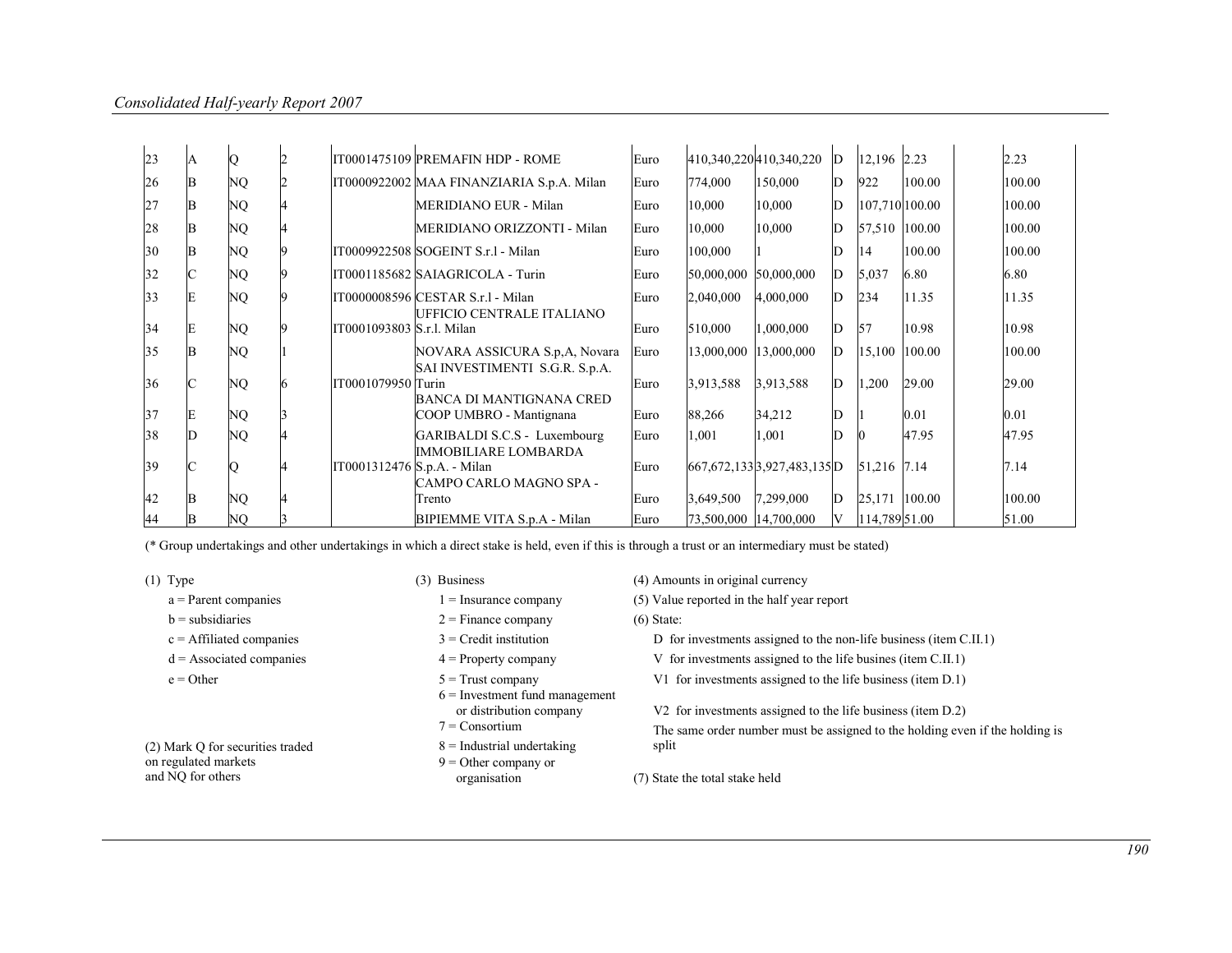|                                                                                                                                        |     |                |             |    |         |              | Annex 2 / D (*) |  |  |  |  |  |  |
|----------------------------------------------------------------------------------------------------------------------------------------|-----|----------------|-------------|----|---------|--------------|-----------------|--|--|--|--|--|--|
| MILANO ASSICURAZIONI S.p.A.                                                                                                            |     |                |             |    |         | Company code | $0 \t 2 \t 6$   |  |  |  |  |  |  |
| Changes to investments in group undertakings and in other participating interests: stocks and                                          |     |                |             |    |         |              |                 |  |  |  |  |  |  |
| shares (item C.II.1), bonds (item C.II.2) and loans (item C.II.3)<br>Data relating to the first half of the year 2007<br>Amounts in €K |     |                |             |    |         |              |                 |  |  |  |  |  |  |
| Stocks and shares<br><b>Bonds</b><br>Loans                                                                                             |     |                |             |    |         |              |                 |  |  |  |  |  |  |
|                                                                                                                                        |     |                | C.II.1      |    | C.I.I.2 |              | C.II.3          |  |  |  |  |  |  |
| At opening                                                                                                                             | $+$ | $\overline{1}$ | 435,211     | 21 |         | 41           | 29,440          |  |  |  |  |  |  |
| Increases in the period:                                                                                                               | $+$ | $\overline{2}$ | 22,225      | 22 |         | 42           | 2,224           |  |  |  |  |  |  |
| due to: acquisitions, subscriptions or disbursements                                                                                   |     | 3              | 22,225      | 23 |         | 43           | 2,224           |  |  |  |  |  |  |
| write-ups                                                                                                                              |     | 4              |             | 24 |         | 44           |                 |  |  |  |  |  |  |
| value adjustments                                                                                                                      |     | 5              |             | 26 |         | 46           |                 |  |  |  |  |  |  |
| other changes                                                                                                                          |     | 6              | $\pmb{0}$   |    |         |              |                 |  |  |  |  |  |  |
| Decreases in the period:                                                                                                               |     | $\overline{7}$ | 5,355       | 27 |         | 47           | 4,979           |  |  |  |  |  |  |
| due to: sales or redemptions                                                                                                           |     | 8              | 5,094       | 28 |         | 48           | 4,979           |  |  |  |  |  |  |
| write-downs                                                                                                                            |     | 9              | 261         | 29 |         | 49           |                 |  |  |  |  |  |  |
| other changes                                                                                                                          |     | 10             | $\mathbf 0$ | 30 |         | 50           | 0               |  |  |  |  |  |  |
| <b>Total</b>                                                                                                                           |     | 11             | 452,081     | 31 |         | 51           | 26,685          |  |  |  |  |  |  |
| Current value                                                                                                                          |     | 12             | 542,087     | 32 |         | 52           | 0               |  |  |  |  |  |  |
| Total value adjustments                                                                                                                |     | 13             |             |    |         |              |                 |  |  |  |  |  |  |
| Total write-downs                                                                                                                      |     | 14             | 41,544      | 34 |         | 54           |                 |  |  |  |  |  |  |

(\*) D= table relating to non-life business

V= table relating to life business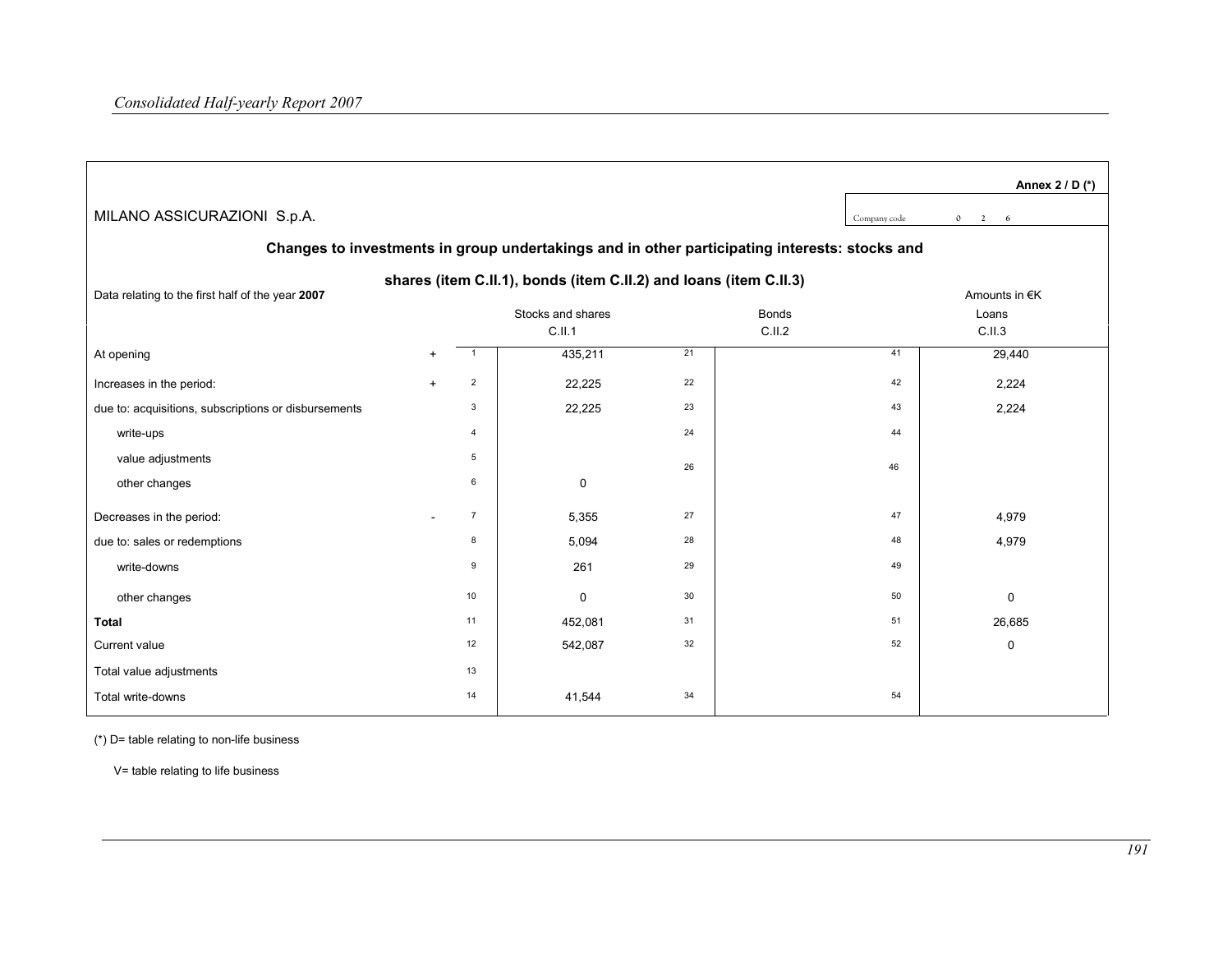|                                                      |           |                |                                                                                               |    |              |                 |    |             |            |               | Annex 2 / V (*) |
|------------------------------------------------------|-----------|----------------|-----------------------------------------------------------------------------------------------|----|--------------|-----------------|----|-------------|------------|---------------|-----------------|
| MILANO ASSICURAZIONI S.p.A.                          |           |                |                                                                                               |    |              | Company<br>code |    | $\mathbf 0$ | $2\quad 6$ |               |                 |
|                                                      |           |                | Changes to investments in group undertakings and in other participating interests: stocks and |    |              |                 |    |             |            |               |                 |
| Data relating to the first half of the year 2007     |           |                | shares (item C.II.1), bonds (item C.II.2) and loans (item C.II.3)                             |    |              |                 |    |             |            | Amounts in €K |                 |
|                                                      |           |                | Stocks and shares                                                                             |    | <b>Bonds</b> |                 |    |             | Loans      |               |                 |
|                                                      |           |                | C.II.1                                                                                        |    | C.II.2       |                 |    |             | C.II.3     |               |                 |
| At opening                                           | $\ddot{}$ | $\overline{1}$ | 122,058                                                                                       | 21 | 3,989        |                 | 41 |             |            |               |                 |
| Increases in the period:                             | $+$       | $\overline{2}$ | 16,167                                                                                        | 22 |              | $\mathbf 0$     | 42 |             |            |               |                 |
| due to: acquisitions, subscriptions or disbursements |           | 3              | 16,167                                                                                        | 23 |              |                 | 43 |             |            |               |                 |
| write-ups                                            |           | 4              |                                                                                               | 24 |              | $\mathbf 0$     | 44 |             |            |               |                 |
| value adjustments                                    |           | 5              |                                                                                               | 26 |              |                 |    |             |            |               |                 |
| other changes                                        |           | 6              |                                                                                               |    |              |                 | 46 |             |            |               |                 |
| Decreases in the period:                             |           | $\overline{7}$ | 5,300                                                                                         | 27 |              | $\overline{2}$  | 47 |             |            |               |                 |
| due to: sales or redemptions                         |           | 8              | 5,300                                                                                         | 28 |              |                 | 48 |             |            |               |                 |
| write-downs                                          |           | 9              |                                                                                               | 29 |              | $\overline{2}$  | 49 |             |            |               |                 |
| other changes                                        |           | 10             |                                                                                               | 30 |              |                 | 50 |             |            |               |                 |
| <b>Total</b>                                         |           | 11             | 132,925                                                                                       | 31 |              | 3,987           | 51 |             |            |               |                 |
| Current value                                        |           | 12             | 153,285                                                                                       | 32 |              | 3,987           | 52 |             |            |               |                 |
| Total value adjustments                              |           | 13             |                                                                                               |    |              |                 |    |             |            |               |                 |
| Total write-downs                                    |           | 14             | 358                                                                                           | 34 |              | 13              | 54 |             |            |               |                 |

(\*) D= table relating to non-life business

V= table relating to life business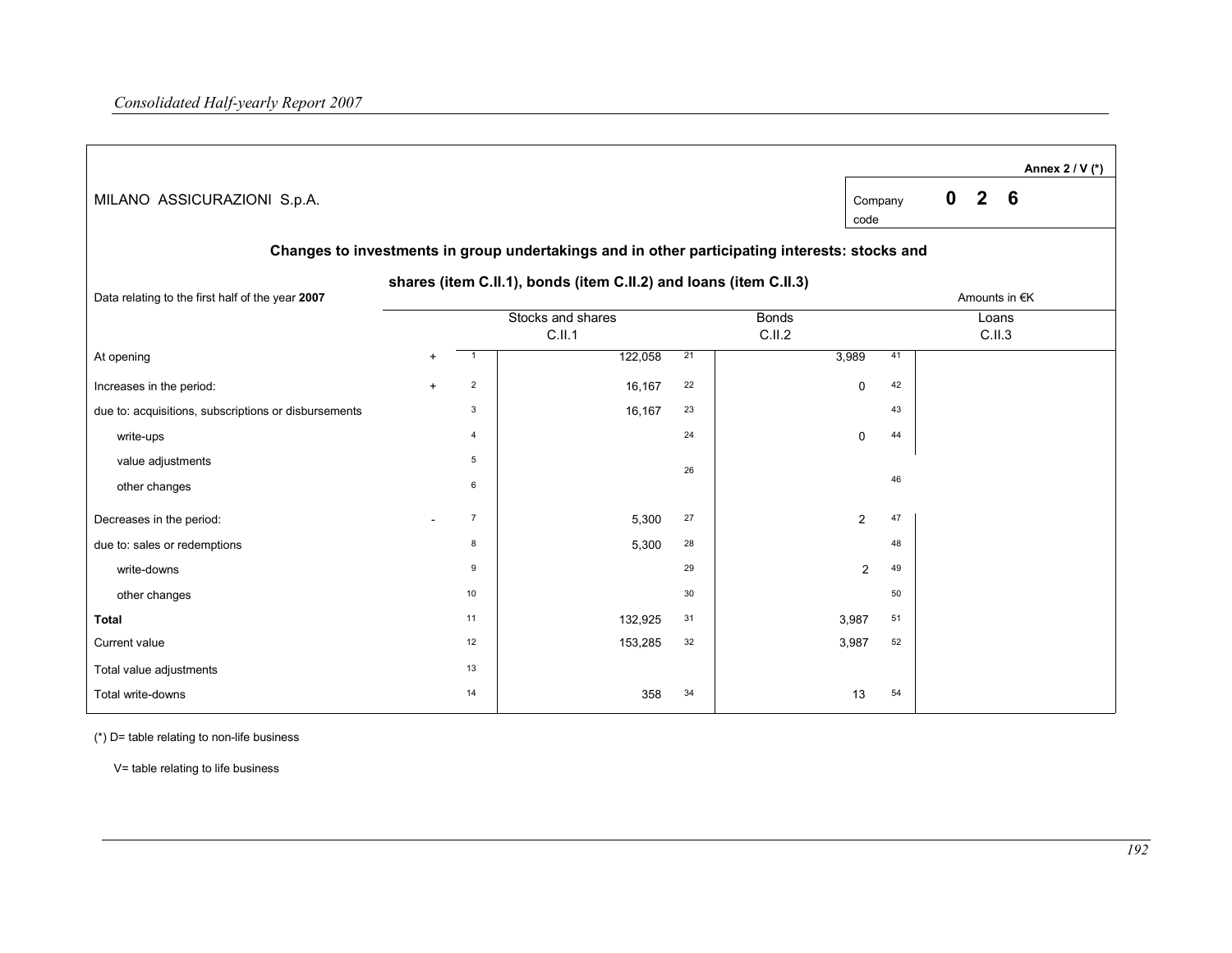|                                                                                                    |                |                                  |    |               |    |                                   |     |               |     |           |                 |               | Annex <sub>3</sub> |
|----------------------------------------------------------------------------------------------------|----------------|----------------------------------|----|---------------|----|-----------------------------------|-----|---------------|-----|-----------|-----------------|---------------|--------------------|
| MILANO ASSICURAZIONI S.p.A.                                                                        |                |                                  |    |               |    |                                   |     |               |     |           | Company<br>code | $\mathbf{0}$  | $\mathbf{2}$<br>6  |
| Breakdown based on the use of other financial investments: company stocks and shares, unit trusts, |                |                                  |    |               |    |                                   |     |               |     |           |                 |               |                    |
| bonds and other fixed income securities, other financial investments (item C.III.1, 2, 3, 5)       |                |                                  |    |               |    |                                   |     |               |     |           |                 |               |                    |
| Data relating to the first half of the year 2007<br>I - Non-life business                          |                |                                  |    |               |    |                                   |     |               |     |           | Amounts in €K   |               |                    |
|                                                                                                    |                | Long-term portfolio              |    |               |    | Short-term portfolio              |     |               |     |           | Total           |               |                    |
|                                                                                                    |                | Value (1)                        |    | Current value |    | Value (1)                         |     | Current value |     | Value (1) |                 | Current value |                    |
| 1. Company stocks and sharese:                                                                     | $\overline{1}$ | 595,746                          | 13 | 725,131       | 25 | 100,690                           | 37  | 113,830       | 49  | 696,436   | 61              |               | 838,961            |
| a) listed shares                                                                                   | $\overline{2}$ | 593.842                          | 14 | 723,227       | 26 | 100,290                           | 38  | 113,430       | 50  | 694.132   | 62              |               | 836,657            |
| b) unlisted shares                                                                                 | 3              | 1,904                            | 15 | 1,904         | 27 | 400                               | 39  | 400           | 51  | 2,304     | 63              |               | 2,304              |
| c) stocks                                                                                          | $\overline{4}$ | $\Omega$                         | 16 | $\Omega$      | 28 |                                   | 40  |               | 52  | $\Omega$  | 64              |               | $\Omega$           |
| 2. Unit trusts                                                                                     | 5              | 1.282                            | 17 | 650           | 29 | 290.788                           | 41  | 309.537       | 53  | 292.070   | 65              |               | 310.187            |
| 3. Bonds and other fixed income securities                                                         | 6              | 283.595                          | 18 | 267,360       | 30 | 2,591,518                         | 42  | 2,592,026     | 54  | 2,875,113 | 66              |               | 2,859,386          |
| a1) listed Government securities                                                                   | $\overline{7}$ | 269,409                          | 19 | 253,737       | 31 | 2,176,733                         | 43  | 2,177,094     | 55  | 2,446,142 | 67              |               | 2,430,831          |
| a2) other listed securities.                                                                       | 8              | 5,464                            | 20 | 5,206         | 32 | 405,116                           | 44  | 405,263       | 56  | 410,580   | 68              |               | 410,469            |
| b1) unlisted Government securities                                                                 | 9              |                                  | 21 |               | 33 |                                   | 45  |               | 57  | $\Omega$  | 69              |               | 0                  |
| b2) other unlisted securities                                                                      | 10             | 8,722                            | 22 | 8,417         | 34 | 9,669                             | 46  | 9.669         | 58  | 18,391    | 70              |               | 18,086             |
| c) convertible bonds                                                                               | 11             |                                  | 23 |               | 35 |                                   | 47  |               | 59  | $\Omega$  | 71              |               | 0                  |
| 5. Others                                                                                          | 12             |                                  | 24 |               | 36 | 21,868                            | 48  | 21,869        | 60  | 21,869    | 72              |               | 21,869             |
| II - Life business                                                                                 |                |                                  |    |               |    |                                   |     |               |     |           |                 |               |                    |
|                                                                                                    |                | Long-term portfolio<br>Value (1) |    | Current value |    | Short-term portfolio<br>Value (1) |     | Current value |     | Value (1) | Total           | Current value |                    |
| 1. Company stocks and shares:                                                                      | 73             | 75.201                           | 85 | 87.682        | 97 | 197.399                           | 109 | 224,371       | 121 | 272.600   | 133             |               | 312,053            |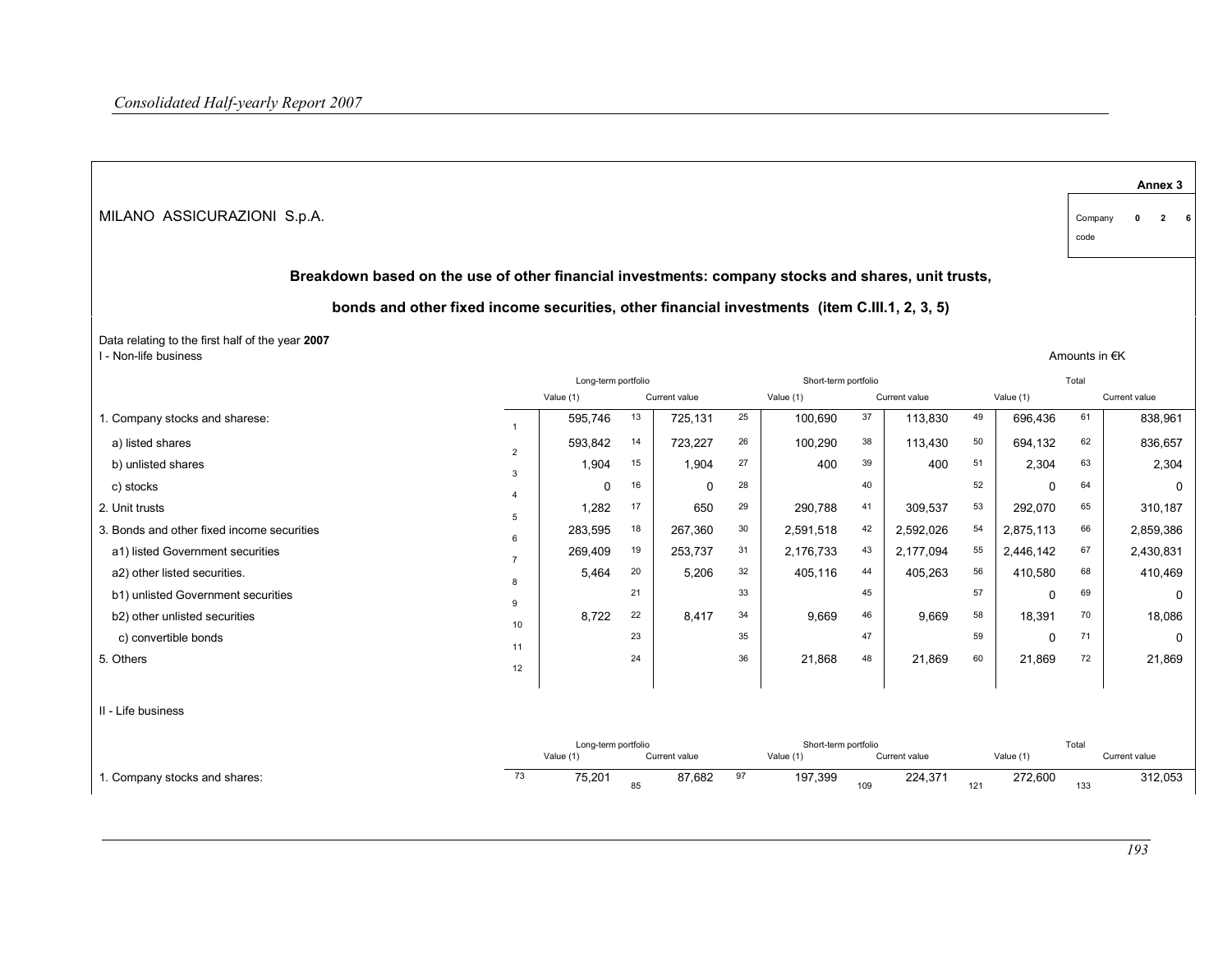| a) listed shares                           | 74 | 75,185    | 86 | 87,666    | 98  | 197,399   | 110 | 224,371   | 122 | 272,584   | 134 | 312,037   |
|--------------------------------------------|----|-----------|----|-----------|-----|-----------|-----|-----------|-----|-----------|-----|-----------|
| b) unlisted shares                         | 75 | 9         | 87 | 9         | 99  |           | 111 |           | 123 |           | 135 | 9         |
| c) stocks                                  | 76 |           | 88 |           | 100 |           | 112 |           | 124 |           | 136 |           |
| 2. Unit trusts                             | 77 |           |    |           |     | 73,905    |     | 79,926    |     | 73,905    |     | 79,926    |
| 3. Bonds and other fixed income securities | 78 | 1,669,999 | 89 | 1,659,636 | 101 | 1,890,765 | 113 | 1,896,118 | 125 | 3,560,764 | 137 | 3,555,754 |
| a1) listed Government securities           | 79 | 1,487,699 | 90 | 1,473,578 | 102 | 1,105,528 | 114 | 1,106,950 | 126 | 2,593,227 | 138 | 2,580,528 |
| a2) other listed securities                | 80 | 149,731   | 91 | 153,366   | 103 | 671,965   | 115 | 672,843   | 127 | 821,696   | 139 | 826,209   |
| b1) unlisted Government securities         | 81 | 5,485     | 92 | 5,586     | 104 |           | 116 |           | 128 | 5,485     | 140 | 5,586     |
| b2) other unlisted securities              | 82 | 27,084    | 93 | 27,106    | 105 | 113,272   | 117 | 116,325   | 129 | 140,356   | 141 | 143,431   |
| c) convertible bonds                       | 83 |           | 94 |           | 106 |           | 118 |           | 130 |           | 142 | $\Omega$  |
|                                            |    |           | 95 |           | 107 |           | 119 |           | 131 |           | 143 |           |
| 5. Other                                   | 84 |           | 96 |           | 108 | 135       | 120 | 118       | 132 | 135       | 144 | 118       |

(1) value reported in the half year report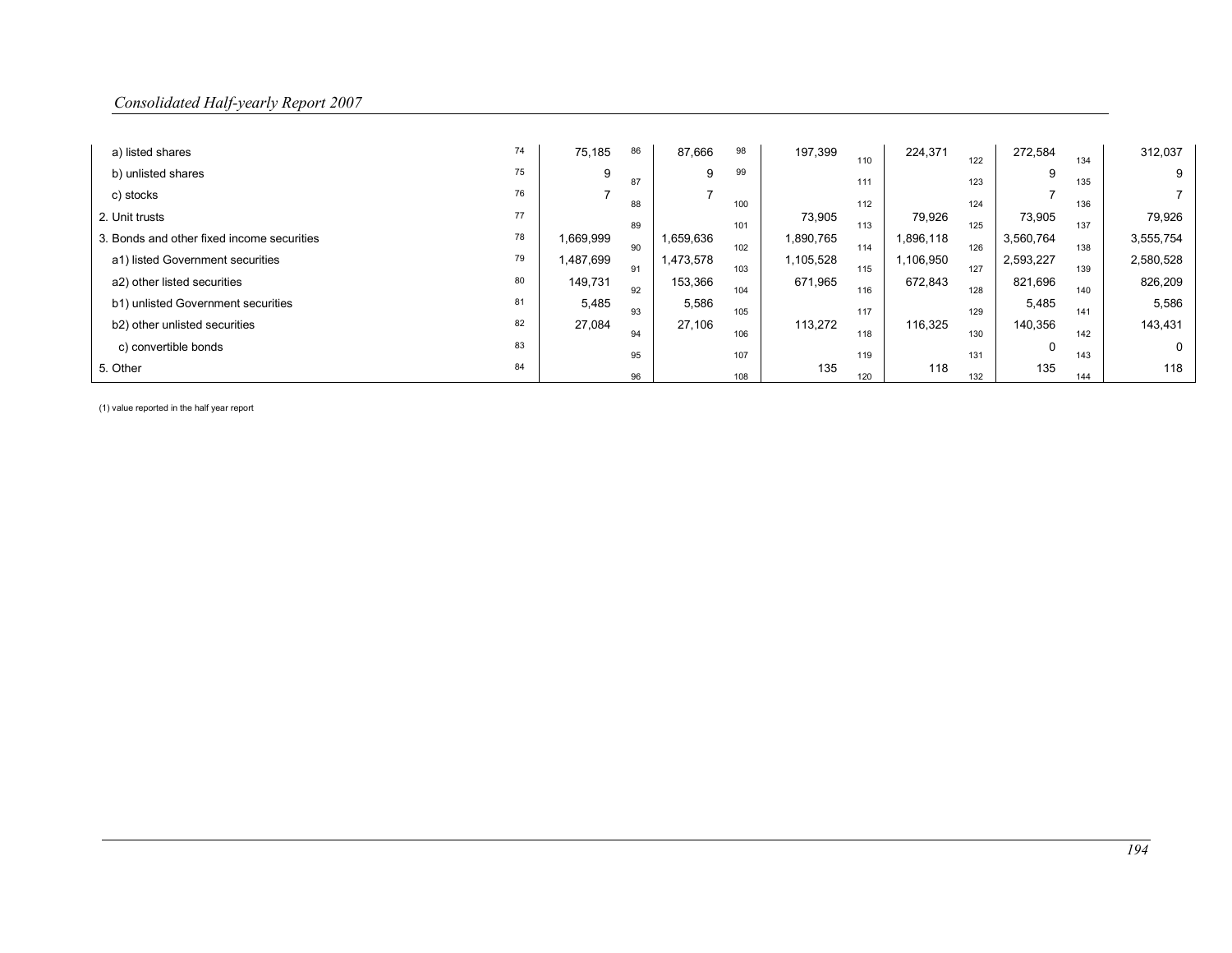# MILANO ASSICURAZIONI S.p.A.

# List of subsidiaries, associated companies and participating interests in which greater than 10% of the capital has voting rights

 Currency Share capital Name Registered office Share held Through Amount Net equity (1) Result for the year Direct Number (direct Indirect Through Total shares Book value (direct share) % % subsidiary % Italian subsidiaries BIPIEMME VITA S.p.A. MILAN Euro 73,500,000 14,700,000 87,630,000 2,171,000 114,789,652 51.00 51.00CAMPO CARLO MAGNO S.p.A. TRENTO Euro 3,349,500 7,299,000 6,951,126 95,378 25,171,463 100.00 100.00DIALOGO ASSICURAZIONI S.p.A. MILAN Euro 8,831,774 8,831,774 7,015,246 3,335,611 6,910,218 99.85 99.85 FONDIPREV S.p.A. FLORENCE Euro 6,240,000 12,000,000 9,121,926 57,032 4,834,037 60.00 60.00 MAA FINANZIARIA S:.p.A MILAN Euro 774,000 150,000 922,797 -1,133 922,797 100.00 100.00 MERIDIANO EUR MILAN Euro 10,000 10,000 112,112,196 2,149,527 107,710,000 100.00 100.00 MERIDIANO ORIZZONTI MILAN Euro 10,000 10,000 59,848,758 487,408 57,510,000 100.00 100.00 NOVARA ASSICURA S.p.A. NOVARA Euro 13,000,000 13,000,000 13,972,608 -290,104 15,100,000 100.00 100.00 SOGEINT S.r.l MILAN Euro 100,000 1 13,804 -86,196 13,804 100.00 100.00 SYSTEMA COMPAGNIA DI ASS.NI S.p.A. MILAN Euro 5,164,600 10,000 13,387,021 501,480 5,187,325 100.00 100.00

(also in accordance with art. 126 of CONSOB Resolution 14/5/99 no. 11971)

#### Italian affiliated companies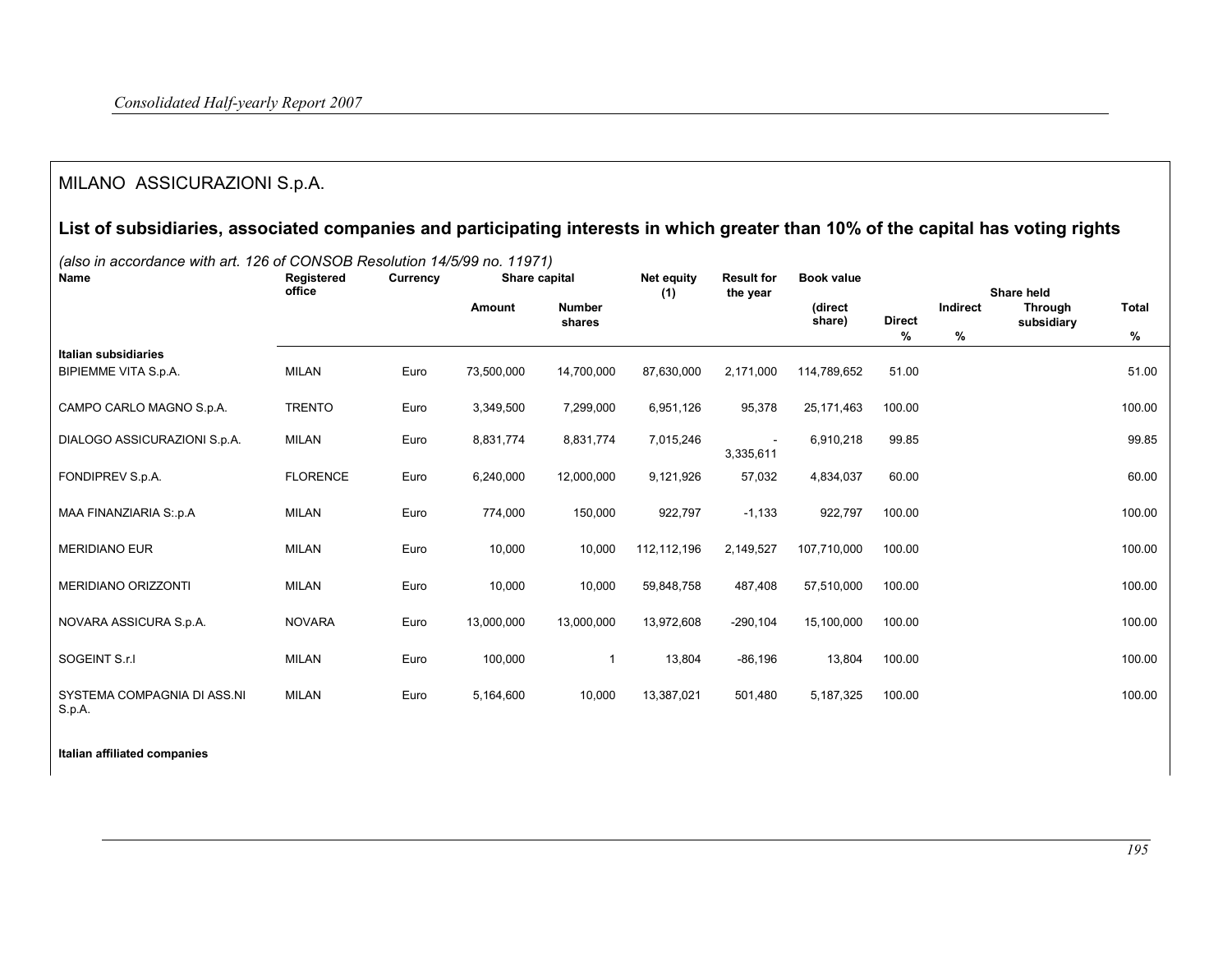| SAI INVESTIMENTI S.G.R. S.p.A.                                                  | <b>TURIN</b>      | Euro | 3,913,588  | 3,913,588  | 5,155,501  | 783,542     | 1,199,827  | 29.00 |      |                                            | 29.00 |
|---------------------------------------------------------------------------------|-------------------|------|------------|------------|------------|-------------|------------|-------|------|--------------------------------------------|-------|
| SERVICE GRUPPO FONDIARIA-SAI<br>S.r.I.                                          | <b>FLORENCE</b>   | Euro | 104,000    | 200,000    | 734,490    | $-339$      | 220,347    | 30.00 |      |                                            | 30.00 |
| UNISERVIZI GRUPPO FONDIARIA<br>S.c.r.l.                                         | MILAN             | Euro | 5,200,000  | 10,000,000 | 38,325,674 | 0           | 10,735,793 | 28.00 | 0.18 | <b>SYSTEMA</b><br><b>COMPAGNIA</b><br>ASS. | 28.40 |
|                                                                                 |                   |      |            |            |            |             |            |       | 0.20 | <b>DIALOGO</b><br><b>ASSICURAZIONI</b>     |       |
|                                                                                 |                   |      |            |            |            |             |            |       | 0.02 | <b>FONDIPREV</b>                           |       |
| Italian associates                                                              |                   |      |            |            |            |             |            |       |      |                                            |       |
| <b>GARIBALDI S.C.S</b>                                                          | <b>LUXEMBOURG</b> | Euro | 1,001      | 1,001      | $-672,056$ | $-137,466$  | 480        | 47.95 |      |                                            | 47.95 |
| SISTEMI SANITARI S.p.A.                                                         | <b>MILAN</b>      | Euro | 1,872,000  | 3,600,000  | 2,067,899  | $\mathsf 0$ | 511,741    | 25.71 |      |                                            | 25.71 |
|                                                                                 |                   |      |            |            |            |             |            |       |      |                                            |       |
| Other holdings in which in excess of<br>10% of the capital having voting rights |                   |      |            |            |            |             |            |       |      |                                            |       |
| CESTAR S.r.I                                                                    | <b>PERO</b>       | Euro | 2,040,000  | 4,000,000  |            |             | 234,386    | 11.35 |      |                                            | 11.35 |
| UFFICIO CENTRALE ITALIANO S.r.I                                                 | <b>MILAN</b>      | Euro | 510,000    | 1,000,000  |            |             | 56,645     | 10.98 |      |                                            | 10.98 |
| COMP. TIRRENA DI ASS.NI (in<br>liquidation)                                     | <b>MILAN</b>      | Euro | 17,850,000 | 35,000,000 |            |             |            | 11.14 |      |                                            | 11.14 |

(1) Amounts in original currency

Consolidated Half-yearly Report 2007